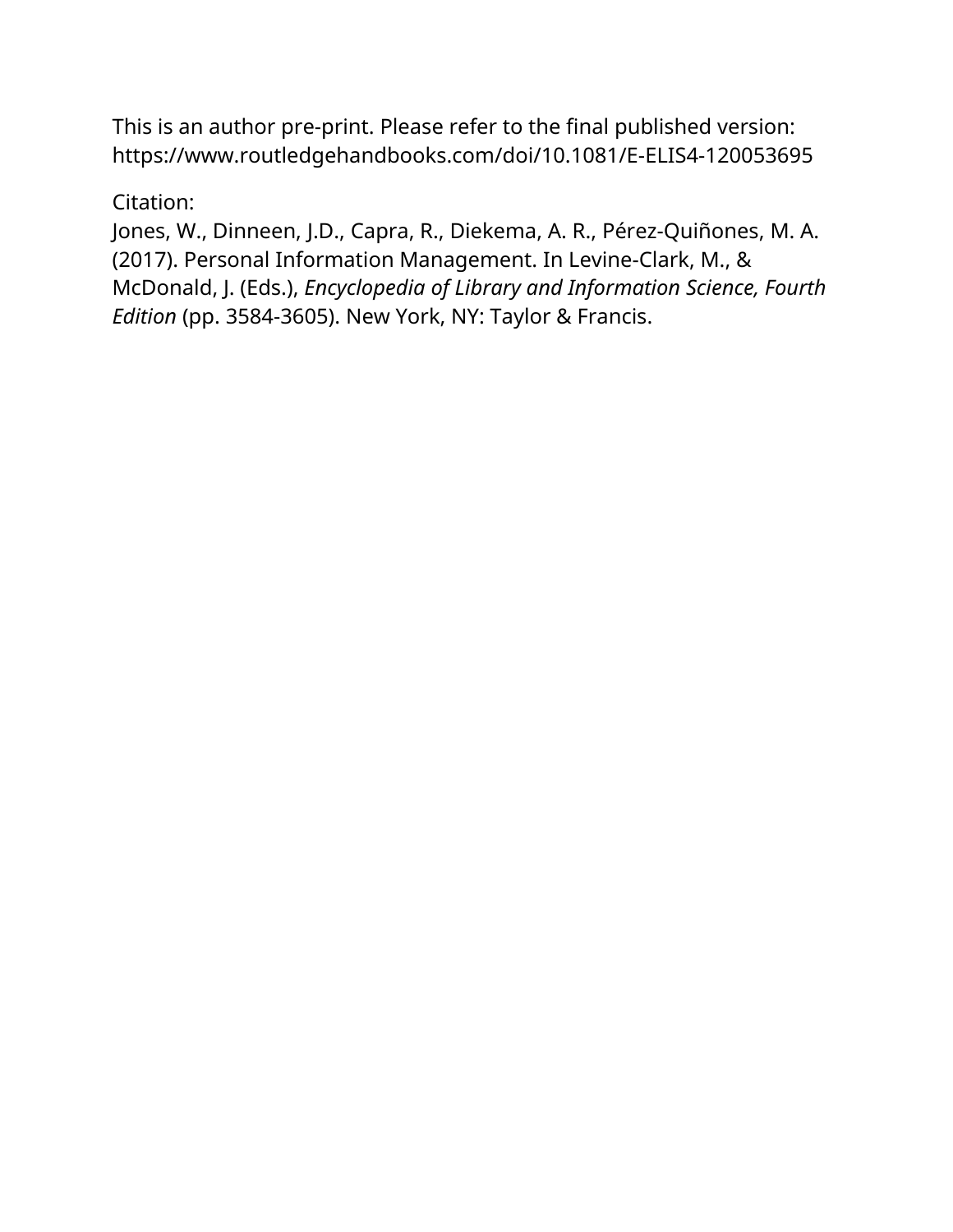# **Personal Information Management**

William Jones<sup>1</sup>, Jesse David Dinneen<sup>2</sup>, Robert Capra<sup>3</sup>, Anne R. Diekema<sup>4</sup>, and Manuel A. Pérez-Quiñones<sup>5</sup>

1 Information School, University of Washington, Seattle, WA USA

<sup>2</sup>School of Information Studies, McGill University, Montreal, QC Canada

<sup>3</sup>School of Information and Library Science, University of North Carolina, Chapel Hill, NC USA

<sup>4</sup>Department of Instructional Technology and Learning Sciences, Utah State University, Logan, UT USA

<sup>5</sup>Department of Software and Information Systems, University of North Carolina, Charlotte, NC USA

# **Abstract**

Personal Information Management (PIM) refers to the practice and the study of the activities a person performs in order to acquire or create, store, organize, maintain, retrieve, use, and distribute information in each of its many forms (paper and digital, in e-mails, files, Web pages, text messages, tweets, posts, etc.) as needed to meet life's many goals (everyday and long-term, work-related and not) and to fulfill life's many roles and responsibilities (as parent, spouse, friend, employee, member of community, etc.). PIM activities are an effort to establish, use, and maintain a mapping between information and need. Activities of finding (and re-finding) move from a current need toward information while activities of keeping move from encountered information toward anticipated need. Meta-level activities such as maintaining, organizing, and managing the flow of information focus on the mapping itself. Tools and techniques of PIM can promote information integration with benefits for each kind of PIM activity and across the life cycle of personal information. Understanding how best to accomplish this integration without inadvertently creating problems along the way is a key challenge of PIM.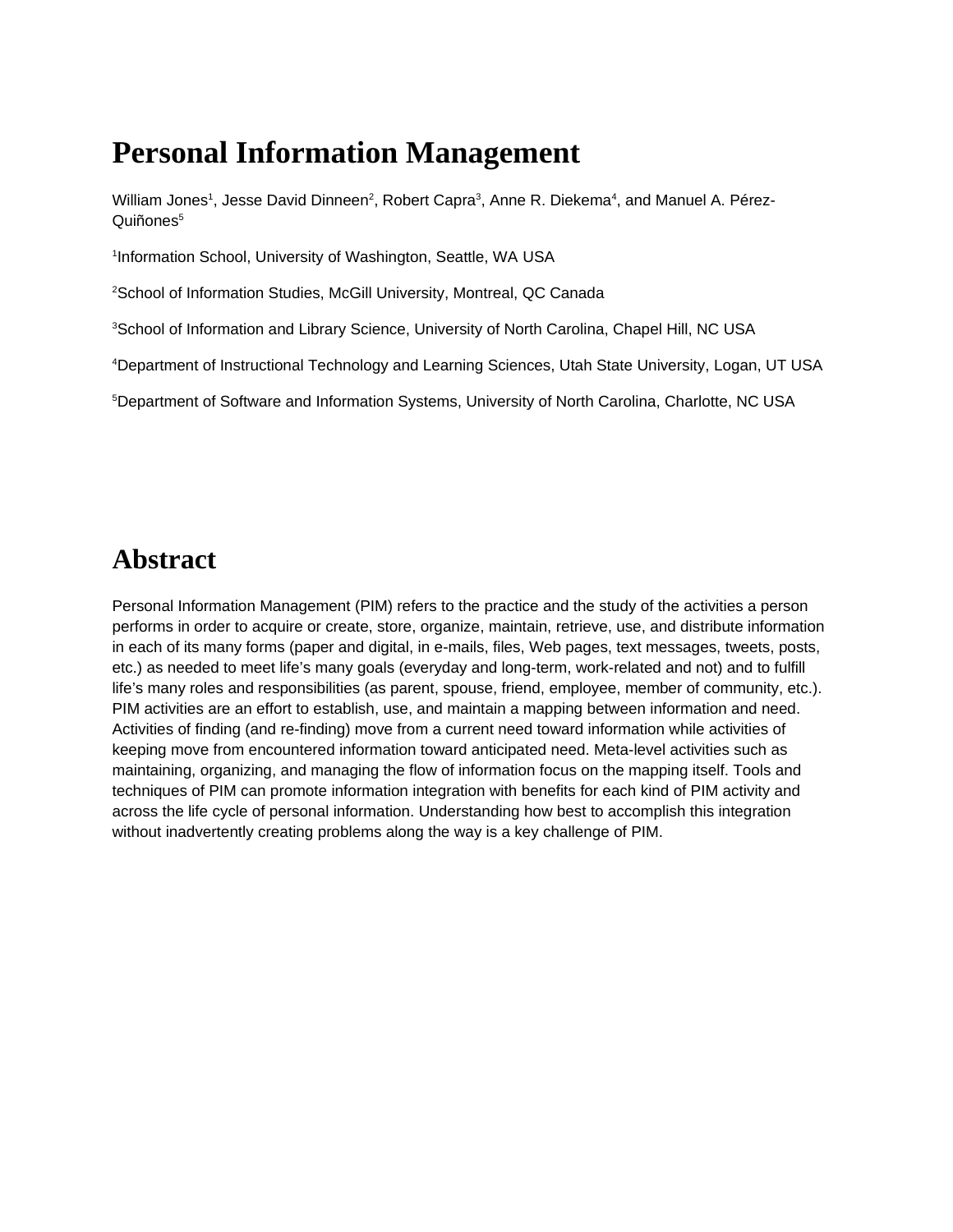## **Introduction**

*Personal Information Management (PIM) refers to the practice and the study of the activities a person performs in order to acquire or create, store, organize, maintain, retrieve, use, and distribute information in each of its many forms (paper and digital, in e-mails, files, Web pages, text messages, tweets, posts, etc.) as needed to meet life's many goals (everyday and long-term, work-related and not) and to fulfill life's many roles and responsibilities (as parent, spouse, friend, employee, member of community, etc.)* [1]. PIM places special emphasis on the organization and maintenance of personal information collections (PICs) in which information items, such as paper documents, electronic documents, e-mail messages, digital photographs, Web page references, handwritten notes, etc., are stored for later use and repeated reuse.[2]

PIM provides a productive meeting ground for several disciplines including cognitive psychology and cognitive science; human–computer interaction, information science, and human-information behavior; and the fields of data, information, and knowledge management. In a world increasingly defined by the information we receive, send, and share, the ability to manage this information is one of life's essential skills.

One ideal of PIM is always to have the right information in the right place, in the right form and of sufficient completeness and quality to meet the current need. This ideal is far from reality for most people. In practice, people do not always find the right information in time to meet their needs. It may be that the necessary information is not found or may arrive too late to be useful. Or information may arrive too soon and then be misplaced or forgotten entirely before opportunities for its application arrive. People forget to use information even when (or sometimes because) they have taken pains to keep it stored somewhere for future use.

To better "keep found things found" [3], people may store their information in multiple locations and in multiple applications, using organizational schemes that are roughly comparable but still inconsistent (often in important ways). The result is *information fragmentation*[4] – the information people need is scattered widely, making activities of PIM more difficult:

- *Maintaining and organizing* personal information is more difficult when so many separate stores of information must be considered. Are organizations the same or at least consistent? Which version of a document is current? Is information getting backed up?
- *Managing for privacy, security and the overall flow of information* (incoming and outgoing) is more difficult when a person's information is so widely scattered. What have people shared and with whom? [5] Is there an "Achilles heel" in a person's data protection efforts?
- Information fragmentation makes more difficult even the basic, every-minute activities of *keeping*  and *finding.* Where/how to keep an important file, reference or reminder when there are so many alternatives to choose from? And where later should people look?

Information fragmentation is manifest in the many sources of information a person must consult to make even simple decisions. The decision to accept a dinner invitation, for example, may depend upon the information to be found in digital calendars, paper calendars (e.g., a shared household calendar), Web pages, and e-mail exchanges. PIM activities in general take longer and are more prone to error when information is scattered.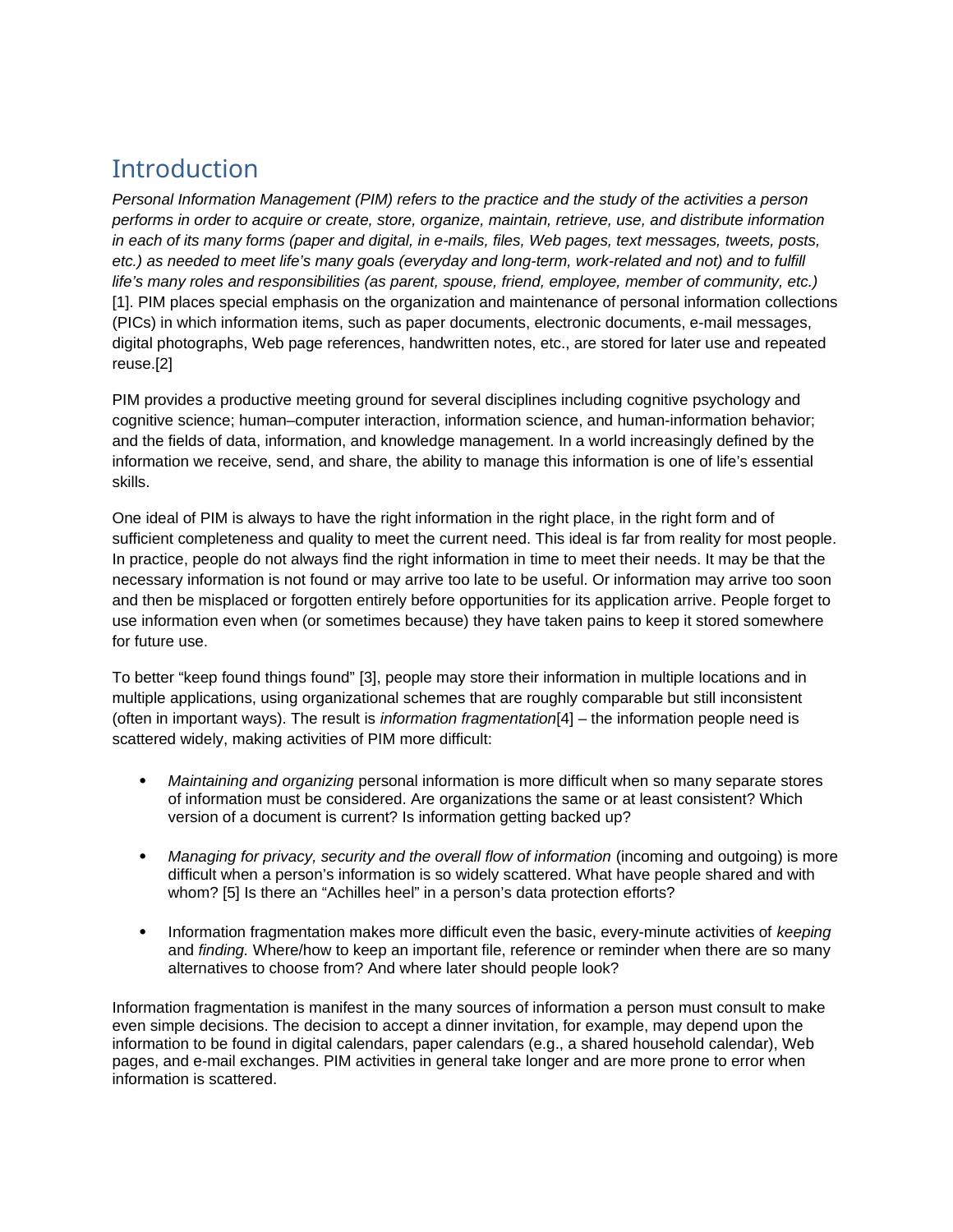While new applications, tools, and devices often increase information fragmentation, this does not have to be the case. Some tools and techniques of PIM promote information integration, which can simplify PIM activities and have benefits across the lifecycle of personal information. Tools can also simplify the sharing and exchange of information across devices and people, and can help users to see unified views of their information spaces.

In the following sections, we provide:

- $\triangleright$  a brief history of PIM,
- $\triangleright$  an analysis of PIM including the several senses in which information can be "personal" and major kinds of PIM activity,
- $\triangleright$  a selective review of PIM research especially as this relates to major kinds of PIM activity, and
- $\triangleright$  concluding notes on some of the significant challenges and opportunities for the PIM field of study in the years ahead.

# A Brief History of PIM

PIM is a new field with ancient roots. When the oral rather than the written word dominated, human memory was the primary means for information preservation [6]. As information was increasingly rendered in paper form, tools were developed over time to meet the growing challenges of management. For example, the vertical filing cabinet, now such a standard feature of home and workplace offices, was first commercially available in 1893 [7].

The modern dialog on PIM is often traced to the publication of "As We May Think" by Vannevar Bush at the close of World War II [8]. Bush expressed a hope that technology might be used to extend our collective ability to handle information and to break down barriers impeding the productive exchange of information.

The 1940s also saw the development of Shannon's theory of communication which laid the groundwork for a quantitative assessment of information [9]. Key to this theory is the notion that the information content of a message can be measured for its capacity to reduce uncertainty.

To make information exclusively about the reduction of uncertainty can be seen as overly restrictive [10]. As Buckland notes, "sometimes information increases uncertainty" [11, p. 351]. Nevertheless, even as we search for complementary, qualitative characterizations of information (e.g. [12]) a larger point in Shannon's work endures: the value of information is not absolute, but relative to a context that includes the intentions of the sender, method of delivery, and the current state of a recipient's knowledge. This holds true even when sender and recipient are the same person albeit separated in time as, for example, when people place "appointments" in their calendars a week from today as a reminder to do something (e.g. "book plain tickets").

With the increasing availability of computers in the 1950s came an interest in the computer as a source of metaphors and a test bed for efforts to understand the human ability to process information and to solve problems. Newell and Simon pioneered the computer's use as a tool to model human thought [13], [14]. They produced "The Logic Theorist," generally thought to be the first running artificial intelligence (AI) program. The computer of the 1950s was also an inspiration for the development of an *information processing approach* to human behavior and performance [15].

After the 1950s research showed that the computer, as a symbol processor, could "think" (to varying degrees of fidelity) like people do, the 1960s saw an increasing interest in the use of the computer to help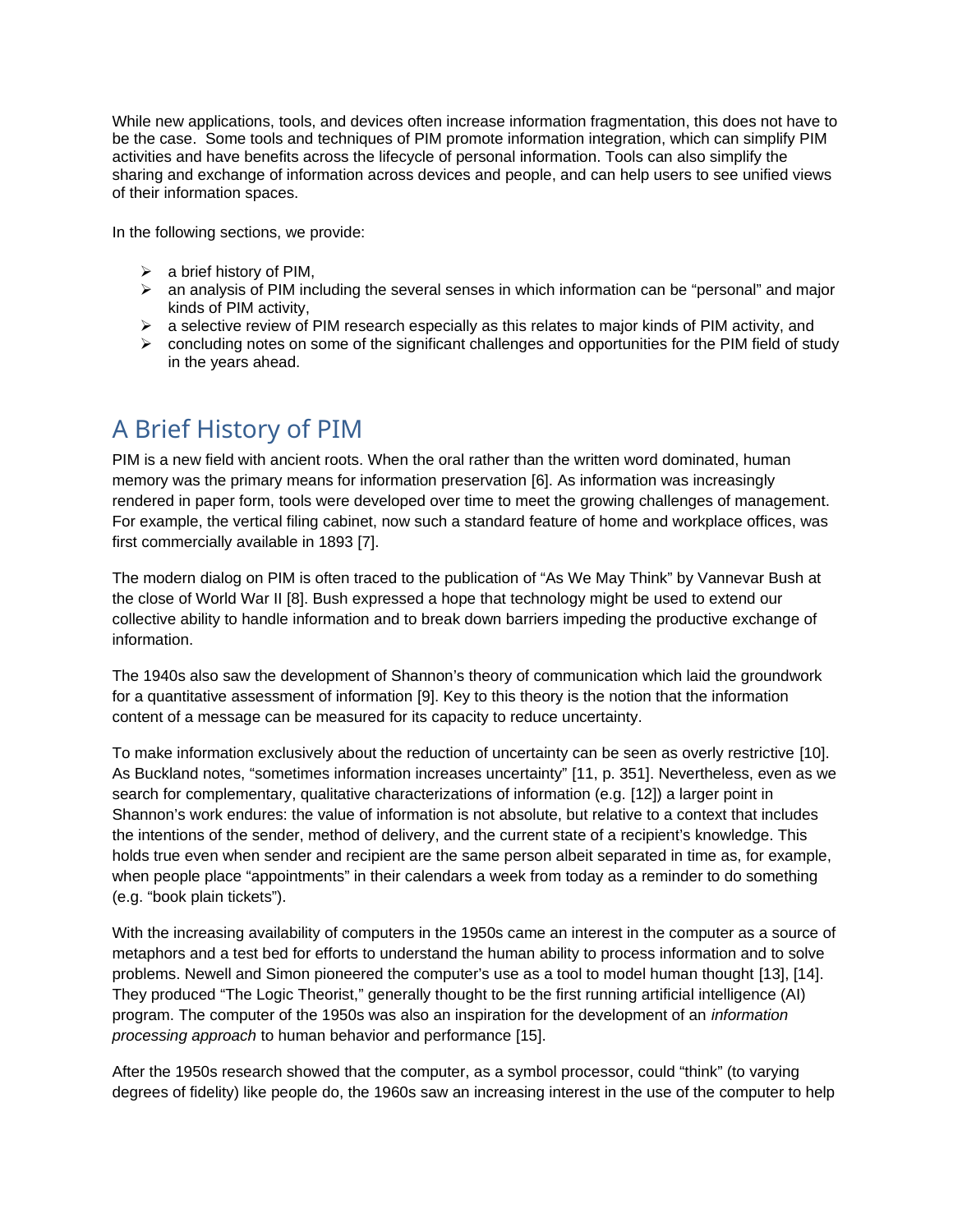people to think better and to process information more effectively. Working with Andries van Dam and others, Ted Nelson, who coined the word "hypertext" [16], developed one of the first hypertext systems, The Hypertext Editing System, in 1968 [17]. That same year, Douglas Engelbart also completed work on a hypertext system called NLS (oN-Line System) [18]. Engelbart advanced the notion that the computer could be used to augment the human intellect [19], [20]. As heralded by the publication of Ulric Neisser's book *Cognitive Psychology*[21], the 1960s also saw the emergence of cognitive psychology as a discipline that focused primarily on a better understanding of the human ability to think, learn, and remember.

The computer as aid to the individual, rather than remote number cruncher in a refrigerated room, gained further validity from work in the late 1970s and through the 1980s to produce personal computers of increasing power and portability<sup>[1](#page-4-0)</sup>. These trends continue. Computational power roughly equivalent to that of a desktop computer of a decade ago can now be found in devices that fit into the palm of a hand<sup>[2](#page-4-1)</sup>.

The phrase "Personal Information Management" was itself apparently first used in the 1980s [26] in the midst of general excitement over the potential of the personal computer to greatly enhance the human ability to process and manage information. The 1980s also saw the advent of so-called "PIM tools" that provided limited support for the management of such things as appointments and scheduling, to-do lists, phone numbers, and addresses. And a community dedicated to the study and improvement of human– computer interaction also emerged in the 1980s [27], [28].

As befits the "information" focus of PIM, PIM-relevant research of the 1980s and 1990s extended beyond the study of a particular device or application towards larger ecosystems of information management to include, for example, the organization of the physical office [29] and the management of paperwork [30]. Malone [31] characterized personal organization strategies as 'neat' or 'messy' and described 'filing' and 'piling' approaches to the organization of information. Other studies showed that people vary their methods for keeping information according to anticipated uses of that information in the future [32]. Studies explored the practical implications that human memory research might carry in the design of, for example, personal filing systems [33]–[35] or information retrieval systems [36]. Studies demonstrated a preference for navigation (browsing, "location-based finding) in the return to personal files [37], a preference that endures today notwithstanding significant improvements in search support [38]–[41] and an increasing use of search as the preferred method of return to e-mails[42].

PIM, as a contemporary field of inquiry with a self-identified community of researchers, traces its origins to a Special Interest Group (SIG) session on PIM at the CHI 2004 conference [43] and to a special National Science Foundation (NSF)-sponsored workshop held in Seattle in 2005 [44].<sup>[3](#page-4-2)</sup>

# An Analysis of PIM

A deeper understanding of what PIM is begins with definitions of associated concepts and the description of a conceptual framework in which to interrelate key kinds of PIM activity.

<span id="page-4-0"></span> $1$  For more on the history of the personal computer see[22]-[24]. For more on the history of the personal computer see [22]–[24].

<span id="page-4-1"></span> $^2$  See Jones [25] , chapter 4, for discussion on the present and future of information "always at hand" via devices.

<span id="page-4-2"></span><sup>&</sup>lt;sup>3</sup> Since 2005, PIM workshops have been held roughly every 18 to 24 months [\(http://pimworkshop.org/](http://pimworkshop.org/)).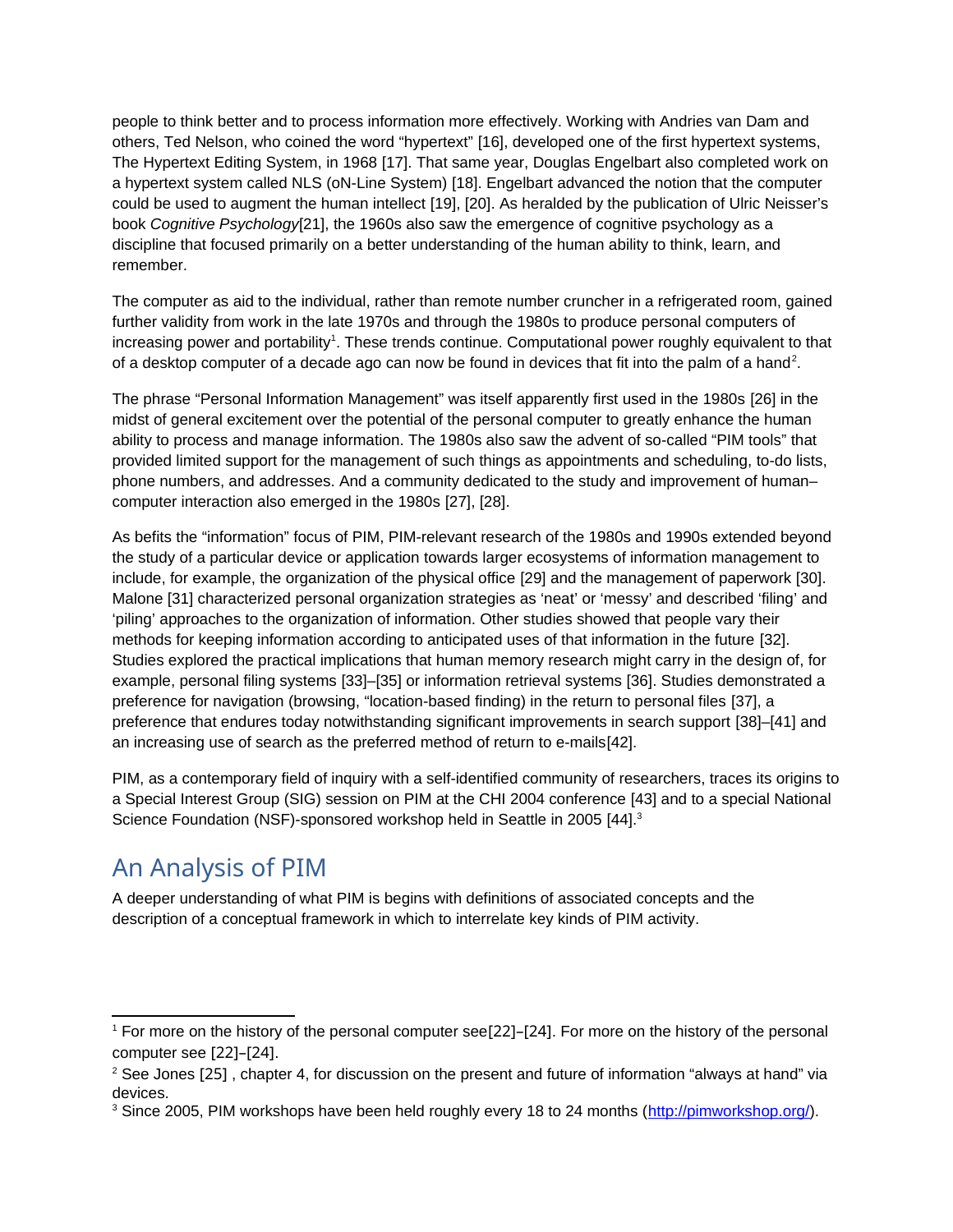### The Information Item and Its Form

Information sent and received takes many *information forms* in accordance with a growing list of communication modes, supporting tools and people's customs, habits and expectations. People still send paper-based letters, birthday cards and thank you notes. But ever more so, people communicate using digital forms of information including e-mails, documents shared (as attachments or via a service such as Dropbox), and "tweets", text messages, blog posts, Facebook updates and personal Web pages.

Across forms, it is useful to speak of an *information item* as a packaging of information. An item encapsulates information in a persistent form that can be managed. An information item can be created, stored, moved, given a name and other properties, copied, distributed, and deleted.

The concepts of information item and information form are helpful abstractions for considering aspects of PIM. For example, an e-mail message, as an item, packages together information such as a sender, receiver, subject, body text, and date sent. All e-mails, as befits their form, share in common characteristics such as the expectation of a timely delivery (i.e., in seconds not days) and a timely response (i.e., within a day or two, not a month later). An e-mail message can be *transformed,* i.e., it can be copied to create a new information item of a different form. For example, a user may print the e-mail and view it in a paper form. Each form is associated with distinct set of tools, techniques, habits and expectations for interacting with and managing the information.

#### Personal Information

There are several senses in which information can be personal. Each represents a different relationship between the information and the person: Information can be owned by, about, directed toward, sent by, experienced by, or relevant to "me." (See Table 1). This definition and the several relationships captured in Table 1 form an inclusive definition of Personal Information. Prior work in PIM has at times limited the definition of PIM by not including some of these relationships.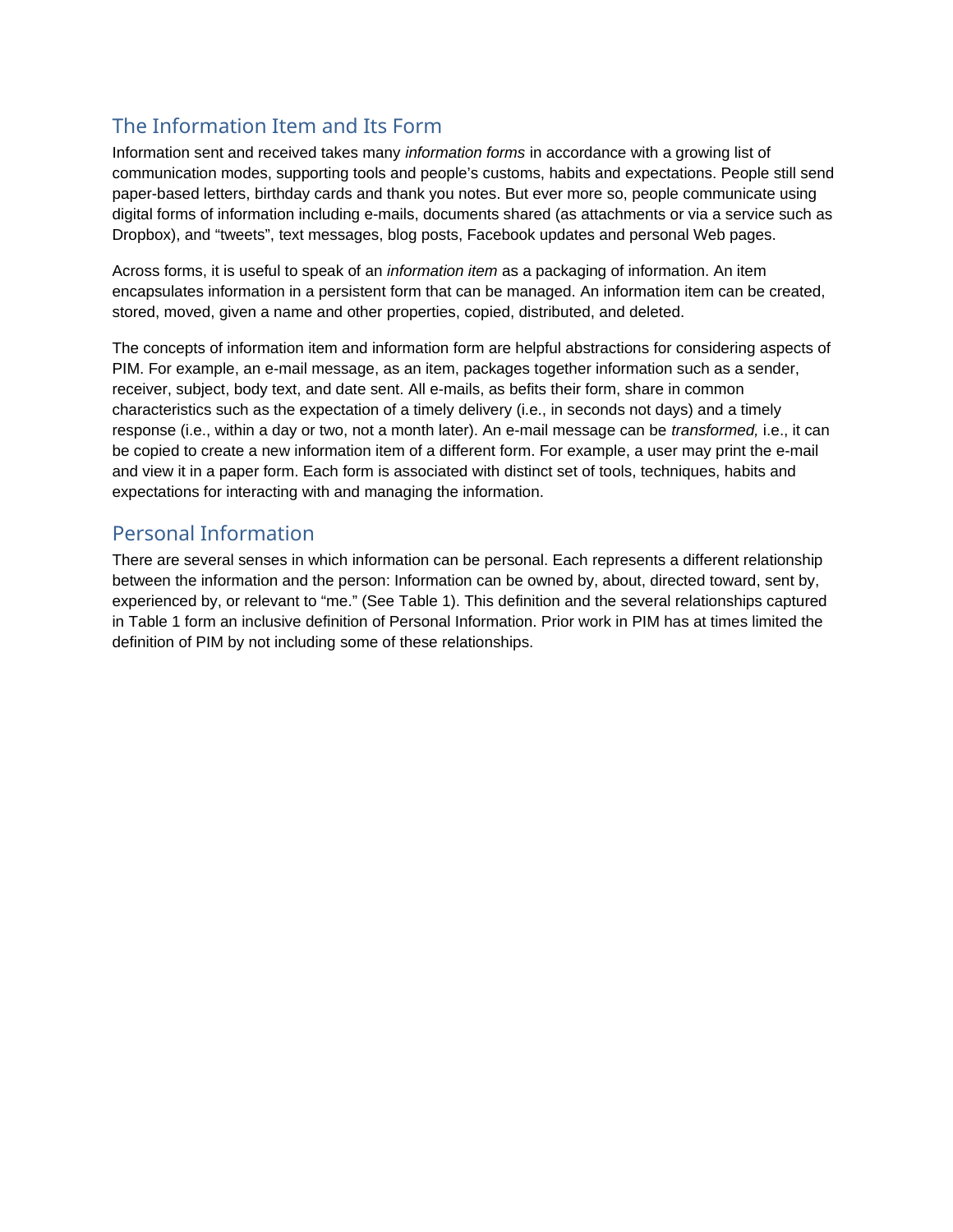|                | Relation to "me"                      | <b>Examples</b>                                                                                                                                             | <b>Issues</b>                                                                                                                                                                                                               |
|----------------|---------------------------------------|-------------------------------------------------------------------------------------------------------------------------------------------------------------|-----------------------------------------------------------------------------------------------------------------------------------------------------------------------------------------------------------------------------|
| P1             | Controlled<br>by/owned by me          | E-mail messages in our e-mail<br>accounts; paper documents in<br>a home office; computer files<br>on a hard drive or in a Web<br>cloud service.             | Security against break-ins, virus<br>protection, backups to prevent data<br>loss etc. What to share and with<br>whom? These questions apply both<br>for paper filing cabinets and for<br>folders in a service like Dropbox. |
| P <sub>2</sub> | About me                              | Credit history, medical records,<br>web search history, records of<br>library books checked out.                                                            | Who sees what when and under<br>what circumstances? How is<br>information corrected or updated?<br>Does it ever go away?                                                                                                    |
| P <sub>3</sub> | Directed toward me                    | E-mails, phone calls, drop-ins,<br>TV ads, web ads, pop-ups.<br>Also, invitations to join a share<br>of a cloud service. Facebook<br>posts. Tweets "@" you. | How to stay focused long enough to<br>complete a task? "When I'm not<br>interrupted by others, I interrupt<br>myself! I worked non-stop today,<br>but what did I accomplish?"                                               |
| P <sub>4</sub> | Sent/posted/<br>shared by me          | Sent e-mail, personal web<br>sites, published reports and<br>articles, folders shared via a<br>cloud service like Dropbox.                                  | Who sees what when? Did the<br>message get through? Am I making<br>the "right" impression? Am I sharing<br>the right information for our<br>teamwork?                                                                       |
| P <sub>5</sub> | For things<br>experienced by me       | Web history, photos (taken by<br>others as well as by me), hand-<br>written notes, full-motion videos<br>from head-mounted<br>cameras[45].                  | How to get back to information<br>again later? How to pick up where I<br>left off (i.e., with a task, a book or<br>episodes of a drama on Netflix)?<br>How much history do I really need?                                   |
| P <sub>6</sub> | Potentially relevant/<br>useful to me | Somewhere "out there" is the<br>perfect vacation, house, job,<br>lifelong mate. If only I could find<br>the right information!                              | If only I knew (had some idea of)<br>what I don't know. But also how to<br>filter out information we don't wish<br>to see? (How to do likewise for our<br>children?)                                                        |

#### *Table 1. Information can be personal in any of several relationships to a person.*

Clearly the senses in which information can be personal are not mutually exclusive. In many cases, the same information may be personal in several senses. For example, a folder of photos taken last Thanksgiving is information about the friends and family at the dinner – and about "me" (P2). The photos are owned by "me" (P1) and these represent events experienced by "me" (P5). The owner can also elect to share the photos with others via a service like Dropbox (P4).

#### A Personal Space of Information

Each person has a single unique personal space of information (PSI) defined by the union of personal information in each of its six senses as depicted in Table 1. A PSI affects the way its owner views and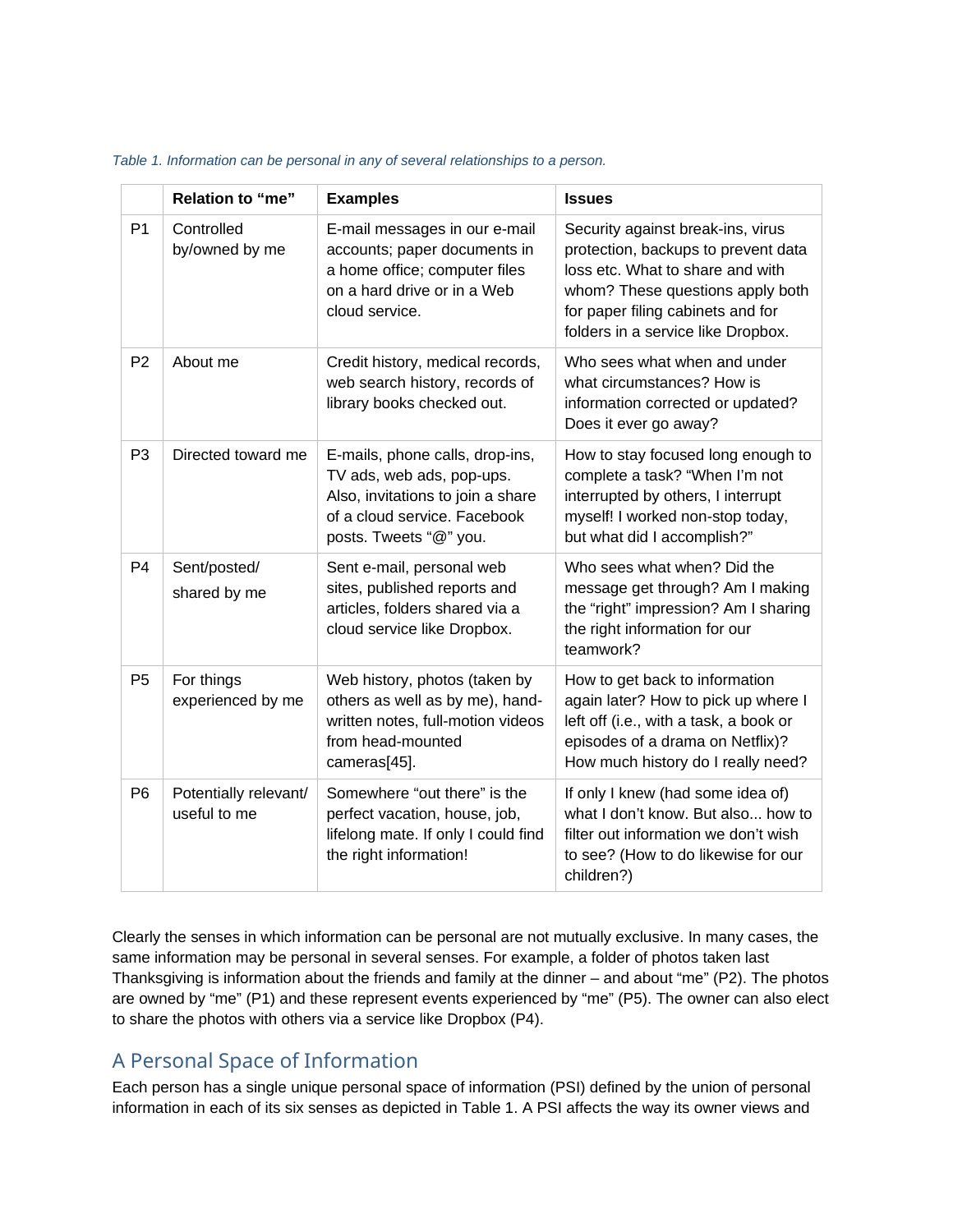interacts with the rest of the world. A PSI also affects the way its owner is seen, categorized, and treated by others.

At its center, a person's PSI includes all the information items that are, at least nominally, under that person's control. At its periphery, the PSI includes information that the person might like to know about and control but that is under the control of others. Included is information about the person that others keep. Also included is information in public spaces, such as a local library or the Web, which might be relevant to the person.

#### Personal Information Collections

Personal information collections, referred to as PICs or simply collections, are personally managed subsets of a PSI. PICs are "islands" in a PSI where people have made some conscious effort to control both the information that goes in and how this information is organized. PICs can vary greatly with respect to the number, form, and content coherence of their items. Examples of a PIC include:

- The papers in an office and their organization, including the layout of piles on a desktop and the folders inside filing cabinets.
- A collection of projects each represented by a folder stored in a cloud storage service and accessed from different devices.
- A collection of information items related to a specific project that are initially "dumped" into a folder on a person's notebook computer and then organized over time as the project takes shape.
- A reference collection of articles in digital format, organized for repeated use across projects.
- Digital songs managed through a laptop computer or smartphone.
- A collection of media (TV shows, movies, music) stored in a streaming service under a personal account, organized by some preference and including information such as ratings, watched/unwatched, and other notes.

A PIC includes not only a set of information items but also their organizing representations including spatial layout, containing folders, properties, and tags.

#### Activities of PIM

*PIM activities* are an effort *to establish, use, and maintain a mapping between information and need*, whether actual, perceived, or anticipated. Figure 1 depicts a mapping between information and need as well as the activities of PIM that work with this mapping.

Information can arrive as aural comments from a friend, a billboard seen on the way to work, letters in surface mail or any number of digital items including e-documents, e-mail messages, Web pages, text messages and tweets.

Needs can arise from internal or external sources. A person may recall, for example, that she needs to make plane reservations for an upcoming trip. The need may arise from the question posed by a colleague in the hallway or a manager's request during a meeting. External needs are also be evoked by an information item, such as an e-mail message or a Web-based form.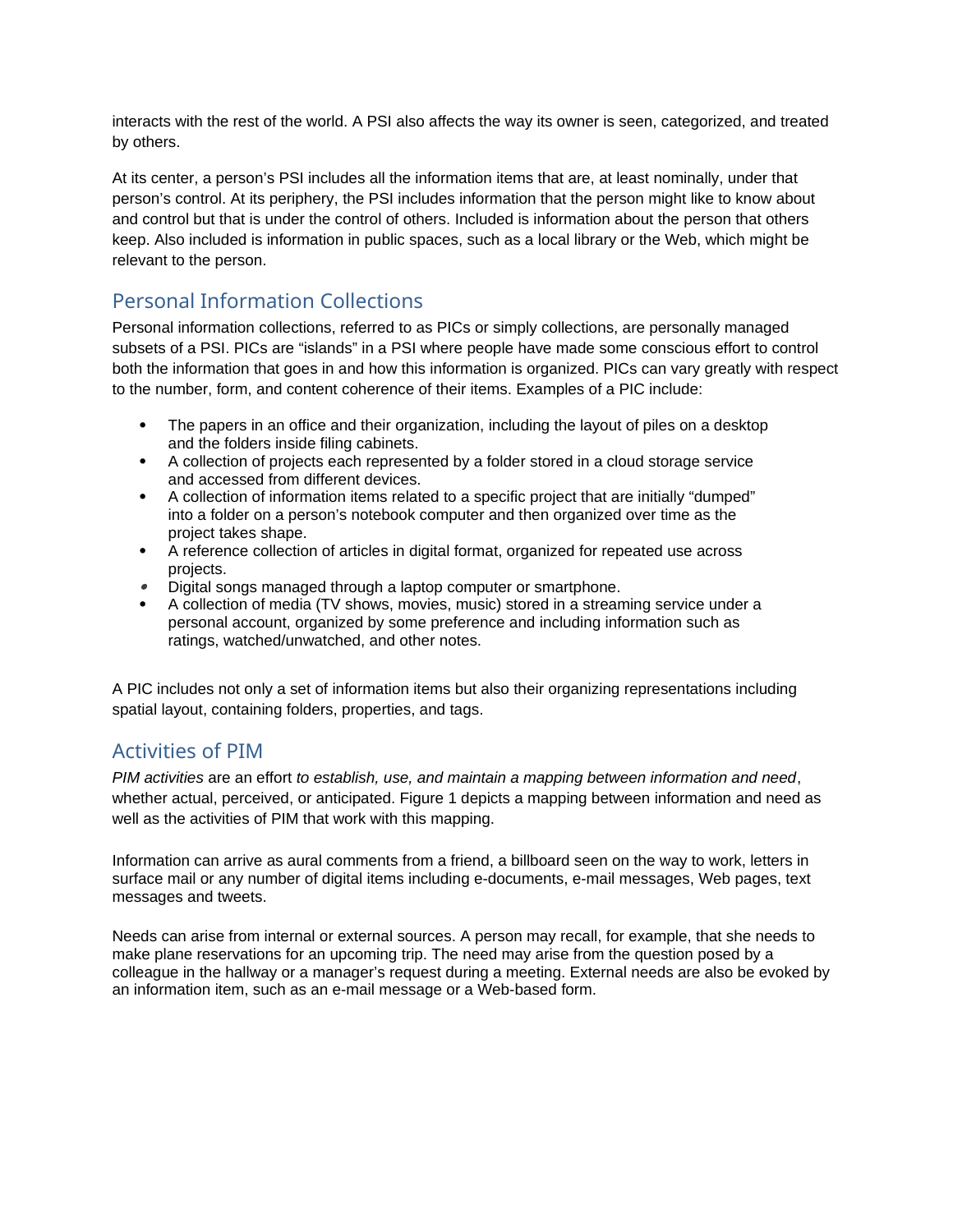

Fig. 1 PIM activities viewed as an effort to establish, use, and maintain a mapping between needs and information. Keeping and finding activities are interrupt driven (as prompted by incoming information or a need). M-level (meta-level) activities are broader in focus and more strategic in nature[4](#page-8-0) .

Connecting between need and information is a mapping. Only small portions of the mapping have an observable external representation. Much of the mapping has only a hypothesized existence in the memories of an individual. Large portions of the mapping are potential and not realized in any form, external or internal. A sort function or a search facility, for example, has the potential to guide from a need to the desired information.

However, parts of the mapping can be observed and manipulated. The folders of a filing system (whether for paper or digital information), the layout of a desktop (physical or virtual), and the choice of names, keywords, and other properties for information items all form parts of an observable fabric helping to knit need to information.

Activities of PIM can be grouped and interrelated with reference to Figure 1 as follows:

- **Keeping activities** map from encountered information to need (immediate or anticipated). This grouping includes decisions concerning whether attend to information in the first place and, then, whether to make any effort to keep the information. Some information – the time on a clock or a sports score, for example -- is "consumed" immediately with no need to keep the information for later access. Much of the information people encounter is simply ignored. For the subset of encountered information to be kept for later use, questions arise regarding how the information should be kept. Should information items be piled (where?), filed (which folder?), tagged (with which tags?), or committed to memory?
- **Finding/re-finding activities** map from need to information. This grouping includes explicit search queries as posted to a Web-based search service or to a computer desktop-based search facility. The grouping also includes various activities of sorting, navigation, and "nosing around" that people use to get back to information for reuse.
- **Meta-level activities** focus on the mapping itself as a way of connecting together information and need. Meta-level activities include efforts to maintain (through backups, periodic cleanups, updates,

<span id="page-8-0"></span><sup>4</sup>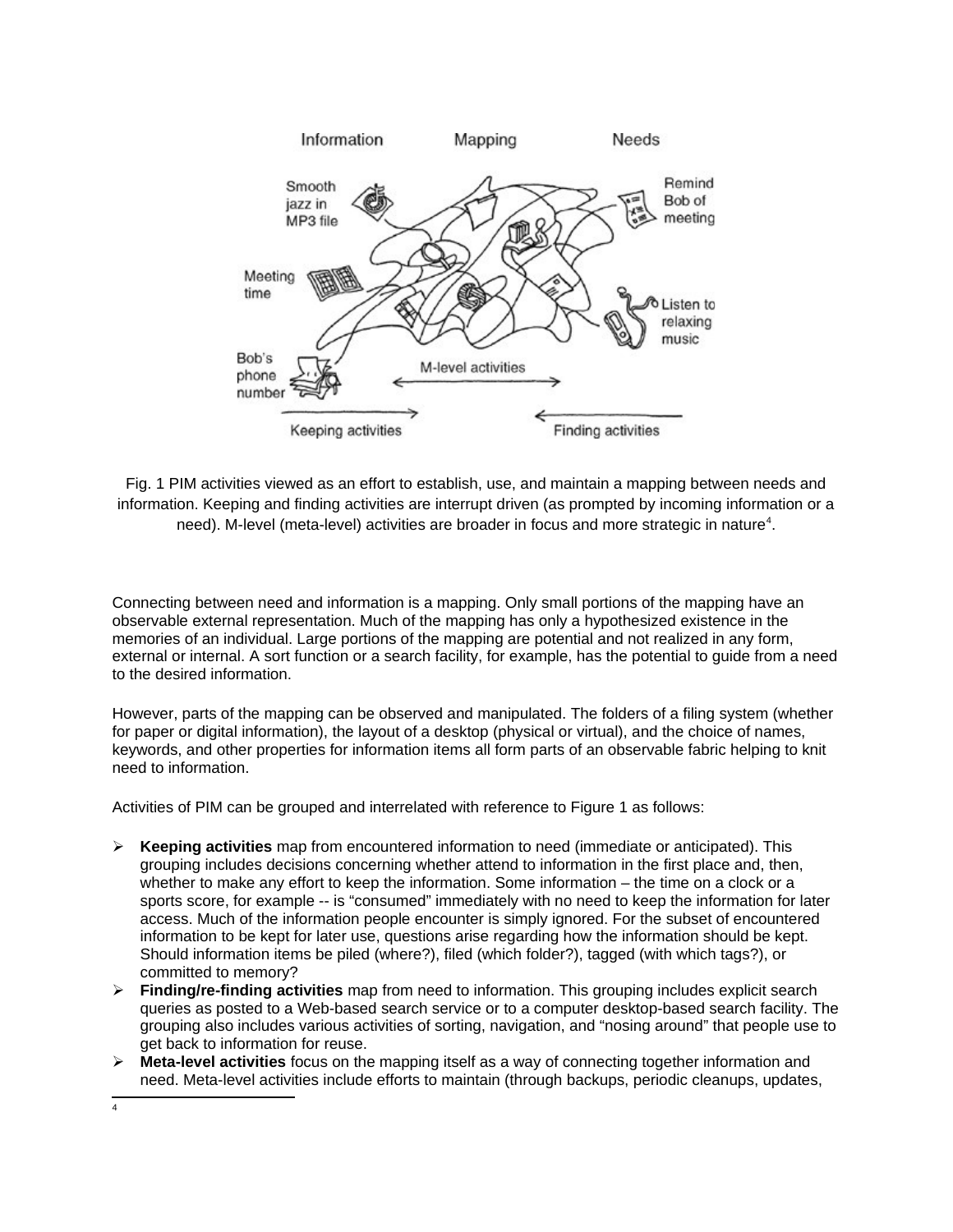and corrections) and organize (via schemes of piling, filing, or tagging) information; manage privacy, security, and the flow of information (e.g., through subscriptions, friendships, policies of disclosure, firewalls, virus protection); measure and evaluate (how are supporting tools and strategies working?); and make sense of and use of personal information ("What is the information telling me? What should I do?").

### PIM Research

PIM research can be organized according to PIM activity as follows:

### Finding/Re-finding: From Need to Information

The focus of a finding/re-finding activity can be on information in a public space such as a physical library or the Web, or focus can be on the information a person owns in a private space such as an office filing cabinet, the hard drive of a personal computer, or a cloud storage service.

A large body of information seeking and information retrieval research applies especially to finding public information [46]–[50]. There is a strong personal component even in efforts to find new information, never before experienced, from a public store such as the Web. For example, efforts to find information may be directed by a personally created outline or a to-do list. In addition, information inside a person's PSI can be used to support a more targeted, personalized search of the Web [51].

The search for information is often a sequence of interactions rather than a single transaction. Bates [52] describes a "berry picking" model of searching in which needed information is gathered in bits and pieces through a series of interactions and during this time, the user's expression of need, as reflected in the current query, evolves. Teevan et al. [53] note that users often favor a stepwise approach even in cases where the user might have sufficient knowledge to access the information more quickly and more directly via a well-formed query. The stepwise approach may preserve a greater sense of control and context over the search process and may also reduce the cognitive burden associated with query formulation. For frequent information needs, users may well-trod paths of access, whereas for less common needs, search may be more likely to play a role [54].

People may find (rather than re-find) information even when this information is ostensibly under their control. For example, items may be 'pushed' into the PSI (e.g., via the inbox, automated downloads, Web cookies, the installation of new software, etc.), and a person may have no memory for or awareness of these items. If these items are ever retrieved, it is through an act of finding, not re-finding. Memories for a previous encounter with an information item may also fade so that its retrieval is more properly regarded as an act of finding rather than re-finding [55]. While searching for information, one might come across information that, though not relevant to the current search, is relevant for another project. Or one may find information that is incorrectly filed or is in a "download" folder awaiting more proper organization (e.g., as part of "spring cleaning").

Lansdale [26] characterized the retrieval of information as a two-step process involving interplay between recall and recognition. The steps of recall and recognition can iterate to progressively narrow the search for the desired information—as happens, for example, when people move through a folder hierarchy to a desired file or e-mail message or navigate through a Web site to a desired page.

But a successful outcome in a re-finding effort depends upon completion of another step preceding recall: a person must remember to look. A person may know exactly where an item is and still forget to look for the item. It is also useful to consider a final "repeat?" step. Failure to collect a complete set of information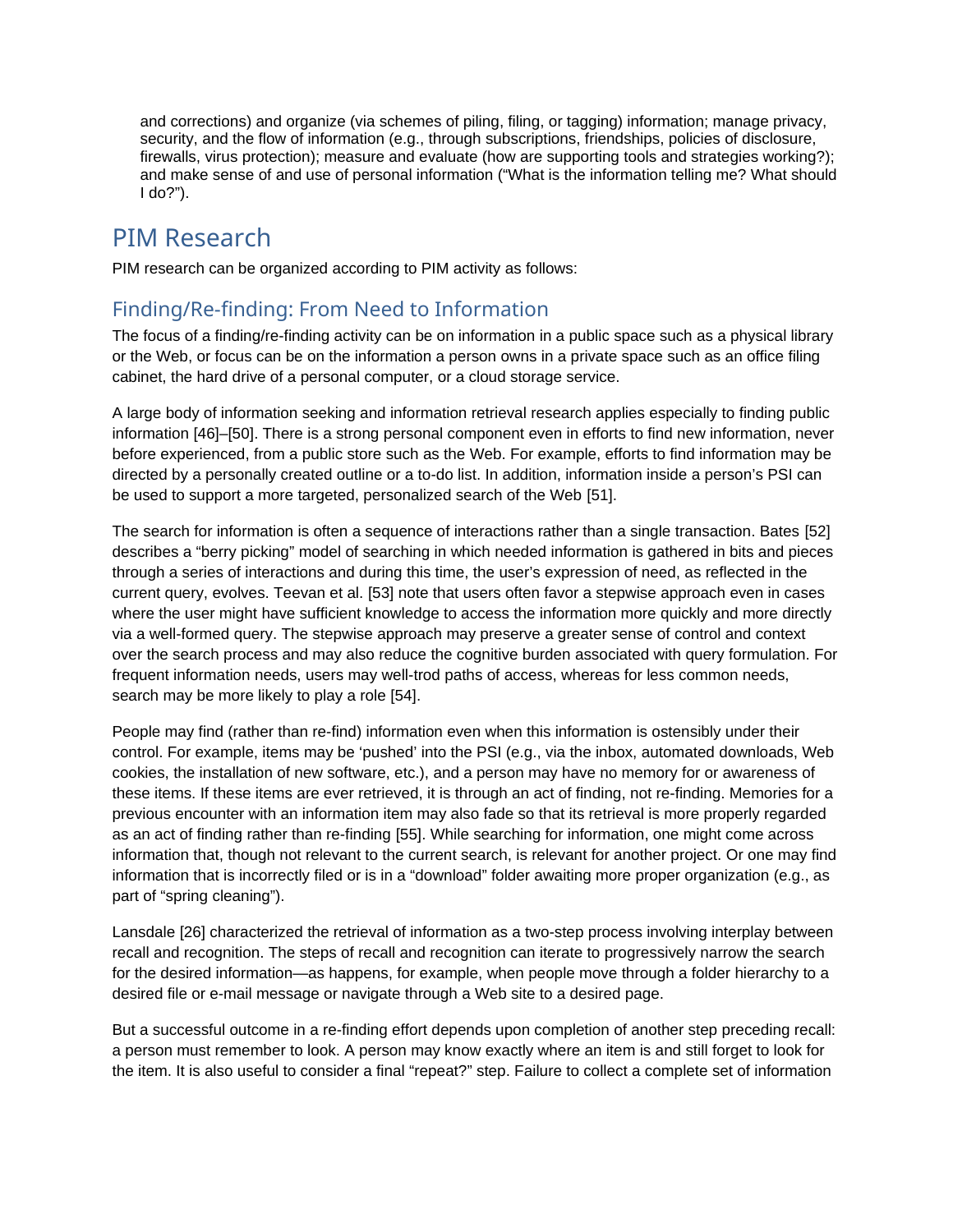(e.g., all potential conflicting commitments before accepting a proposed meeting time) can mean failure for the entire finding episode.

Re-finding, then, is a four-step process with a possibility to fail at each step:

**Step 1. Remember (to look)**. Many opportunities to re-find and reuse information are missed for the simple reason that people forget to look. This failure occurs across information forms. In a study by Whittaker and Sidner [56] for example, participants reported that they forgot to look in "to do" folders containing actionable e-mail messages. Because of mistrust in their ability to remember to look, people then elected to leave actionable e-mail messages in an already overloaded inbox.

Web information is also forgotten. In one study of Web use, participants complained that they encountered Web bookmarks, in the course of a "spring cleaning" for example, that would have been very useful for a project whose time had now passed [57]. In a study where participants were cued to return to a Web page for which they had a Web bookmark, the bookmark was used on less than 50% of the trials [58]. Marshall and Bly [59] report a similar failure to look for paper information (newspaper clippings).

Remembering to look depends, in part, upon the effective use of *attentional spaces* [3, Ch. 4] such as the surface of a physical desktop, a computer desktop, or the visible region of an inbox's display.

**Steps 2 and 3. Recall and recognize**. Recall and recognition can be considered together as two sides of a dialog between people and their PSIs. A person types a search word (recall) and then scans through a list of results (recognition). A person's recall is often partial. For example, a person may have some sense that the e-mail message was sent by a person whose name starts with an "S" ("Sally?"). As prompted by this partial recall, she might then sort e-mail messages by sender and then scan through the "s"-section of this sorted list.

Though any act of retrieval involves a combination of recall and recognition, their relative importance can vary with method. Recall is typically more important in search i.e., a person initially recalls the keywords to be used in a search query (though, of course, the person might have recognized these words from a web page previously viewed and simply copied them into the query). Recognition is typically more important in what is alternately referred to as location-based finding, orienteering, browsing or, simply, *navigation* [37], [53], [60].

Many PIM studies have determined that users prefer to return to information, most notably the information kept in personal digital files, by navigating rather than searching [37]–[39], [41], [53], [60]–[62]. This may be surprising; the use of navigation often depends on remembering or recognizing a specific path to the folder in which the item was stored, while search is more flexible insofar as users can specify in their query any attribute they happen to remember about the information item. Fertig et al. argued back in 1996 [63] that an observed preference for navigation over search was due to the limitations in the search technologies of at the time, and that improvement in search would inevitably lead to a shift from navigation to search as the preferred method of return. Commercial PIM search engines have indeed improved dramatically. However, the combined results of a large-scale study and a longitudinal study [39] indicated that the availability of new and improved search facilities (such as Mac Spotlight) did not result in more search than was observed for older and slower search facilities (such as Sherlock). Search was apparently used only as last resort on those occasions when participants could not remember the location of the files they sought. This finding gains further support from a recent log study indicating that participants used search in only 4.2% of their retrievals [64].

One explanation for a preference for navigation over search in the return to personal information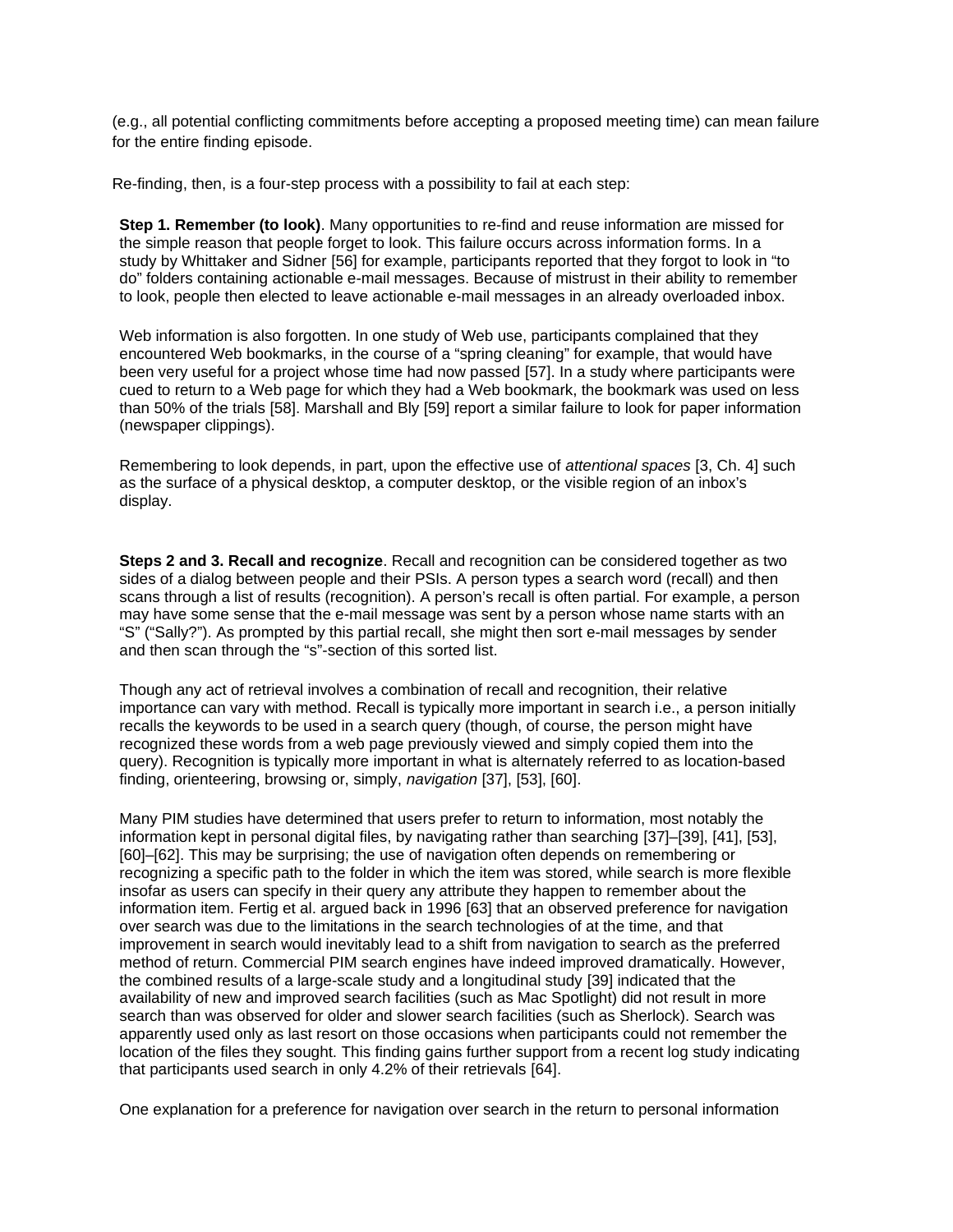derives from a persistent, general finding in cognitive psychology literature that people are better able to recognize than to recall information previously encountered. (see [21]. As noted above, in the interplay between recognition and recall, recognition is more dominant in navigation and recall is more dominant in search.

"Navigation" to digital files and other information is, of course, done in a computing environment that is much less rich in sensory experience than the physical environments people navigate through on a daily basis. But perhaps digital and physical navigation engage, at some level, some of the same processes? In support of this intuition is a recent, innovative fMRI study [65] demonstrating that, when people use navigation as a means to retrieve their own personal files, they are using some of the same brain structures as when navigating in the physical world (i.e., the posterior limbic regions). In contrast, search activates Broca's area, commonly observed in linguistic processing.

Another recent study asked people either to navigate or search to a target file. As people did so, a list of words was read to them in the background. People were later better able to remember these words, presumably a linguistic task, when navigating rather than searching[66].

The argument for the observed preference for navigation to search in the retrieval of personal information would then appear to be very strong indeed. Navigation places higher reliance on recognition, which people are usually better at than recall. Navigation to digital information engages some of the same neural structures as are engaged in physical navigation, which is a highly practiced skill in people. Furthermore, navigation places fewer demands than search on linguistic processing and the regions of the brain involved in linguistic processing thus freeing this capacity for use elsewhere in a person's computing interactions.

But the discussion continues. Just as navigation vs. search, and the use of supporting tools, appear to engage different facilities and different areas of the human brain, there is reason to suppose that other activities, too, as done through the computer and computer-based tools will vary qualitatively in the nature of processing demands placed upon the user. Studies done in the 1980's, for example, suggested a significant shift in processing demands with the advent of support for fullscreen, WYSIWYG text editing [67]–[69].

A more recent study suggests that the now-standard support for fast, indexed "desktop" search may be having some impact, not on the preferred method for return to personal digital files, which remains navigation, but on another form of personal information: E-mail [42]. Consistent with this is the finding that people are less inclined to invest in the organization of e-mails into folders electing instead, for example, to leave information in a single larger folder or even the inbox[70].

How, then, to account for this apparent disparity — that even as preference may be shifting towards search as a primary method for return to e-mails (i.e., those that aren't readily available in the current inbox display) — people persist in navigating to digital files? And why this despite the fact that essentially the same fast, indexed search support can be applied to both e-mails and files?

We consider one last explanation that relates to the well-established *primacy* effect of psychology research[21]: Under a *first-impressions* hypothesis [42], people's first choice of return aligns with their initial experience with the encountered information. Given adequate search support, people might naturally prefer to retrieve an e-mail via a search on sender or subject since this information is often an initial focus of attention (and is used as a basis for deciding whether to attend to the email). Likewise, since people must initially place a file into a folder (unless they accept a "My Documents" default), navigation to the folder is a first choice of return to the file. Given better, more universal support for tagging, for example, people might be more likely to prefer search (on tags) as a preferred method of return to documents and other files. (But see the section below on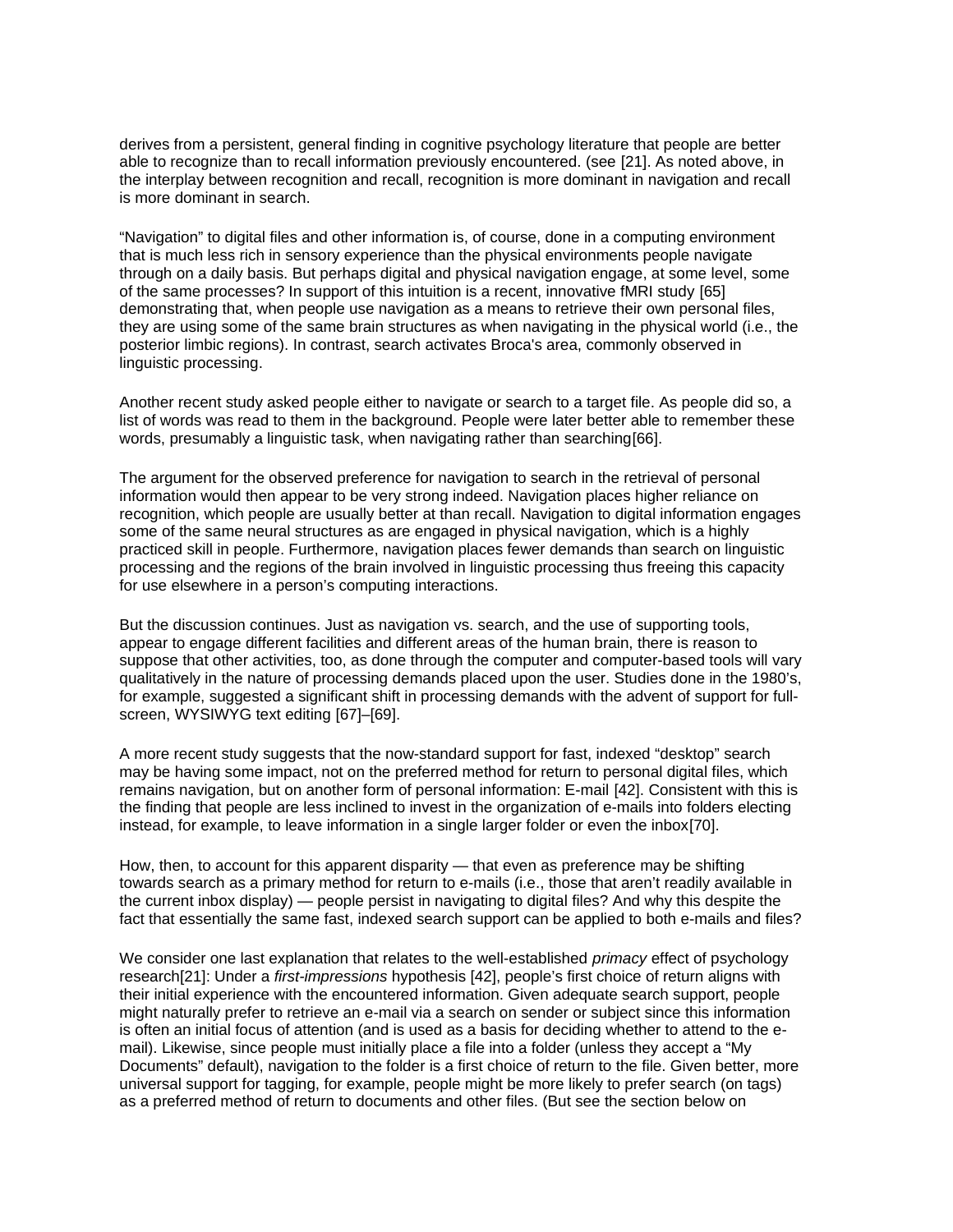Keeping for its discussion of folders vs. tags). Conversely, were people first to create and exchange e-mails "in place", in the context of a project (folder) they are working on, they might prefer navigation as a method of return. (See, for example, work on the Project Planner/Planz representing one attempt to situate e-mail by project[71], [72]).

Habits change slowly and desktop search support continues to improve. Desktop search is increasingly integrative and ever closer to an ideal where anything that can be remembered about an information item or the circumstances surrounding encounters with it (e.g., time of last use or nearby events) can be used to help find this item [35], [73], [74].

Search vs. navigation? Since many circumstances of real-world information retrieval are likely to involve a little of both [53], a challenge in our tool-building efforts towards better PIM is to support artful ways of combining and seamlessly switching between these two general methods of information retrieval. Towards this goal, is recent work that explores ways to integrate search and navigation by highlighting certain navigational pathways based upon the results of a background search [75].

**4. Repeat?** In many instances, information need is not for a single information item but, rather, for a set of items whose members may be scattered in different forms within different organizations. If the likelihood of successful retrieval of each item is strictly independent from the others, then the chances of successful retrieval of all relevant items goes down as their number increases. So even if the likelihood of success for each item of four items is high, retrieval of all four items is presumably much lower.

However, in situations of *output interference*, items retrieved first interfere with the retrieval of later items so that chances of successful retrieval of the whole set are worse than predicted by a strict independence of individual retrievals [76]. The effect can be explained with reference to interference paradigms of human memory retrieval such as the basic *spreading activation model*[77]. As a useful simplification, think of items in a simple set as primarily indexed and accessed through a single node such as "People in my book club". In this case, during a retrieval attempt, each item in the set competes with other items for a limited amount of activation. Moreover, the successful retrieval of initial items strengthens their connections to the access node at the expense of later items not yet retrieved e.g., as "Susan" is retrieved, the corresponding link to "People in my book club" is strengthened to the expense of, say, the link to "Jonathan" (not yet retrieved).

The chances of successfully retrieving all members of a set can also be much better than predicted by independence. Certainly, retrieval is better if all items are in the same larger unit—a folder or a pile, for example. Retrieval may also be better if items of a set have an internal organization or are interconnected to one another so that the retrieval of one item actually facilitates the retrieval of other items.[78]. By one explanation, activation sent to one item, can be "shared" with other items through these interconnections [79].

#### Keeping: From Information to Need

Many events of daily life are roughly the converse of finding events: People encounter information and try to determine what, if anything, they should do with this information, i.e., people must match the information to current or anticipated needs. Decisions and actions relating to encountered information are collectively referred to as *keeping* activities.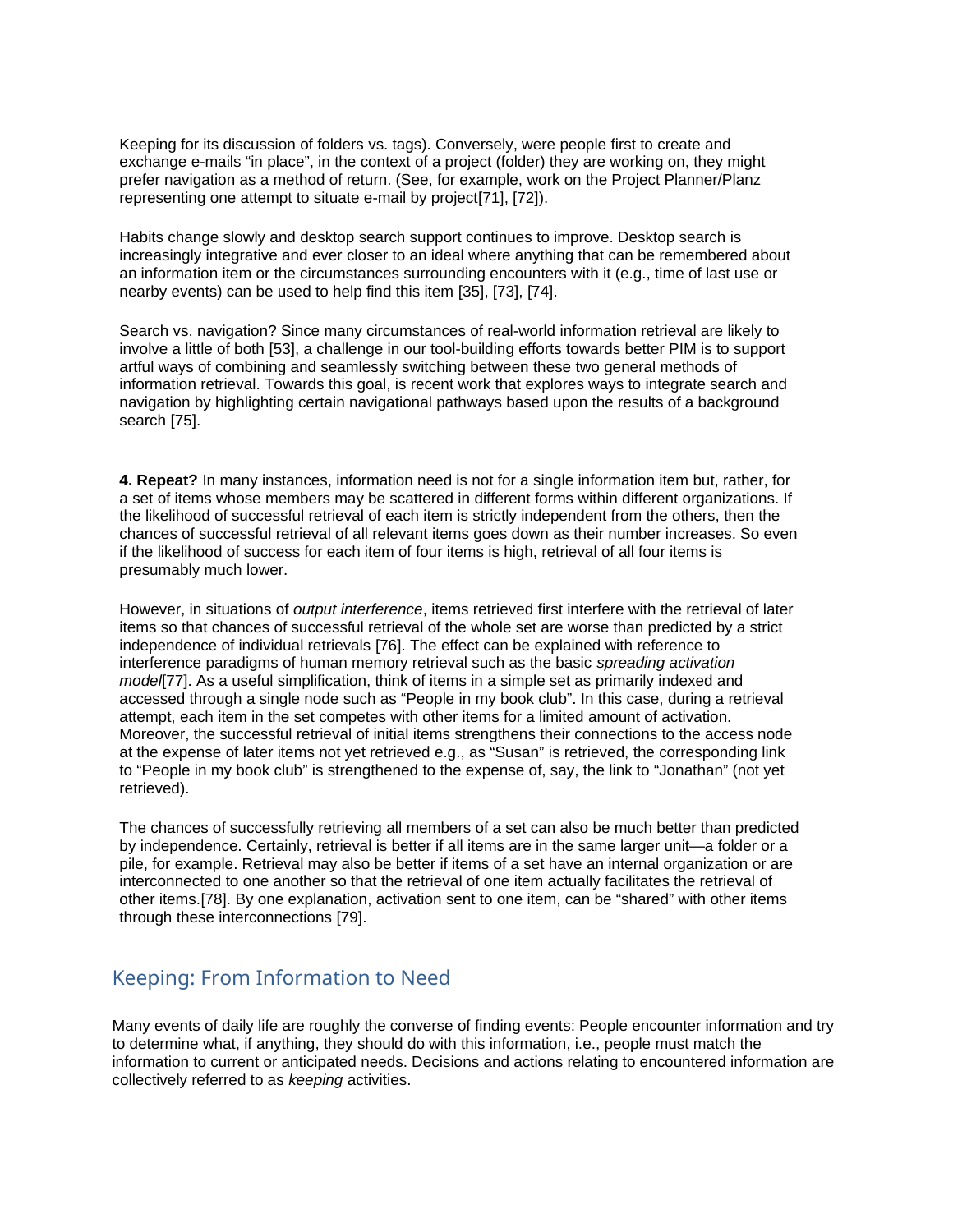The ability to handle effectively information that is encountered by happenstance may be essential to a person's ability to discover new material and make new connections [80]. People also keep information that they have actively sought, but do not have time to process currently. A search on the Web, for example, often produces much more information than can be consumed in the current session. Both the decision to keep this information for later use and the steps to do so are keeping activities.[57]

Keeping activities are also triggered when people are interrupted in the midst of a current task and look for ways of preserving current state so that work can be quickly resumed later.[81] For example, people keep appointments by entering reminders into a calendar, and keep good ideas or "things to pick up at the grocery store" by writing down a few cryptic lines on a loose piece of paper.

People keep not only to have the information later but also build in a reminder look for it. A failure to remember to use information later is one kind of prospective memory failure.[82]–[84] People may, for example, self-e-mail a Web page reference in addition to or instead of making a bookmark because the email message with the reference appears in the inbox where it is more likely to be noticed and used. [57]

Research relating to keeping points to several conclusions: 1) keeping is difficult and error-prone; 2) keeping "right" has gotten harder as the diversity of information forms and supporting tools has increased; and 3) some costs of keeping "wrong" in the digital realm have gone away due to advanced search capabilities, but challenges remain.

**Keeping is difficult and error-prone**. The keeping decision is multifaceted. Is the information useful? If so, do special steps need to be taken to keep it for later use? How should the information be kept? Where? On what device? In what form should the information be kept? The keeping decision can be characterized as a signal detection task [4] subject to errors of two kinds: 1. An incorrect rejection ("miss") when information is ignored that, as time tells, should have been kept (e.g., those paper receipts that are needed now that the tax return is being audited). 2. A false positive when information kept as useful ("signal") turns out not never to be used later. The physical and digital clutter in our lives is often evidence for false positive decisions.

Filing information items—whether paper documents, e-documents, or e-mail messages—correctly is a cognitively difficult and error-prone activity [26], [31], [56]. Difficulty arises in part because the definition or purpose of a folder or tag is often unclear from its label (e.g., "stuff") and then may change in significant ways over time [56], [85]. Filing and tagging difficulties increase if people do not recall the folders or tags they have created previously and then create new folders or tags rather than reusing those already created [56].

But placing (or leaving) information items in piles, as an alternative to filing, has its own problems. In Malone's study[31], participants indicated that they had increasing difficulty keeping track of the contents of different piles as the number of piles increased. Experiments by Jones and Dumais [86] suggest that the ability to track information by location alone is quite limited. Moreover, the extent to which piles are supported for different forms of information is variable, limited, and poorly understood [87].

Kwasnik [32] identified a large number of dimensions that might potentially influence the placement and organization of paper-based mail and documents in an office. Overall, a document's classification was heavily influenced by the document's intended (anticipated) use—a finding subsequently reproduced by Barreau [88]. Similarly, Jones et al. [57] observed that the choice of method for keeping Web information for later use was influenced by a range of considerations or functions. Marshall and Bly [59] also note that the reasons for keeping information vary and are not necessarily task-related or even consciously purposeful.

**Keeping "right" is harder when information is more fragmented**. An act of keeping might be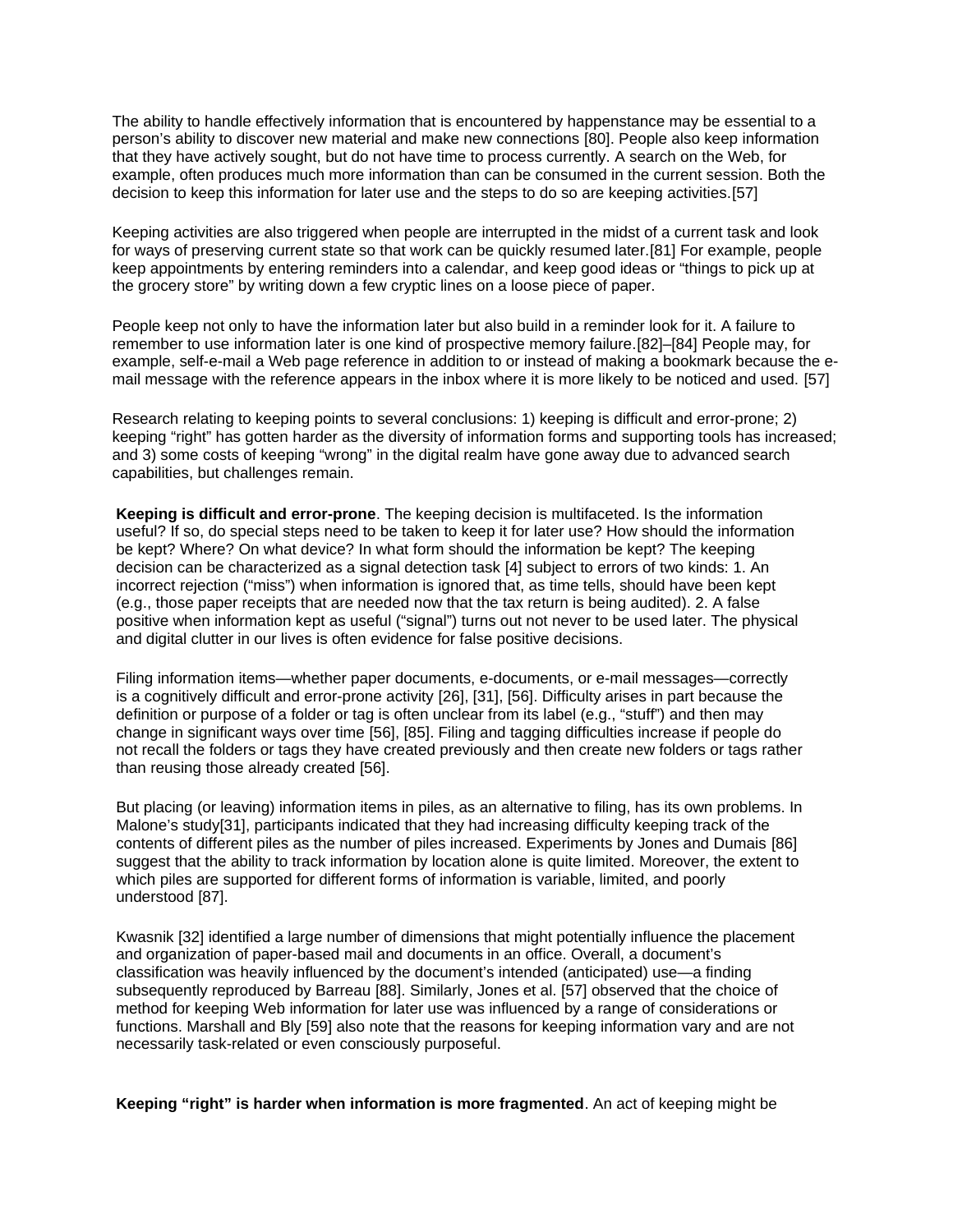likened to throwing a ball into the air toward a point where we expect to be at some future point in time and space. [2] The ongoing proliferation of information forms and supporting tools and gadgets makes keeping activities even harder. The information people need may be at home when they are at work or vice versa. It may be on the wrong device. Information may be "here" but locked away in an application or in the wrong format so that the hassles associated with its extraction outweigh the benefits of its use. Users employ a variety of methods to ensure that information is in the "right" place when it is needed and methods may require additional, manual work to transfer and synchronize information across devices and locations. Personal- and employer-imposed information boundaries may further fragment the information owned by or under the control of the user (P1 – see Table 1) with significant impact on activities to maintain and organize and also to manage the flow of information [89]. (Considerations for these and other *meta-level activities* are further described later in this section).

People must contend with the organization of e-documents, e-mail messages, Web pages (or references to these), and possibly also a number of additional forms of digital information including phone messages, digitized photographs, music, and videos—each with its own special-purpose tool support[90]. The number of keeping considerations further increases if a person has different e-mail accounts, uses separate computers for home and work, or uses any of a number of special-purpose PIM tools.

**Keep less, keep nothing, keep more, keep everything or keep "smarter"?** With respect to some forms of information, people may elect to adopt a "keep less" (or even a "keep nothing") approach. For example, people can rely on "do nothing" methods of return to Web pages—such as searching, auto-completion, inspection of browsing history or navigating from another Web site that require no explicit keeping activity [58].

On the other hand, experiencing difficulty in re-finding can motivate people towards a "keep more" approach. After a failure to re-find a useful Web site, for example, teachers were reported to have shifted towards a more aggressive strategy of bookmarking "anything" that looked at all useful [91]. But conscious keeping is costly in time, distraction and the potential clutter of new items especially when these end up to be "false positives" i.e., information judged to be useful but never in fact used [4].

Digital memory research (e.g., [92]) explores an automated "keep everything" or "total capture" approach manifest in one extreme by a full-motion, line-of-sight video recording of daily experiences, second by second [45]. But the utility of such an approach can be questioned on grounds both practical (e.g., how to selectively access just a portion of the continuous stream?) and psychological (the recording alone does not compare to human memory, and its ability to evoke a person's actual memory for events may decline with time) [93, p. Chapter 6], [94]. Automated keeping also points to a dilemma identified by Lansdale[26]: without some engagement in the keeping process people may be much more likely to forget about the information later.

Alternatives to "keep everything," "keep nothing," and "keep automatically" approaches are ones that help people to "keep smarter," i.e., to make better decisions concerning future uses of current information [4]. If people have prepared a clear plan, for example, they are often more effective at keeping relevant information (including a recognition of its relevance) even when the plan and its goal are not the current focus of attention [95].

#### Folders or Tags?

The demise of folders and the file system is a recurrent theme in discussions on the future of information management (e.g., [96], [97], see also [98, Ch. 6 & 7]). There are good reasons for such predictions. A strict folder hierarchy does not readily allow for the flexible classification of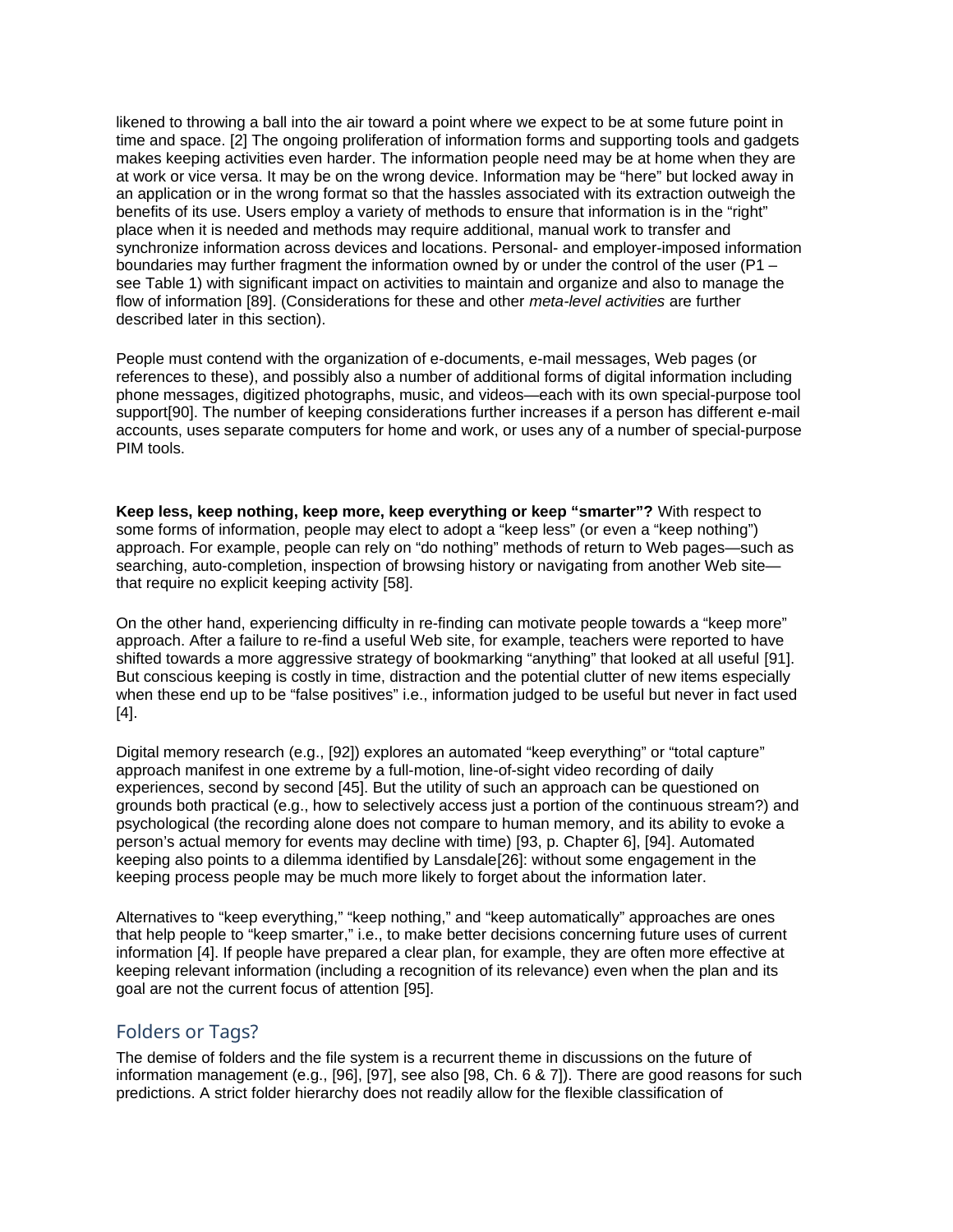information even though, in a person's mind, an information item might fit in several different categories[99]. For example, pictures from a conference in Copenhagen can be stored under "Pictures," "Trips," "Conferences," or "Copenhagen." Why not then, instead of placement in a single folder, allow people to tag these items i.e., with a tag for each of the categories above?

Tagging models of information storage would seem to align more closely with the way people think and might wish to represent their information. Towards the exploration of this possibility, a number of tag-related prototypes for PIM have been developed over the years (e.g., [100]–[103]). A tagging approach has also been embraced in commercial systems, most notably Gmail (as "labels").

The verdict? Success of tags so far is at best mixed. In one study, Bergman et al. [104] found that users when provided with (and informed of) both options to use folders and tags, prefered folders to tags (for both their files and e-mails), and even when using tags they typically refrained from adding more than a single tag per information item (also a finding in [105]). Even Gmail, though fundamentailly acrhitected to support tagging, has added support for "folders"<sup>[5](#page-15-0)</sup>.

Why isn't the case for tagging more compelling (so far)? Support for the tagging (annotating, labeling) of information items remains basic and fragmented. Many design questions remain. One study, for example, found that users performing tagging had more persistent memories about their information, but that nuanced interaction design was necessary to alleviate the cognitive demand entailed by creating and recalling tags [106].

But more fundamental limitations may also apply. Civan et al. [105] through an engagement of participants in critical, comparative observation of both tagging and the use of folders (through use of Grmail and Hotmail for the organization of e-mails) were able to elicit some limitations of tagging not previously discussed openly in comparisons between tagging and the use of folders. For example, once a user decides to use multiple tags it becomes important to continue doing so. A tag such as "Copenhagen" not consistently used becomes much less useful later as a retrieval cue. Conversely, critical discussion can reveal advantages in the use of folders that are not always apparent such as, for example, that a folder structure can serve as an informal task decomposition and a simple kind of reminder for task completion[107].

Just as the answer for the finding (retrieval) of information may be neither navigation nor search but tools that support an artful combination of both, so to the answer towards better keeping may be neither purely tagging nor use of folders but a tool that artfully combines the best of both.

#### The Meta-level: Mapping between Need and Information

Meta-level activity operates broadly upon collections of information (PICs) within the PSI, the configuration and effective use of supporting information tools, and on the mapping that connects need to information. The daily actions of keeping and finding are largely reactive (i.e., faced with a need, find the information to meet this need; faced with information, identify if and what need it might meet). In contrast, meta-level activity is more proactive. Thus, meta-level activity focuses not on the need or information immediately at hand but on a larger consideration of information collections, supporting tools, and the overall mapping. Alternatively, meta-level activity can be seen to move to a more strategic level in a people's efforts to manage their information

One factorization of meta-level activity makes the simplification that the PSI is one big store to be maintained and organized, and for which input and output should be managed. People might also benefit from an ability to take measurements in support of various evaluations of the store (e.g., does it have the

<span id="page-15-0"></span><sup>5</sup> [http://googlesystem.blogspot.com/2009/02/gmail-adds-folders-by-improving-label.html.](http://googlesystem.blogspot.com/2009/02/gmail-adds-folders-by-improving-label.html)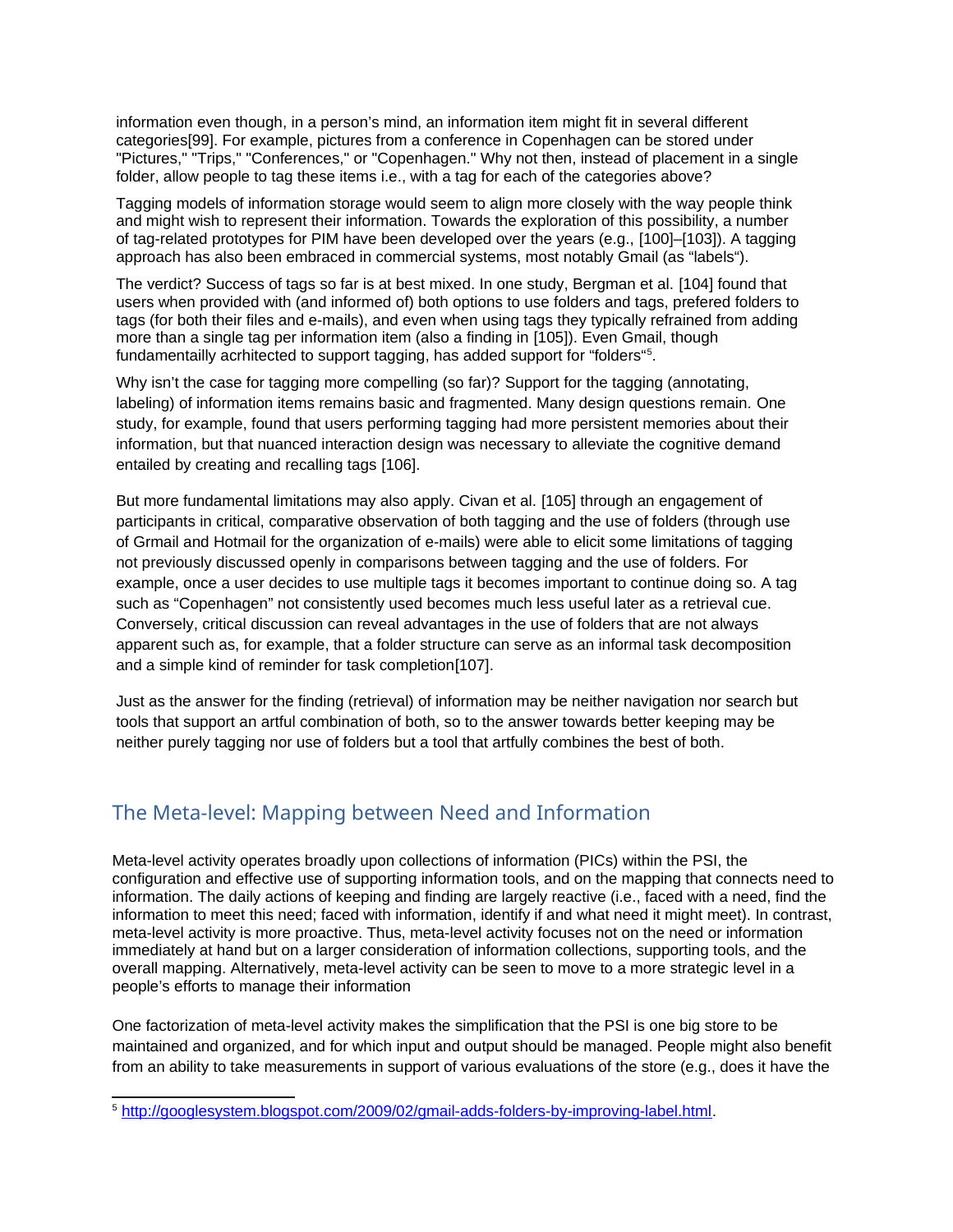right information in the right forms, sufficiently current and complete?). This approach leads to the following overlapping kinds of meta-level activity: *Maintain and organize; manage privacy, security and the flow of information* (incoming and outgoing); and *measure and evaluate.* Implicit in each of these activity types is an effort to *make sense of and use* the available information. This section takes a close look at each of these meta-level activity types.

But first, note the following:

- $\triangleright$  Actual PIM behavior we would wish to observe and analyze is likely a combination of meta-level activity, keeping, and finding. The sharing and synchronization of information in a cloud service such as Dropbox, for example, has elements of *maintenance and organization* (i.e., information is automatically backed up) and *managing for privacy, security and information flow* (can people trust that their information is secure and safe from snooping? With whom should people share what?). The meta-activity types we consider here might be thought of as vectors – independent but not necessarily orthogonal from one another – forming a basis for the description of a "point" of actual PIM behavior (in a large space of possibilities).
- $\triangleright$  A consideration of meta-level activity makes clear the point that information is not an end in itself but rather a means to an end. Going back to the definition of PIM at this article's outset, PIM is about managing information to realize life's goals and roles. Further, information provides people with a way of managing their limited resources. Here we can consider "META" as an acronym for money, energy, time and attention. Each of these resources must be managed if people are to be effective in the realization of their goals and the fulfillment of their roles and responsibilities. But people don't "touch" (manage) these resources directly. People manage via their information. Financial statements tell people whether their expenses are under control and whether they are on track for retirement. Their calendars help them to manage their time. The use of open windows and the tabs of a Web browser can be considered as a way of managing attention.
- $\triangleright$  Further and especially as people's information is increasingly in digital form, people don't "touch" (manage) their information directly either but rather via their information tools. (Even for information in paper form, people use tools, of course, including staplers, filing cabinets and their own hands). An investment to select, configure and learn to use information tools is a critical component of each kind of PIM activity. This holds especially for meta-level activity.
- $\triangleright$  Finally, as another sense of "meta", meta-level activity is the "after" activity. Actions at this level such as "spring cleaning" or "clean-up", notwithstanding their overall importance, are seldom urgent and so easily postponed and avoided.

Patterns of postponement and avoidance are in evidence as we further explore meta-level activity in the remainder of this section.

#### Maintaining and organizing.

Differences between people are especially apparent in their approaches to the maintenance and organization of information. Malone [31] distinguished between "neat" and "messy" organizations of paper documents. "Messy" people had more piles in their offices and appeared to invest less effort than "neat" people in filing information. Comparable differences have been observed in the ways people approach email [56], [108]–[110], e-documents [58], [62], and Web bookmarks [62], [111].

Across information forms, differences in approaches to organization correlate with differences in keeping strategy. For example, people who have a more elaborate folder organization—whether for paper documents, e-documents, e-mail messages, or Web bookmarks—tend to file sooner and more often [62]. However, people are often selective in their maintenance of different organizations. Boardman and Sasse [62], for example, classified 14 of 31 participants in their study as "pro-organizing" with respect to e-mail and e-documents but not with respect to bookmarks; 7 of 31 participants only took the trouble to organize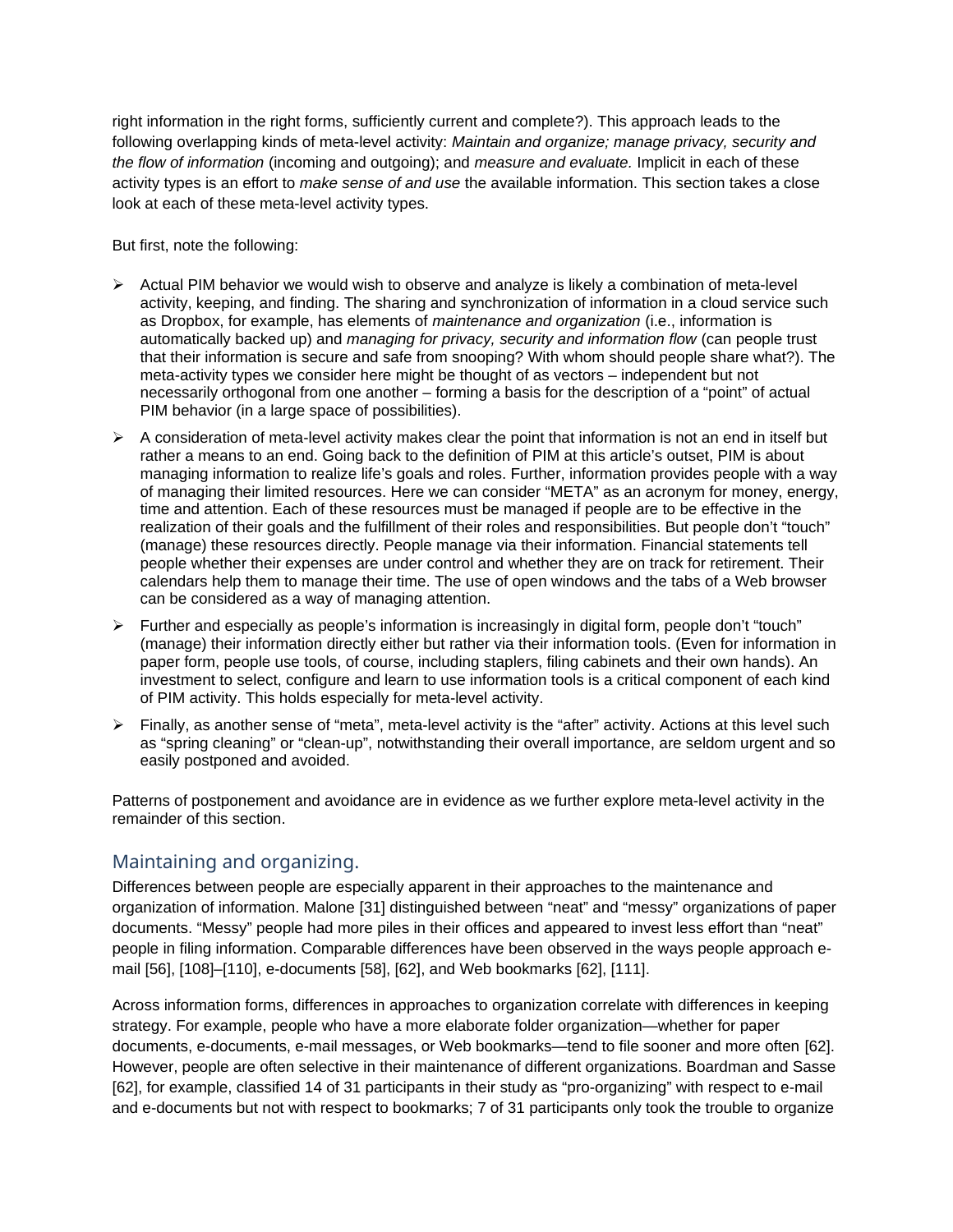their e-documents. Diekema and Olsen [91] found that Spring cleaning of information by teachers mostly pertained to physical information rather than digital information. Organization behaviors may also vary based on context. In a study by Capra et al.[112] university employees reported having more folders for their work e-mail accounts than for their personal accounts.

Several studies have now looked at how the same person manages across different forms of information [62], [107], [113].The following composite emerges:

- $\triangleright$  People do not generally take time out of a busy day to assess their organizations or their PIM practice in general.
- $\triangleright$  People complain about the need to maintain so many separate organizations of information and people complain about the fragmentation of information that results. People struggle to organize their information so that they can keep their focus of attention and avoid "getting lost" [114]–[116].
- $\triangleright$  Even within the same personal information collection (PIC), competing organizational schemes may suffer an uneasy coexistence with each other. People may apply one scheme on one day and another scheme the day after.
- $\triangleright$  Several participants in one study reported making a special effort to consolidate information in their PICs [57], for example, by saving Web page references and e-mail messages into a file folder organization or by sending e-documents and Web page references in e-mail messages.
- $\triangleright$  People don't, in general, have reliable, sustainable (i.e., automatic) plans for backing up their information [117], [118].

Even if digital forms of information can be integrated, people must still contend with paper forms of information. Paper documents and books remain an important part of the average person's PSI. [85]. The integration of paper and digital forms of information can be troublesome. In a study of elementary and secondary teachers, for example, Diekema and Olsen [91] found that the teachers' dualistic system of digital and physical information was especially challenging; while some teachers tried to standardize their organization schemes across material type, some teachers resorted to digitizing all materials. Others printed out their digital materials so they could be filed with the rest of the paper files.

#### Managing privacy, security and the flow of information.

We continue with the useful simplification that a person's PSI is one large store. If maintenance and organization activities are concerned with the store itself and its contents, the activities to manage privacy, security and, more generally, the flow of information are concerned with the input and output to the store. What do people let in? What do people let out?

Letting the wrong things (information, data) into a PSI or letting the wrong tools access or modify a PSI can, at minimum, be a major hassle (e.g., a need for "disinfection"). At worst, the computer may be hijacked to nefarious ends and all its data corrupted. Indeed, problems of malware ("viruses", "Trojans", "worms") are endemic. By some estimates 30% or more of the computers in the United States are infected [119]. Letting the wrong information out to the wrong people can also be a costly source of trouble – e.g., if credit cards are compromised or worse a person's identify is stolen.

And yet, the exchange of information, incoming and outgoing, and increasingly in digital forms, is an essential part of living in the modern world. To order goods and services on-line people must be prepared to "let out" their credit card information. To try out a potentially useful, new information tool, people may need to "let in" a download that could potential make unwelcome changes to the web browser or the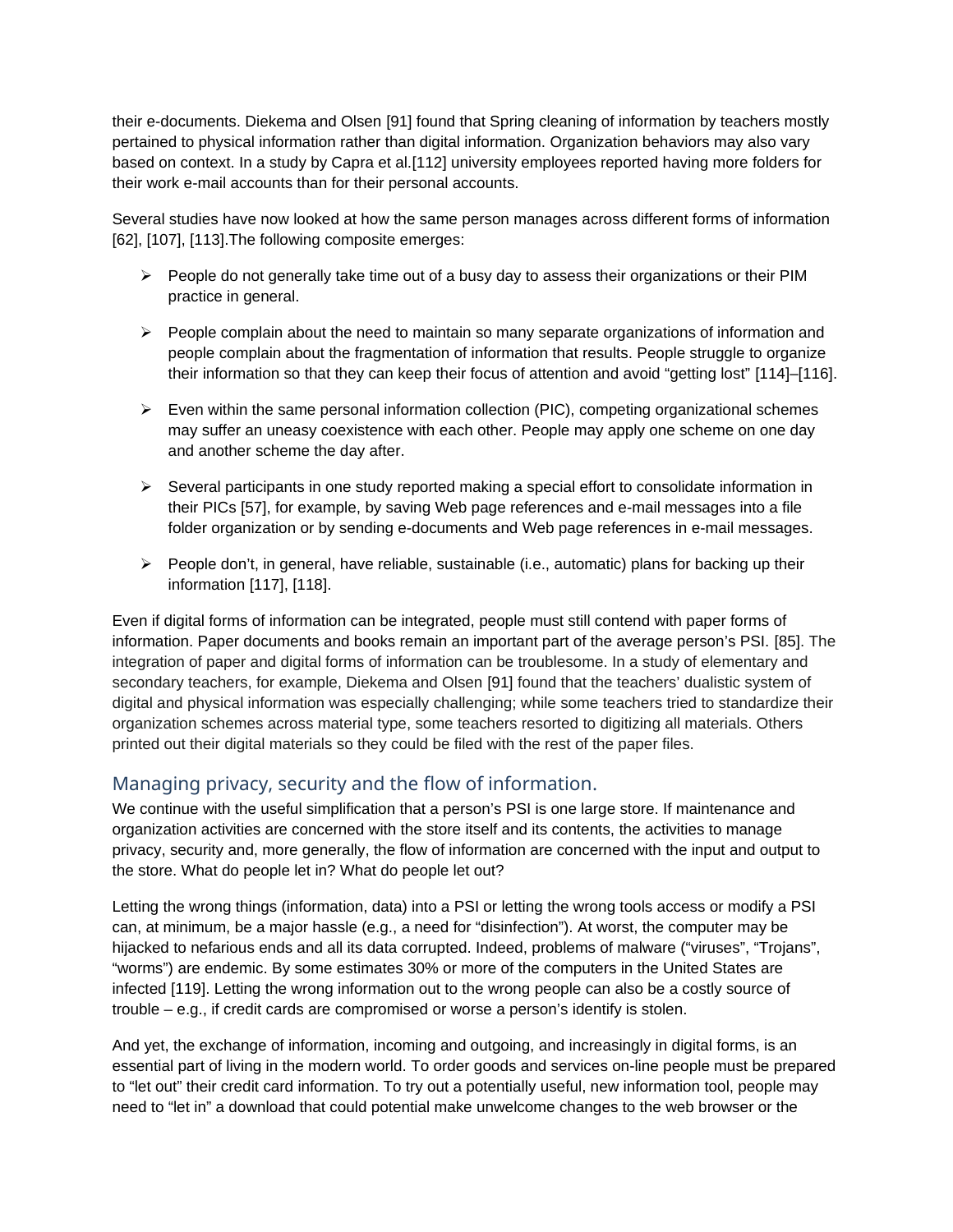desktop. Providing for adequate control over the information, coming into and out of a PSI, is a major challenge. Even more challenging is the user interface to make clear the implications for various choices in privacy control and in clicking the "Accept" button for use of services such as Facebook [120]–[128]

Also of relevance are the daily challenges associated with sharing information with others in various social situations ranging from the home, to school, to work, to play and "at large" (e.g., via open-ended discussion boards on the Web). These challenges are further discussed in the section on "GIM and the social fabric of PIM".

#### Measuring and evaluating.

Choices are made in support of all the activities described so far. Schemes of organization are selected; strategies, policies and procedures are adopted; supporting tools are put in place. People then need to ask, at least occasionally, "Is it (the resulting mapping between information and need) working? Is it helping me to make the best use of my limited resources (money, energy, time, attention) towards meeting my goals and fulfilling my roles and responsibilities? Can it work even better? If so, what should change?"

These questions depend both upon the measurements that can be made and also on the evaluations people must make in cases where measurements (and the underlying objectives they reflect) are in competition with one another.

Actions of measuring and evaluating are often high-level and qualitative. For example, as people are driving home from work, much later than they'd planned for and with no time, nor energy, to exercise at the gym, they may reflect on a day of non-stop meetings and interruptions as they ask themselves "What did I really accomplish?"

But increasingly evaluations can be based upon numerical data. Questions such a "where does the money go?" or "where did the time go today?" needn't be only rhetorical. Increasingly detailed, consolidated data is becoming available to answer these and other questions concerning not only how people manage their resources but also how effectively they're living the lives they wish to live. Detailed financial data can tell people "where" the money is going. Calendars consolidated with activity logs can tell people "where" the time went and much more besides. On which devices? Which applications? Relating to which people or which projects? Involving physical activity as well? Or, conversely, the intake of calories (e.g., a business lunch)? How did physical measures of heart rate, blood pressure, blood sugar levels, etc. vary during these activities?

People's every actions can be tracked and a digital trace formed. The nearly constant use of computational devices (even as people sleep) creates opportunities to capture additional data about people and their environment for purposes of correlation and, potentially, deeper understanding. Associated issues of privacy are enormous and beyond the scope of this article to address (but see [129]–[131]).

On a more positive side, how can measurements be used to a person's advantage?

The increasing capture (by intention or incidentally) and availability of data in digital form to measure everything from heart beats to gaze duration to affective response give rise to notions of the *quantified self* and *personal informatics* [132]–[137]. Definitions of personal informatics or PI vary. Some would tightly connect PI to enabling devices and applications for tracking (e.g.,[138]). But self-efforts to track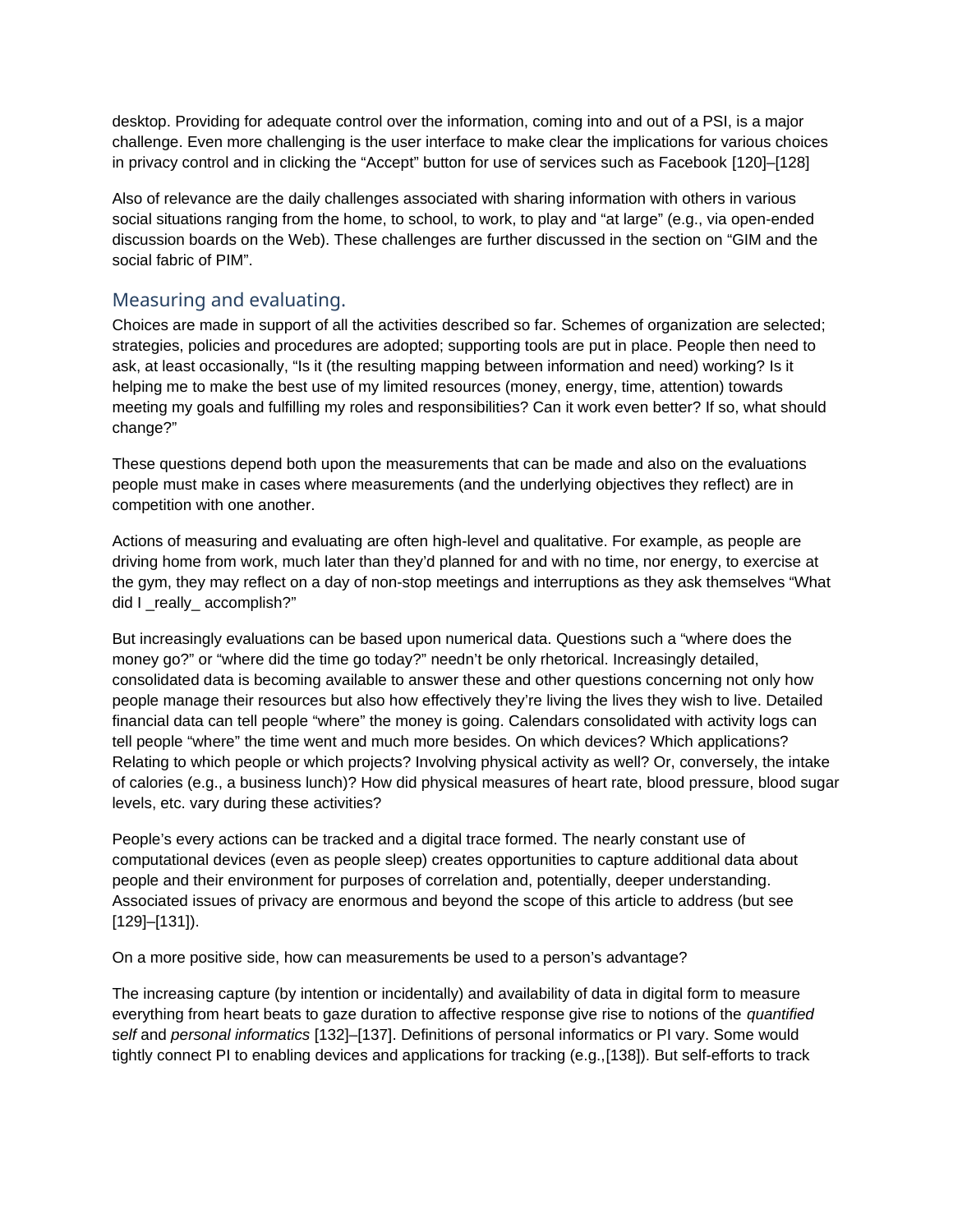personal activity – the better to understand and make adaptive changes in behavior -- are not new $^6$  $^6$  . Rapp and Cena provide a more flexible definition: *"Personal Informatics (PI), also known as Quantified Self (QS), is a school of thought which aims to use technology for acquiring and collecting data on different aspects of the daily lives of people."* [140, p. 613].

PI applications are often affiliated with health information and many times have a dedicated hardware device, such as the FitBit<sup>[7](#page-19-1)</sup>. But some examples also include systems that collect personal information over time from a variety of sources to provide upon request more integrative summaries of the many scattered events happening that relate to a person in one way or another. A popular example of this second variety is Mint.com which collects information from all of one's financial accounts (checking, saving, credit cards, etc.) and summarizes this data into an integrated dashboard.

Personal informatics is properly regarded as a subset of PIM where special focus is given to activities of measuring and evaluation and also to making sense of and using the data collected. For example, Li et al. [141] decompose a personal informatics system into five stages: preparation, collection, integration, reflection, and action. The first three stages fit well under the more general activity of measuring and evaluating while the last two stages fit well under the more general activity of making sense of and using information. Not surprisingly, users of PI systems also face challenges to manage for privacy and information flow and to maintain and organize the large amounts of data collected. According to Li et al. [142], users face information fragmentation problems comparable to those already discussed in the introduction to this article. More recent work in personal informatics seems to acknowledge a need to think more broadly and to place efforts at "self-tracking" in the larger context of an overall PIM practice [134], [143], [144].

#### Making sense of and using information.

Making sense of information represents another set of meta-level activities operating on personal information and the mapping between information and need. People must often assemble and analyze a larger collection of information in order to decide what to do next. For example, among the choices available in new automobiles (new laptops, new employees, etc.), which will best meet a person's needs? Which treatments to select in the aftermath to surgery for cancer? Does radiation therapy "make sense"? Making sense of and using information means more than just retrieval and comprehension of the information "at hand". A person may look up a budget number and understand that it reads "42" but may conclude that the number doesn't "make sense" (and is possibly a pop culture reference $^8$  $^8$ ) if all other budget numbers are 9 digit numbers beginning with "11-".

Making sense of information is "meta" not only for its broader perspective but also because it permeates most PIM activity even when the primary purpose may be ostensibly something else. For example, people organize information in folders ostensibly to insure its subsequent retrieval but then also as a way of categorizing and so making sense of the information. In the Jones et al. study [107], folder hierarchies developed for a project often resembled a project plan or partial problem decomposition in which subfolders stood for project-related goals and also for the tasks and subprojects associated with the achievement of these goals. Similarly some teachers organize their files by utilizing the structure as established in their curriculum standards [91].

Barsalou [145], [146] has long argued that many of a person's internal categories arise to accomplish goals. His research demonstrates an ability of people to group together seemingly dissimilar items

<span id="page-19-0"></span><sup>6</sup> See, for example, the description of Benjamin Franklin's efforts at self-observation in ([139, p. Chapter 8])

<span id="page-19-1"></span><sup>7</sup> <http://www.fitbit.com/>.

<span id="page-19-2"></span><sup>&</sup>lt;sup>8</sup> https://en.wikipedia.org/wiki/42 (number).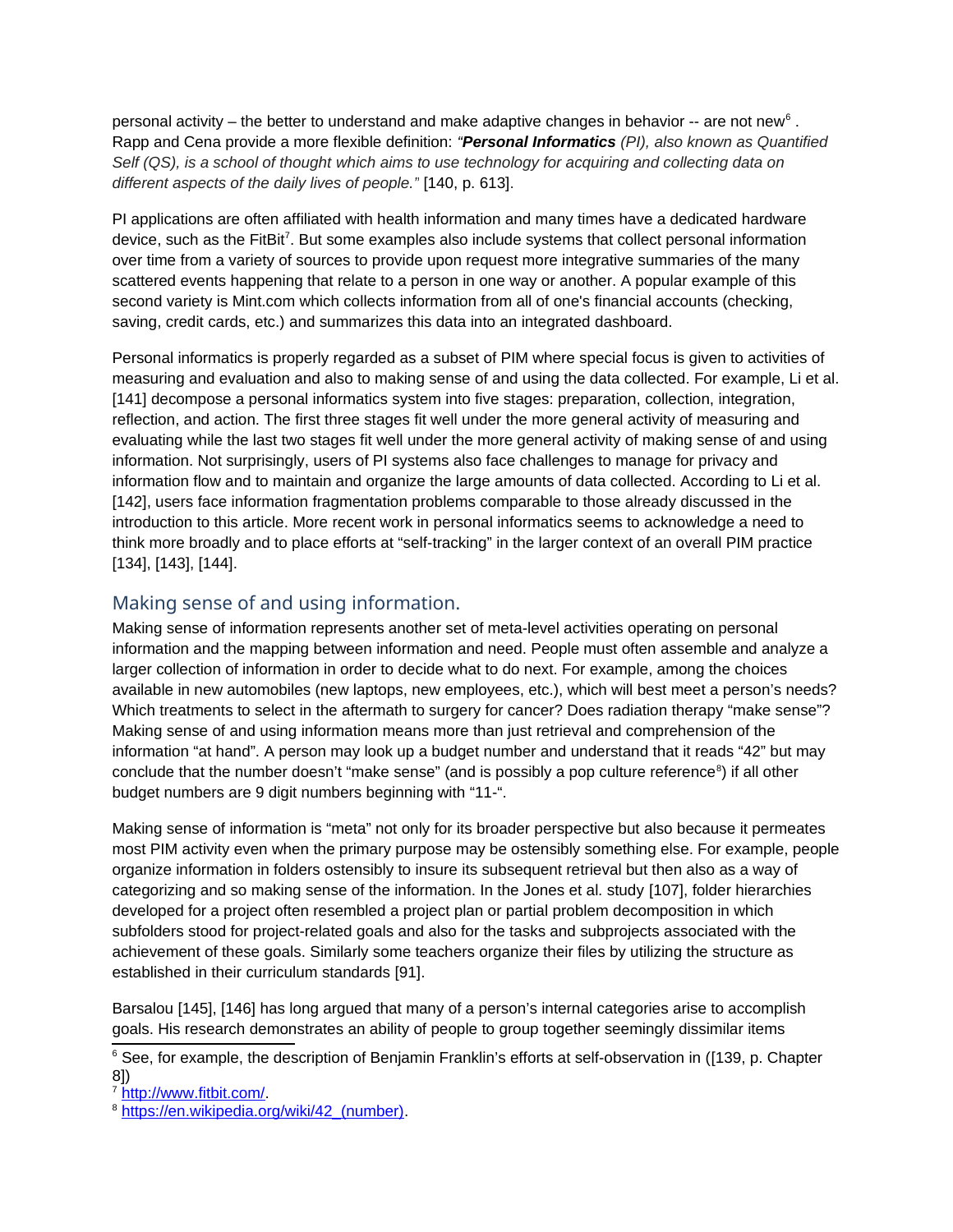according to their applicability to a common goal. For example, weight-watchers might form a category "foods to eat on a diet." Rice cakes, carrot sticks, and sugar-free soda are all members of the category, even though they differ considerably in other ways.

Folders and tags (and piles, properties/value combinations, views, etc.) can form an important part of external representations which, in turn, can complement and combine with internal representations ("in our heads") to form an integrated cognitive system [147], [148]. Finding the right external representation can help in *sense-making* [149], [150] i.e., in efforts to understand the information. For example, the right diagram can allow one to make inferences more quickly [151]. The way information is externally represented can produce huge differences in a person's ability to use this information in short-duration, problem-solving exercises.[152] Different kinds of representations, like matrices and hierarchies, are useful in different types of problems [153]–[155].

But the effects of an external representation on longer-term efforts to plan and complete a multi-week or multi-month project are less well understood. Mumford et al. [156] note that, more generally, the study of planning has proceeded in "fits and starts" over the past 50 years and remains underdeveloped. Of special relevance to the study of PIM is the possibility that better support of planning might also, as a byproduct, lead to better organizations of the information needed to complete a project.

#### GIM and the social fabric of PIM

*Group Information Management (GIM)* as a natural extension to PIM has been written about elsewhere [157], [158]. The study of GIM, in turn, has clear relevance to the study of Computer Supported Collaborative Work (CSCW) [159].

In legal contexts it may be useful to treat a corporation as an entity  $-$  a "person"  $-$  in its own right. A corporation or other organization may have policies, procedures, habits, history and routines that further give it a collective identity as an entity in its own right.

But in many situations, there really is no group entity operating on its own behalf to manage information towards realization of goals and fulfillment of roles. Rather, there is a collection of individuals. Members of a group may hold in common (more or less) certain goals (whether implicit or explicitly expressed in a charter or mission statement). Members may apportion group roles (e.g., treasurer, secretary, president, etc.) but each member operates as an individual and according to personal interest. In keeping with this article's topic, therefore, focus is more appropriately on what might be called the *social fabric of PIM* [160, Ch. 10]*.* Needs of the individual must be met in any group situation as, for example, when engineers need their own private space for working drafts they are not yet ready to share with a larger team [161]. On the other hand, group and social considerations frequently enter into a person's PIM strategy as, for example, when one member of a household "keeps" medical test results by passing these on another member of the household who has agreed to maintain and organize medical information for all household members. (And perhaps there is a reciprocal arrangement for financial information).

Although a collaborative "divide and conquer" approach (where responsibilities are apportioned among the members of a group) can reduce the burdens of PIM, the opposite is frequently the case when people seek to share information collections. People may vary greatly in their approaches especially to keeping and maintaining and organizing information [162]. Working together through these issues often entails a delicate negotiation process [89], [163], as categorization affects each member of the shared space, and the tools used to perform such activities provide no preexisting conventions for tasks like organizing a project's files and folders [164]. Some users may customize shared information spaces to meet their own needs, but at the cost of decreasing the intelligibility of that space for others [165]. These challenges later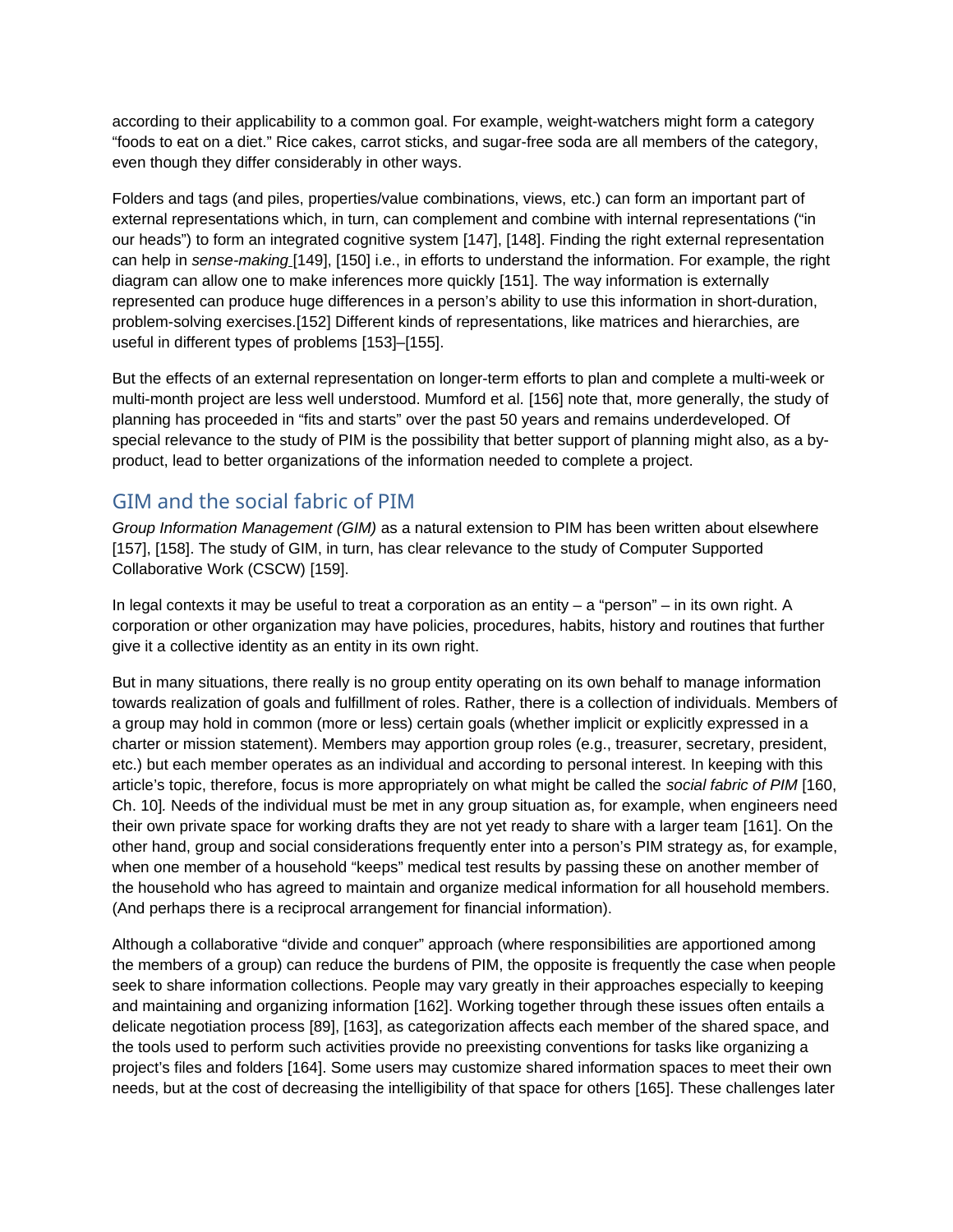affect re-finding information in shared spaces, where attempts to retrieve information from a shared collection are more likely to fail than when retrieving from a PIC that is not shared [166]

As further studies aim to better understand the challenges of sharing and managing information in group contexts, improved software may help to alleviate some of these challenges and facilitate the relevant activities [5]. Prototypes of such software have attempted to support group information management, for example by analyzing group activities [167]; a 'silver bullet' solution has yet to be found, however. When faced with the limitations of current software, users often prefer more traditional, ad hoc methods of sharing information, such as the use of e-mail attachments[168] to more sophisticated methods supported by tools more explicitly designed to support collaborative work such as the use of Web services that support shared folders[166], [169] In some cases people will circumvent group-centered approaches even when they are institutionalized [170]. Therefore the need for understanding and improving collaborative information tasks is clearly great, and work remains to be done.

#### The interplay between PIM activities

We noted in the previous section that the senses in which information can be personal (i.e., owned by, about, directed towards, sent/shared by, experienced by or relevant to "me") don't provide for groupings of information that are cleanly separated from one another. Rather these are better seen as different perspectives on one large PSI.

Likewise, activities of PIM can be seen as different vectors of approach, we might say, to a person's PSI and to the creation, use and maintenance of a mapping (between need and information) for this space. Any actual action of PIM is likely to be a mixture of each. The interplay between activities of finding and keeping was noted in the previous section. An act of keeping, for example, often engenders acts of finding (e.g., the effort to find a folder where the encountered information should be kept). Likewise, an act of finding frequently engenders ancillary acts of keeping. In the effort to retrieve a file from a personal store, for example, the person may move ("re-keep") other files after noticing these are in the wrong folder. And certainly, newly found information beyond simple look-ups (e.g., the weather report or a sports score) must often be kept pending the proper time and place for more careful study.

Interplay is in further evidence as the meta-level of PIM activity considered. Any actual activity of PIM observed or reported is likely to resist clean categorization as solely one or another kind of activity. People may elect to place project-related files, web references and even e-mails into a single folder, named for the project [71], [171], [172] and may elect to keep this folder under a larger folder synced with a service such as Dropbox. The folder may then be shared with others also involved in completion of the project. Keeping activity? Maintaining and organizing? Making sense of and using information? Managing for the flow of information (and privacy/security). Yes: all four. And since a cloud service such as Dropbox maintains a log of activity in the folder, we can add Measurement and evaluation.

# Conclusion: Challenges and Opportunities

To summarize, the practice of PIM involves finding, keeping, and several kinds of meta-level activity in an effort to establish, maintain, and use a mapping between information and need. Challenges arise with respect to each kind of activity:

**Finding is a multistep process**. First, people must *remember* to look. An item is retrieved through variations and combinations of searching and navigation. Navigation and searching each involve an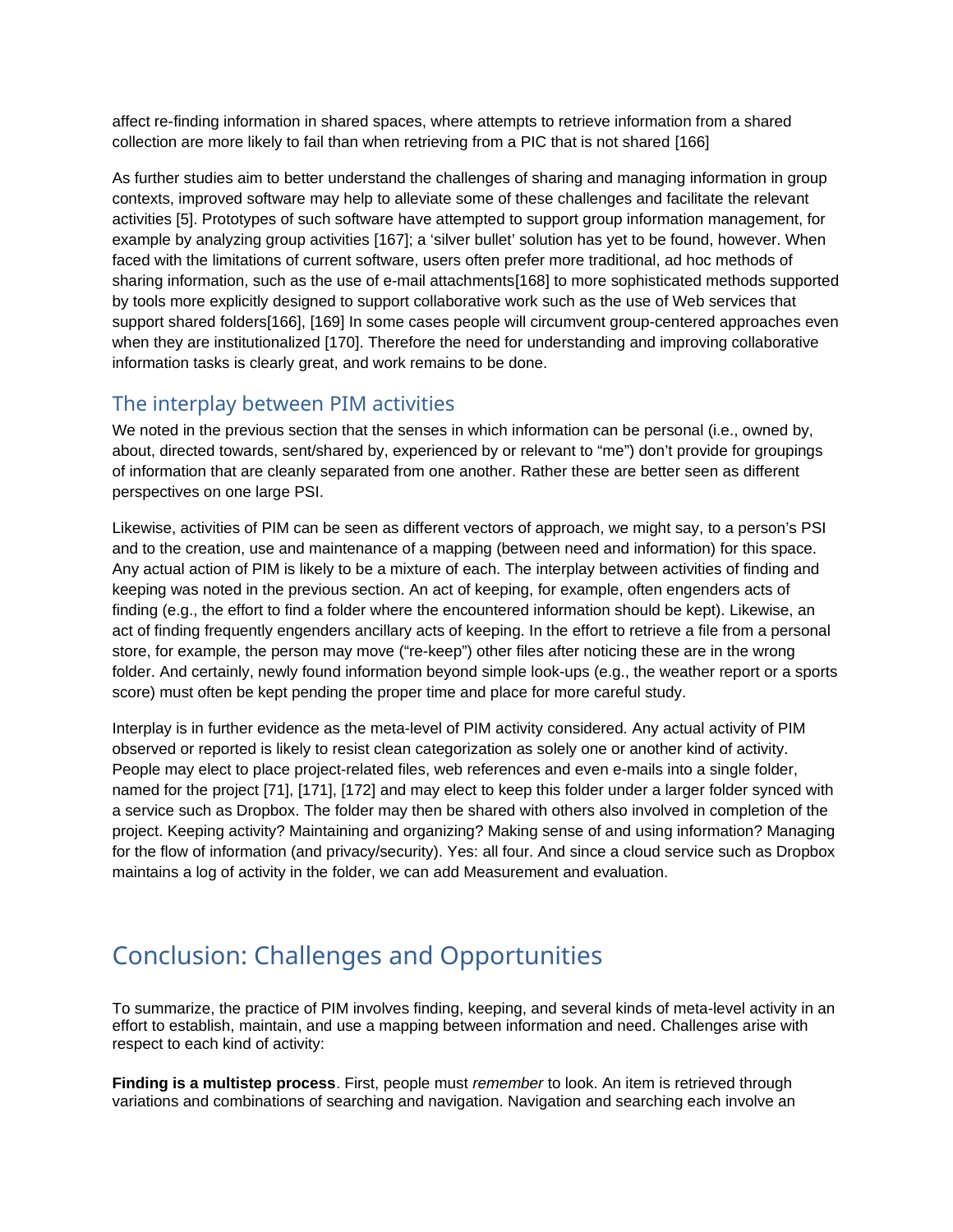iterative interplay between basic actions of *recall* and *recognition*. Finally, in many situations of information need, people must *repeat* the finding activity several times in order to "re-collect" a complete set of information items in order then to make sense of and use the information at hand.

**Keeping is multifaceted**. Certainly keeping, like finding, can involve several steps. But the essential challenge of keeping stems from the multifaceted nature of the decisions about information needs. Is the information useful? Do special actions need to be taken to keep it for later use? Where? When? In what form? On what device? With no crystal ball to see into the future, answering these questions is difficult and error-prone. Caution is warranted with regards to tool support to "keep everything" or "keep automatically". The approach can lead to the collection and storage of information that overwhelms even as it falls far short of providing a true "external memory".

**Meta-level activities are important but easily overlooked**. Meta-level activities are critical to a successful PIM practice, but rarely urgent. There are few events in a typical day that direct a person's attention to meta-level activity involving considerations of maintenance and organization, managing privacy, security and the flow of information, measuring and evaluating, or making sense and using information in a larger collection. As a result, meta-level activities can easily become after-thoughts.

Researchers also face several challenges in their efforts to develop PIM as a field of study:

**Integration to counter fragmentation**. In their daily practices of PIM, people must overcome problems both of information overload and information fragmentation. Problems of information fragmentation are often introduced by the very computer-based tools that are meant to help with PIM. The study of PIM itself is often fragmented in similar ways. Many excellent studies focus, for example, on e-mail, other studies on the Web, or the management of special forms of digital information (such as digitally encoded songs or photographs). There is a need for integrative approaches both in the study of PIM and in the design and evaluation of supporting tools. The "I" in "PIM" should be for information in all its many forms, paperbased and digital, and for a larger perspective that considers the life cycle and impact of information as it is communicated from one person to the next.

**Towards more practical methodologies with more practical implications.** PIM requires the study of people, with a diversity of backgrounds and needs, over time as they work in many different situations, with different forms of information and different tools of information management. This scope of PIM inquiry brings a need for practical, cost-effective methodologies that can scale. Further, there is a need not only for *descriptive* studies aimed at better understanding how people currently practice PIM (e.g., [173]) but also for *prescriptive* studies aimed both at evaluation [174] and also towards the recommendation of proposed solutions in the form of new, improved tools, techniques and strategies of PIM.

A kind of "checkbox" methodology – call it *"six by six (6x6)*" --can be devised from the framework described in this article (first described in [139] and updated in [1]) with its provision for 6 senses in which information can be personal (1. controlled by/owned by, 2. about, 3. directed toward, 4. sent/posted/shared by, 5. for things experienced by, 6. potentially relevant/useful to "me") and its 6-part factorization of PIM activity (1. keeping, 2. finding, 3. maintaining and organizing, 4. managing privacy, security and the flow of information, 5. measuring and evaluating, 6. making sense of and using information).

For any tool, technique or larger strategy of PIM, real or proposed, it is important to consider likely impact on personal information in each of its senses. For example, a "cool new tool" (desktop or web-based) that promises to deliver information potentially "relevant to me" (P6, the " $6<sup>th</sup>$  sense" in which information is personal) may do so only at the cost of a distracting increase in the information "directed to me" (P3) and by keeping too much personal information "about me" (P2) in a place not under the person's control. Similarly, a tool, technique or strategy of PIM can be considered for its impact on PIM activity. Tools of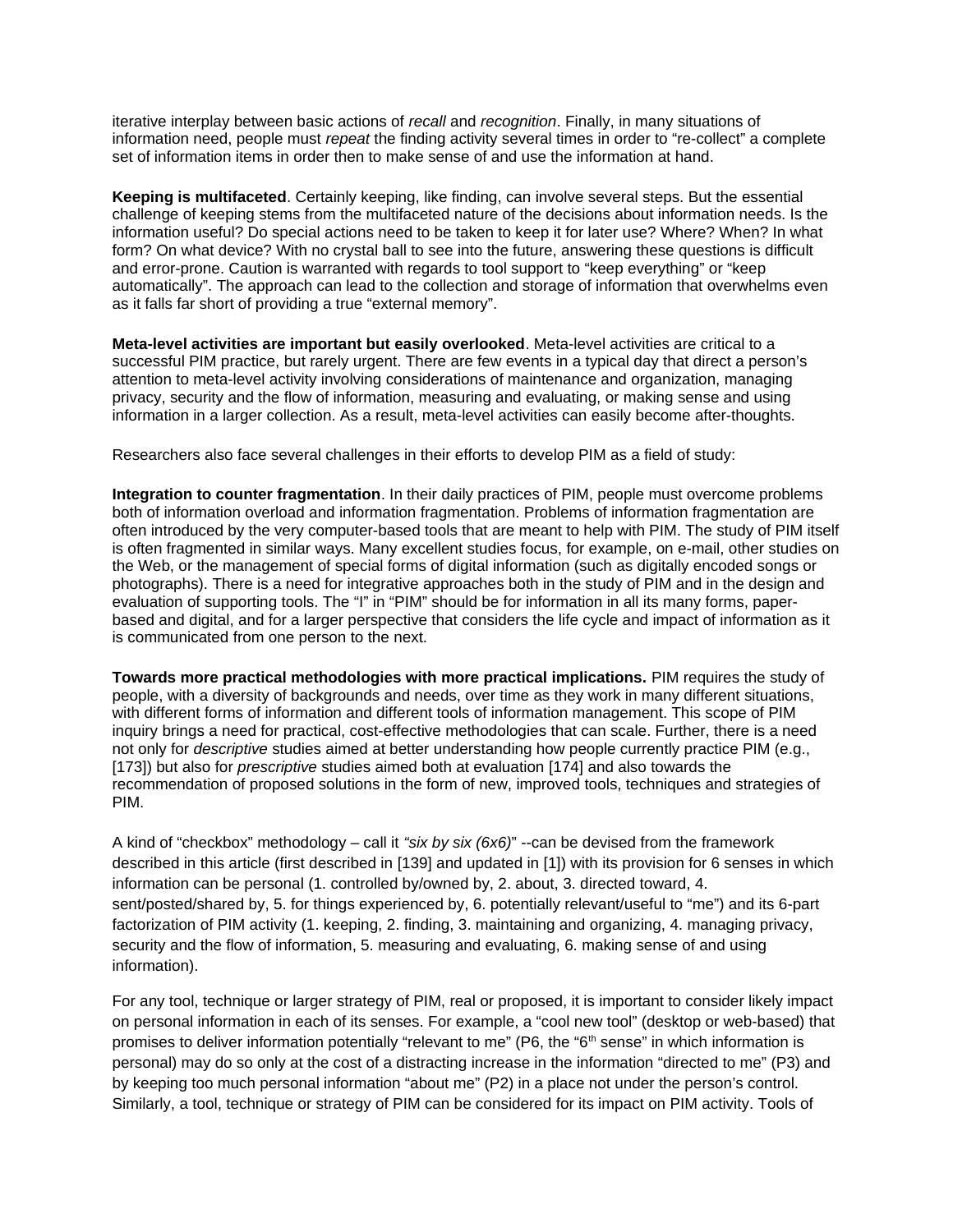personal informatics and digital tracking, for example, may do a great deal to improve "measuring" but if such improvements are accompanied by extra hassles in maintaining and organizing or in managing privacy, security and the flow information, then the tradeoffs may not be worth it.

This 6x6 methodology is not the only approach towards a more thoughtful, systematic design of PIM tools. Bergman, for example, reports good success in the application of a *user-subjective approach* in PIM system design [175]. The user-subjective approach advances three design principles. In brief, these are that design should allow that 1. all project-related items no matter their form (or format) are to be organized together (the *subjective project classification principle);* 2. the importance of information (to the user) should determine its visual salience and accessibility (the *subjective importance principle*); and 3. information should be retrieved and used by the user in the same context as it was previously used in (the *subjective context principle).* The approach may suggest design principles that serve not only in evaluating and improving existing systems, but also in creating new implementations. For example, according to the *demotion principle*, information items of lower subjective importance should be demoted (i.e. making them less visible) so as not to distract the user, but be kept within their original context just in case they are needed. The principle has been applied in the creation of several interesting prototypes[176]–[178].

In a similar vein is research by E. Jones [179] identifying five factors that determine whether a promising new system (tool, technique, strategy) of PIM will be successfully adopted: 1. *Visibility* – more generally do users notice the system and remember to use it?; 2. *Integration* – does the system connect and work well with what the user already has in place? 3. *Co-adoption* – is it necessary for others to use the system as well? (Lack of co-adoption is a major source for failure in CSCW applications [180]); 4. *Scalability* – does the system still work over time and especially as the amount of information continues to increase? 5. *Return on investment (ROI)* – after the hopeful enthusiasm with which a system is initially embraced has waned, the system has to prove its value and that the costs of its use are more than compensated for by benefits. The trouble with the adoption of PIM systems is twofold: 1. some may be discarded prematurely before the daily habit of their use has been established (e.g., for lack of visibility or integration). 2. the problems with other systems (e.g., lack of scalability or return on investment) are apparent only much later after a system has been deeply embedded in a person's overall practice of PIM making its removal a costly hassle. Consider, for example, a "perfect" folder organization that turns out to be too much trouble to maintain but can't be undone without many hours of re-organization.

More recently the notion has been advanced that tools, techniques and strategies of PIM might be assessed for their ability to increase or reduce the "clerical tax" people pay as they manage their information [93, p. Chapter 9]. What is the impact on the time spent in clerical, mechanical actions of PIM (think filing paper documents in a vertical filing cabinet) and how much time remains for the more fun, creative aspects of working with information? The utility of such an approach will depend upon the development of more detailed methods for reliably, effectively "assessing" clerical tax.

Finally, are efforts to engage the user in active discussions (possibly mediated by the Web) directed towards the evaluation and even the design of PIM systems? Use of participant observation is wellestablished in the fields such as sociology and anthropology (see, for example, [181]). But here we might talk instead about the *observant participation* i.e., explicitly tasking a participant to reflect upon a PIM system, the good and the bad, either in a single session or over an extended period of time. The use of diary methods of data gathering is well-established (for example, [81]) though motivating people to consistently record their thoughts can prove challenging and reminders can prove intrusive or, worse, impact the data gathered [182].

Two recent efforts of *observant participation* are worthy of further mention. Civan et al. [105] engaged users in a within-subjects comparison of tagging (labeling) vs. the use of folders as a means of organizing e-mails. Participants experienced each condition (via actual web-based versions of Hotmail and Gmail as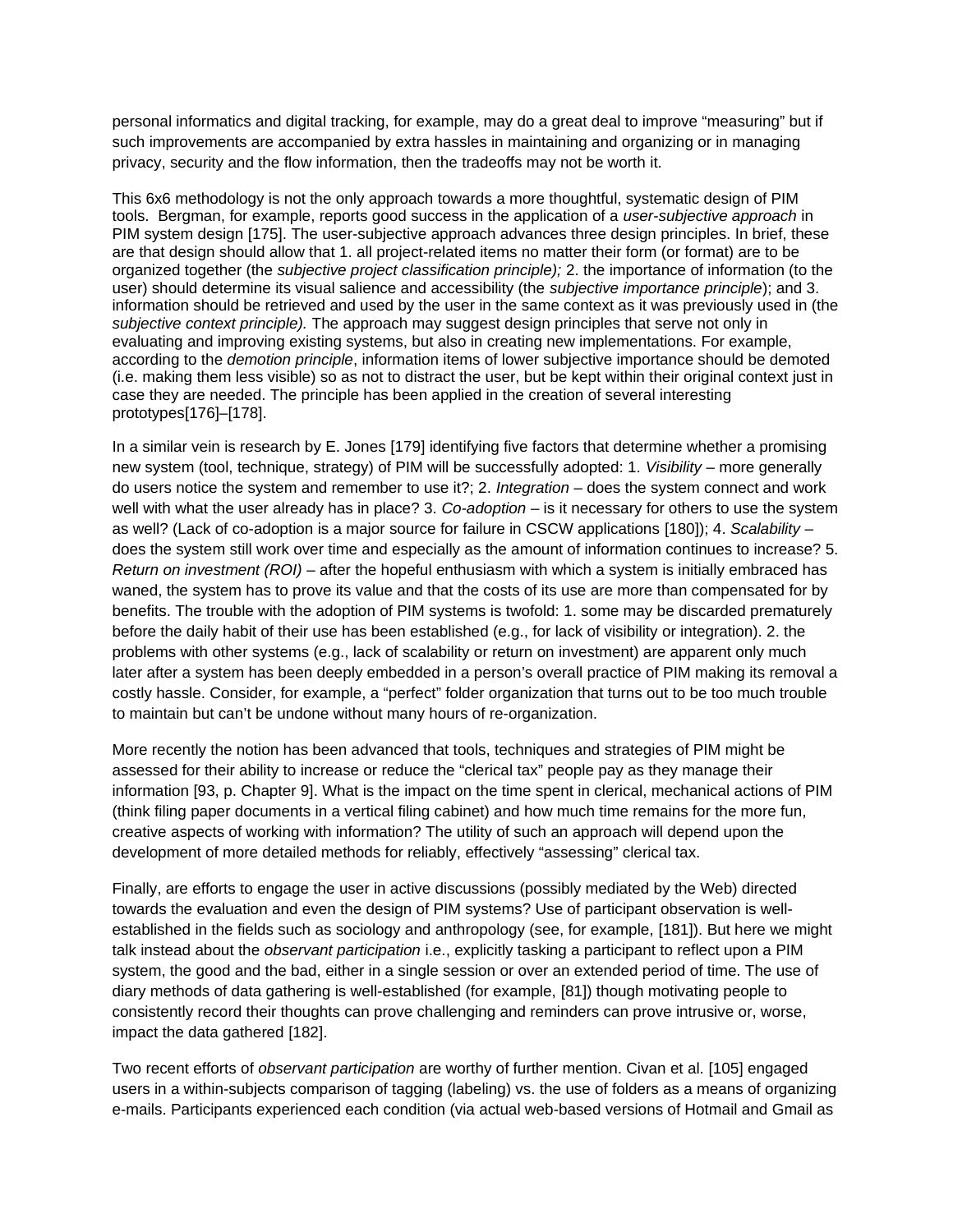these were offered in 2007/2008) in an ordering counter-balanced across participants. After each condition (each lasting for five days), participants were interviewed using an open-ended set of questions to assess their experiences of and reflections on the condition just experienced (i.e., use of folders vs. tags for organization of information). The study provided a very useful set of considerations and some unexpected drawbacks in the use of tags (e.g., with the freedom to tag items in several ways comes the potential tedium of then consistently using multiple tags for \_every\_ new item). A second method following a Delphi approach [183] -- shows great promise for better understanding various current practices of PIM and assessing which to "recommend" and "advise against" [184].

Observant participation relates to but is distinct from approaches in *participatory design* [185], [186] wherein that attempt to "actively involve all stakeholders (e.g. employees, partners, customers, citizens, end users) in the design process to help ensure the result meets their needs and is usable"<sup>[9](#page-24-0)</sup>. Methods of observant participation such as those described above are best seen as exploratory heuristics to gather pros and cons and considerations in the use of one tool, technique, system or strategy of PIM vs. another. The participant observer approach to PIM can be traced at least back to Malone's [31] work (with only 10 participants). In his "methodological note", Malone writes "*Sometimes… carefully controlled studies or more extensive naturalistic observations are suggested by the insights obtained from exploratory observation, and these are certainly worth performing. In other cases, the needs for designing systems (or time and budget constraints) do not justify other studies*."(p. 101).

**How to protect the privacy and security of personal information**? The more complete the digital records of personal information, the more completely a person's identity can be stolen. New PIM tools especially those aimed at information capture—must be accompanied by new levels of information security and privacy [127].

Other questions arise for PIM-related tools and technologies:

**How to keep e-mail from being spoiled by its own success**? E-mail messages are easy and free to send—good for us; good for spammers too. E-mail is used for tracking tasks, storing documents, and saving contact information. It was designed for none of these. People may feel like they are "living" in their inbox[187]. But are they doing the things they really want to be doing? Why should all incoming correspondence go into one undifferentiated inbox? E-mail filters to sort have their own problems (e.g., that people forget to look in the sorting folders later). Research efforts have explored ways to better situate e-mails and other correspondence in larger contexts involving tasks, projects and "places" of collaboration (e.g., [188]–[190]). People are also making ad hoc use of alternatives to e-mail such as Facebook groups [191].

**How can search get more personal**? Search has application to PIM both as an interaction and as an underlying technology. Search as an interaction supports finding and re-finding and also other PIM activities such keeping, maintaining, and organizing. Search as technology, including the analysis and indexing of information, can be seen more broadly as a way of "mining" a PSI towards a wide range of personalized support [51], [93, p. Chapter 7], [192, p. Chapter 11], [193].

**How can information convergence bring information integration**? Information tools increasingly let people work with their information anytime and anywhere. This has increased the amount and diversity of information collected. Thoughts of laptop, smartphones or tablets as a point of convergence for information and practices of PIM are inspired by the ongoing rapid pace of technical developments in hardware capacity, miniaturization, and integration.

<span id="page-24-0"></span><sup>&</sup>lt;sup>9</sup> [http://en.wikipedia.org/wiki/Participatory\\_design](http://en.wikipedia.org/wiki/Participatory_design).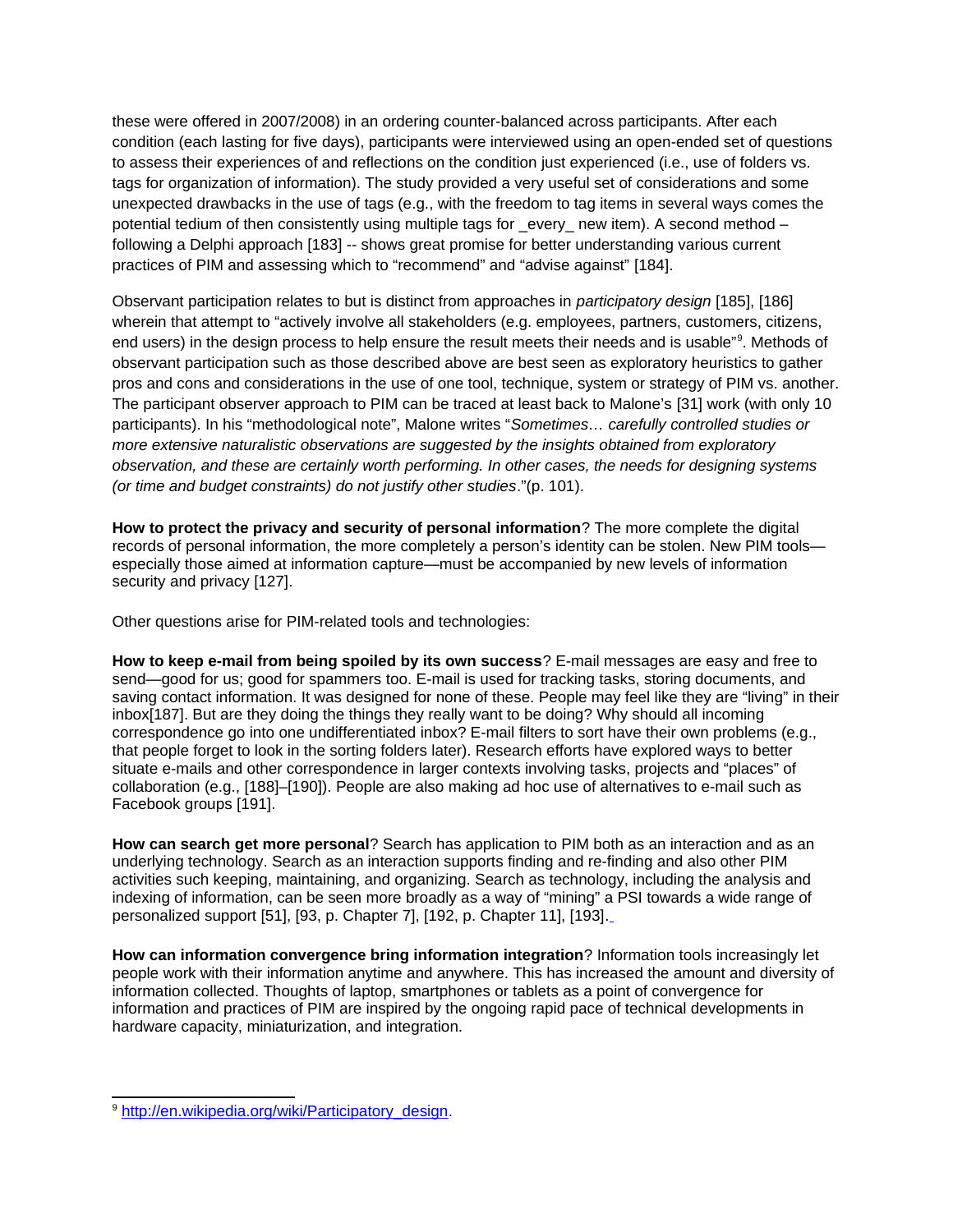Thoughts of the Web as a point of convergence are also inspired by hardware advances supporting, for example, increases in bandwidth (especially along the "last mile" to private homes) and storage capacity. But equally, the Web is a point of convergence for its basic ability to connect, nearly instantaneously, person to person and person to information, no matter where these are in the real world, no matter what the physical distances. But convergence does not equal integration. Web-based and portable computing are still in their infancy, and new opportunities for convergence and integration are still being created (e.g., watches, wearables). The field of PIM has a special opportunity to guide development in these new areas.

As researchers study and strive to improve PIM, it is important never to lose sight of the "personal" in PIM. People manage information neither for its own sake nor for the joy of managing. PIM is a means to an end. A person manages information in many forms, ranging from appointments of a digital calendar to paper checks of a check book, in order to manage life's resources—money, energy, attention and, especially, time. A person manages information as a means toward the fulfillment of a life's important goals and precious roles.

## References

- [1] W. Jones, *The Future of Personal Information Management, Part 1: Our Information, Always and Forever*. San Rafael, Calif.: Morgan & Claypool Publishers, 2012.
- [2] W. . Jones, "Personal Information Management," *Annu. Rev. Inf. Sci. Technol. ARIST*, vol. 41, pp. 453–504, 2007.
- [3] W. Jones, *Keeping Found Things Found: The Study and Practice of Personal Information Management*, 1 edition. Amsterdam ; Boston: Morgan Kaufmann, 2007.
- [4] W. Jones, "Finders, keepers? The present and future perfect in support of personal information management.," *First Monday Httpwwwfirstmondaydkissuesissue93jonesindexhtml*, 2004.
- [5] S. Voida, W. K. Edwards, M. W. Newman, R. E. Grinter, and N. Ducheneaut, "Share and share alike: exploring the user interface affordances of file sharing," in *Proceedings of the SIGCHI conference on Human Factors in computing systems*, Montr\&\#233;al, Qu\&\#233;bec, Canada, 2006, pp. 221–230.
- [6] F. A. Yates, *The art of memory*. Chicago: University of Chicago Press, 1966.
- [7] J. Yates, *Control through communication: The rise of system in American management*. Baltimore, MD: Johns Hopkins University Press, 1989.
- [8] V. Bush, "As We May Think," *The Atlantic Monthly*, vol. 176, no. 1, pp. 641–649, 1945.
- [9] C. E. Shannon, "A mathematical theory of communication," *Bell Syst. Tech. J.*, vol. 27, pp. 379– 423, 623–656, 1948.
- [10] R. A. Howard, "Information Value Theory," *IEEE Trans. Syst. Sci. Cybern.*, vol. 2, no. 1, pp. 22–26, Aug. 1966.
- [11] M. K. Buckland, "Information as thing.," *J. Am. Soc. Inf. Sci.*, vol. 42, pp. 351–360, 1991.
- [12] J. D. Dinneen and C. Brauner, "Practical and philosophical considerations for defining information as well-formed, meaningful data in the Information Sciences," *Libr. Trends*, vol. 63, no. 3.
- [13] A. Newell and H. A. Simon, *Human problem solving*. Englewood Cliffs, NJ: Prentice-Hall, 1972.
- [14] H. A. Simon and A. Newell, "Heuristic problem solving: The next advance in operations research," *Oper. Res.*, vol. 6, p. 1–10., 1958.
- [15] D. E. Broadbent, *Perception and communication*. London, U.K.: Pergamon Press, 1958.
- [16] T. H. Nelson, "File structure for the complex, the changing, and the indeterminate," in *Proceedings of the 1965 20th ACM/CSC-ER national conference*, Cleveland, OH, 1965, pp. 84–100.
- [17] S. Carmody, W. Gross, T. Nelson, D. Rice, and A. Van Dam, "A hypertext editing system for the /360," in *Pertinent concepts in computer graphics*, Urbana, IL: University of Illinois Press, 1969, pp. 291–330.
- [18] D. C. Engelbart and W. K. English, "A Research Center for Augmenting Human Intellect," in *Proceedings of the December 9-11, 1968, Fall Joint Computer Conference, Part I*, New York, NY, USA, 1968, pp. 395–410.
- [19] D. Engelbart, "Augmenting human intellect: A conceptual framework.," *SRI Rep.*, 1962.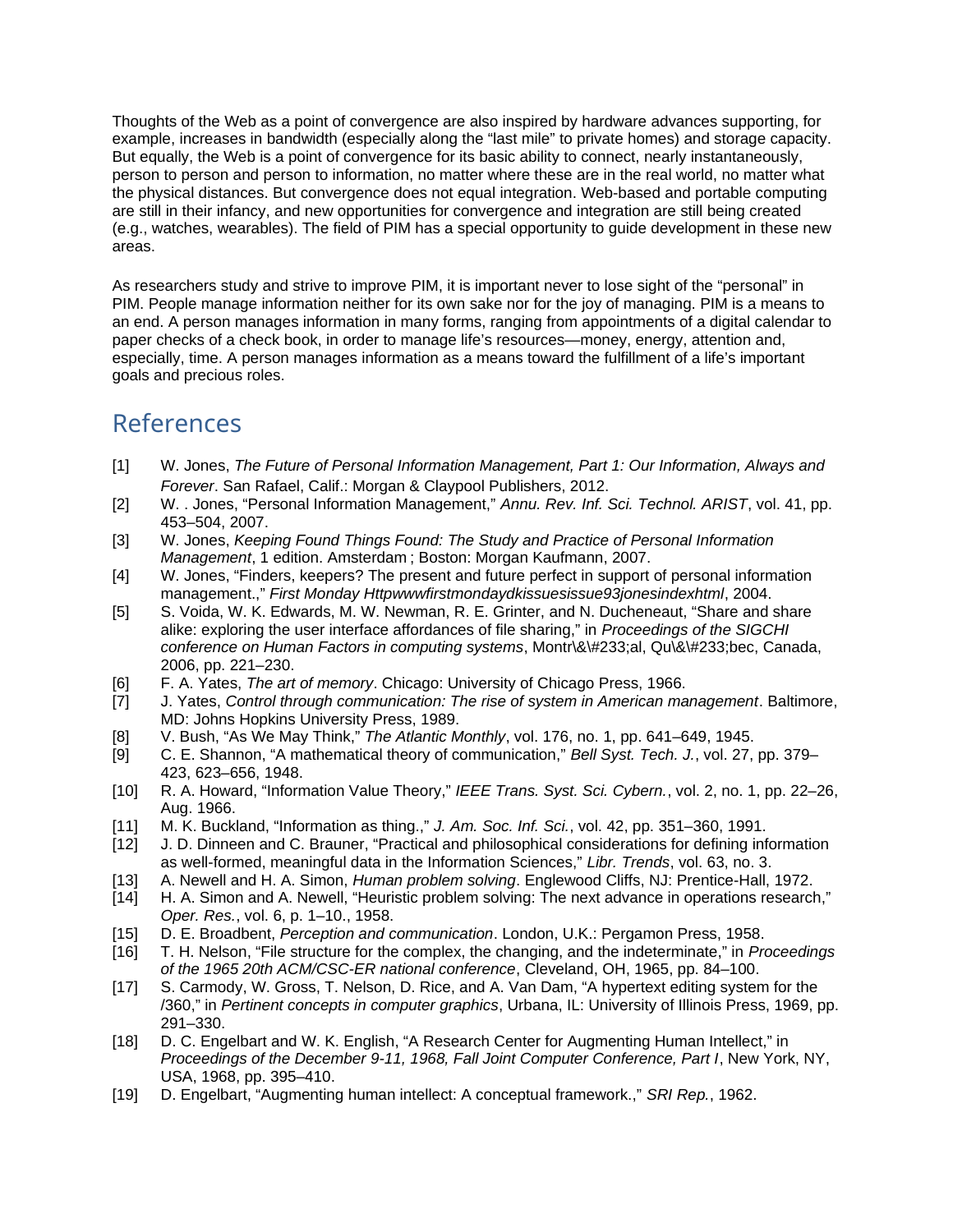- [20] D. C. Engelbart, "Special considerations of the individual as a user, generator and retriever of information," *Am. Doc.*, vol. 12, no. 2, pp. 121–125, 1961.
- [21] U. Neisser, *Cognitive psychology*. New York: Appleton-Century Crofts, 1967.
- [22] P. Farwell, A Short History of the Personal Computer. .
- [23] M. Nicholson, *When Computing Got Personal: A history of the desktop computer*, 1 edition. Matt Publishing, 2014.
- [24] M. Swaine and P. Freiberger, *Fire in the Valley: The Birth and Death of the Personal Computer*, 3 edition. Pragmatic Bookshelf, 2014.
- [25] W. Jones, *The Future of Personal Information Management, Part I*. San Rafael: Morgan & Claypool Publishers, 2012.
- [26] M. Lansdale, "The psychology of personal information management," *Appl Ergon*, vol. 19, no. 1, pp. 55–66, 1988.
- [27] S. K. Card, T. P. Moran, and A. Newell, *The psychology of human-computer interaction*. Hillsdale, NJ: Lawrence Erlbaum Associates, 1983.
- [28] D. A. Norman, *The psychology of everyday things*. New York: Basic Books, 1988.
- [29] Cole, "Human aspects of office filing: implications for the electronic office," in *Human Factors Society 26th Annual Meeting*, Seattle, WA, 1982, pp. 59–63.
- [30] D. O. Case, "Collection and organization of written information by social scientists and humanists: a review and exploratory study," *J Inf Sci*, vol. 12, no. 3, pp. 97–104, 1986.
- [31] T. W. Malone, "How do people organize their desks: implications for the design of office information-systems," *ACM Trans. Off. Inf. Syst.*, vol. 1, no. 1, pp. 99–112, 1983.
- [32] B. H. Kwasnik, "How a personal document's intended use or purpose affects its classification in an office," in *12th Annual ACM SIGIR Conference on Research and Development in Information Retrieval (SIGIR 1989)*, Cambridge, MA, 1989, vol. 23, pp. 207–210.
- [33] W. P. Jones, "The Memory Extender Personal Filing System," in *Proceedings of the SIGCHI Conference on Human Factors in Computing Systems*, New York, NY, USA, 1986, pp. 298–305.
- [34] W. P. Jones, "On the applied use of human memory models: the memory extender personal filing system," *Int. J. Man-Mach. Stud.*, vol. 25, no. 2, pp. 191–228, Aug. 1986.
- [35] M. Lansdale and E. Edmonds, "Using memory for events in the design of personal filing systems," *Int. J. Man-Mach. Stud.*, vol. 36, pp. 97–126, 1992.
- [36] D. O. Case, "Conceptual organization and retrieval of text by historians the role of memory and metaphor," *J Am Soc Inf Sci*, vol. 42, no. 9, pp. 657–668, 1991.
- [37] D. Barreau and B. A. Nardi, "Finding and reminding: file organization from the desktop," *SIGCHI Bull*, vol. 27, no. 3, pp. 39–43, 1995.
- [38] D. Barreau, "The persistence of behavior and form in the organization of personal information," *J Am Soc Inf Sci Technol*, vol. 59, no. 2, pp. 307–317, 2008.
- [39] O. Bergman, R. Beyth-Marom, R. Nachmias, N. Gradovitch, and S. Whittaker, "Improved search engines and navigation preference in personal information management," *ACM Trans Inf Syst*, vol. 26, no. 4, pp. 1–24, 2008.
- [40] O. Bergman, S. Whittaker, M. Sanderson, R. Nachmias, and A. Ramamoorthy, "The effect of folder structure on personal file navigation," *J Am Soc Inf Sci Technol*, vol. 61, no. 12, pp. 2426–2441, 2010.
- [41] O. Bergman, S. Whittaker, M. Sanderson, R. Nachmias, and A. Ramamoorthy, "How do we find personal files?: the effect of OS, presentation & depth on file navigation," in *Proceedings of the 2012 ACM annual conference on Human Factors in Computing Systems*, New York, NY, USA, 2012, pp. 2977–2980.
- [42] W. Jones, A. Wenning, and H. Bruce, "How Do People Re-find Files, Emails and Web Pages?," in *iConference 2014 Proceedings*, Berlin, Germany, 2014.
- [43] O. Bergman, R. Boardman, J. Gwizdka, and W. Jones, "A special interest group session on personal information management," 2004.
- [44] W. Jones and H. Bruce, "A Report on the NSF-Sponsored Workshop on Personal Information Management, Seattle, WA, 2005," in *Personal Information Management 2005: A Special Workshop Sponsored by the National Science Foundation*, Seattle, WA, USA, 2005.
- [45] S. Mann, A. Sehgal, and J. Fung, "Continuous lifelong capture of personal experience using eyetap," in *First ACM Workshop on Continuous Archival and Retrieval of Personal Experiences (CARPE '04)*, New York, NY, USA, 2004, p. 1–21.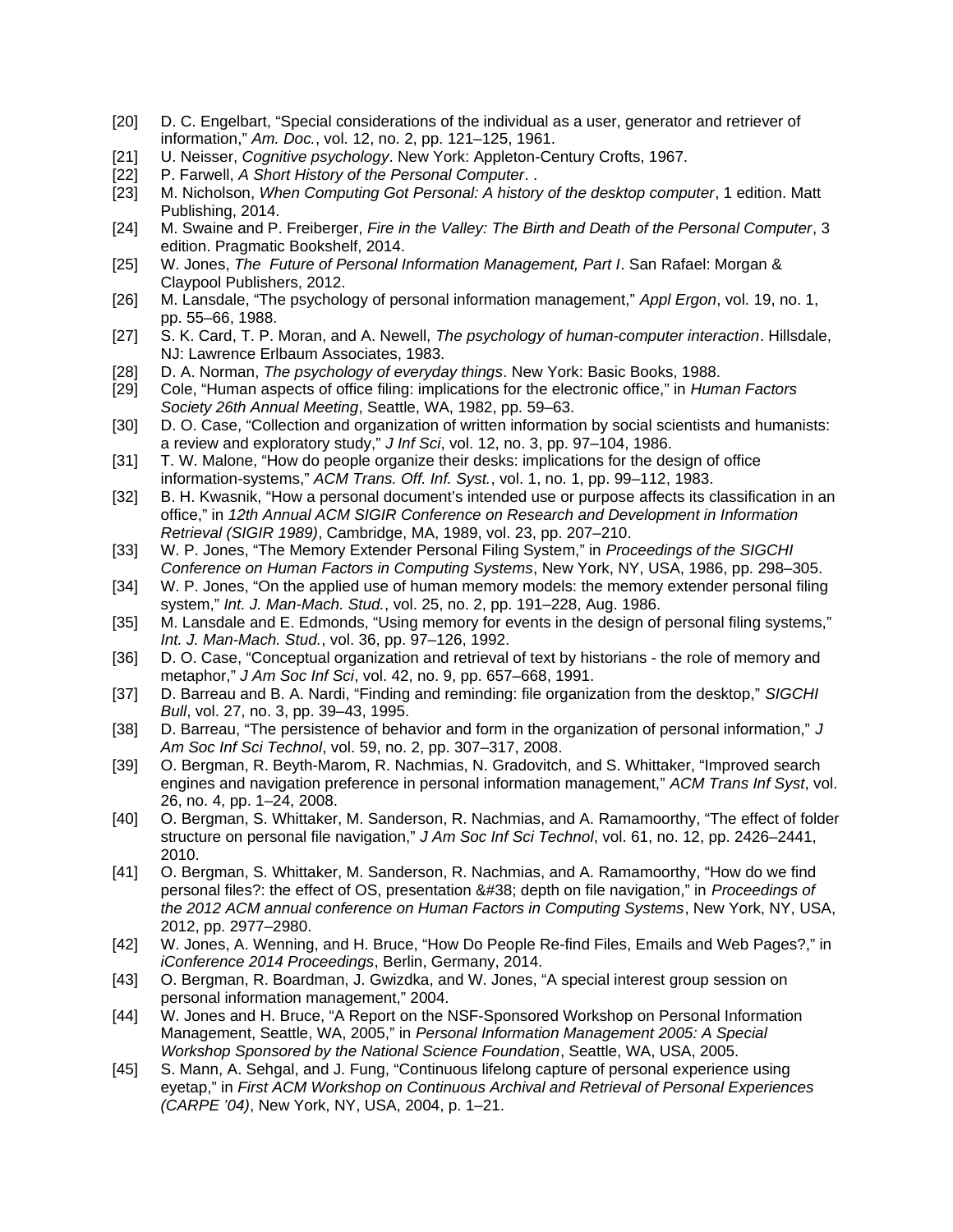- [46] D. O. Case, *Looking for Information: A Survey of Research on Information Seeking, Needs and Behavior*. Emerald Group Publishing, 2012.
- [47] H. Julien and M. O'Brien, "Information Behaviour Research: Where Have We Been, Where Are We Going? / La recherche en comportement informationnel : D'où nous venons, vers quoi nous nous dirigeons?," *Can. J. Inf. Libr. Sci.*, vol. 38, no. 4, pp. 239–250, 2014.
- [48] G. Marchionini, *Information seeking in electronic environments*. Cambridge, UK: Cambridge University Press, 1995.
- [49] W. B. Rouse and S. H. Rouse, "Human information seeking and design of information systems," *Inf. Process. Manag.*, vol. 20, pp. 129–138, 1984.
- [50] C. Urquhart, "Meta-synthesis of research on information seeking behaviour," *Inf. Res.*, vol. 16, no. 1, p. 7-, 2011.
- [51] J. Teevan, S. T. Dumais, and E. Horvitz, "Personalizing search via automated analysis of interests and activities," in *SIGIR 2005*, Salvador, Brazil, 2005, pp. 449–456.
- [52] M. J. Bates, "The design of browsing and berrypicking techniques for the online search interface," *Online Rev.*, vol. 13, pp. 407–424, 1989.
- [53] J. Teevan, C. Alvarado, M. S. Ackerman, and D. R. Karger, "The perfect search engine Is not enough: A study of orienteering behavior in directed search," in *ACM SIGCHI Conference on Human Factors in Computing Systems (CHI 2004)*, Vienna, Austria, 2004, pp. 415–422.
- [54] R. G. Capra III, A. P. Manuel, and others, "Using web search engines to find and refind information," *Computer*, no. 10, pp. 36–42, 2005.
- [55] A. Foster and N. Ford, "Serendipity and information seeking: an empirical study," *J. Doc.*, vol. 59, no. 3, pp. 321–340, Jun. 2003.
- [56] S. Whittaker and C. Sidner, "Email overload: exploring personal information management of email," 1996.
- [57] W. Jones, S. Dumais, and H. Bruce, "Once found, what then? : A study of 'keeping' behaviors in the personal use of web information," presented at the 65th Annual Meeting of the American Society for Information Science and Technology (ASIST 2002), Philadelphia, PA, 2002.
- [58] H. Bruce, W. Jones, and S. Dumais, "Information behavior that keeps found things found," *Inf. Res.*, vol. 10, no. 1, 2004.
- [59] C. C. Marshall and S. Bly, "Saving and using encountered information: implications for electronic periodicals," in *Proceedings of the SIGCHI conference on Human factors in computing systems*, 2005, pp. 111–120.
- [60] V. O'Day and R. Jeffries, "Orienteering in an information landscape: How information seekers get from here to there," in *ACM SIGCHI Conference on Human Factors in Computing Systems (CHI 1993)*, Amsterdam, The Netherlands, 1993, pp. 438–445.
- [61] S. Whittaker, O. Bergman, and P. Clough, "Easy on That Trigger Dad: A Study of Long Term Family Photo Retrieval," *Pers. Ubiquitous Comput*, vol. 14, no. 1, pp. 31–43, Jan. 2010.
- [62] R. Boardman and M. A. Sasse, "'Stuff goes into the computer and doesn't come out' A cross-tool study of personal information management," in *ACM SIGCHI Conference on Human Factors in Computing Systems (CHI 2004)*, Vienna, Austria, 2004.
- [63] S. Fertig, E. Freeman, and D. Gelernter, "Finding and reminding reconsidered," *SIGCHI Bull.*, vol. 28, no. 1, p. 7 pp., 1996.
- [64] S. Fitchett and A. Cockburn, "An empirical characterisation of file retrieval," *Int. J. Hum.-Comput. Stud.*, vol. 74, pp. 1–13, Feb. 2015.
- [65] Y. Benn, O. Bergman, L. Glazer, P. Arent, I. D. Wilkinson, R. Varley, and S. Whittaker, "Navigating through digital folders uses the same brain structures as real world navigation," *Sci. Rep.*, vol. 5, Oct. 2015.
- [66] O. Bergman, M. Tene-Rubinstein, and J. Shalom, "The use of attention resources in navigation versus search," *Pers. Ubiquitous Comput.*, vol. 17, no. 3, pp. 583–590, Apr. 2012.
- [67] D. E. Egan and L. M. Gomez, "Assaying, isolating, and accommodating individual differences in learning a complex skill," *Individ. Differ. Cogn.*, vol. 2, pp. 173–217, 1985.
- [68] L. M. Gomez, D. E. Egan, and C. Bowers, "Learning to Use a Text Editor: Some Learner Characteristics That Predict Success," *Hum-Comput Interact*, vol. 2, no. 1, pp. 1–23, Mar. 1986.
- [69] L. M. Gomez, D. E. Egan, E. A. Wheeler, D. K. Sharma, and A. M. Gruchacz, "How Interface Design Determines Who Has Difficulty Learning to Use a Text Editor," in *Proceedings of the*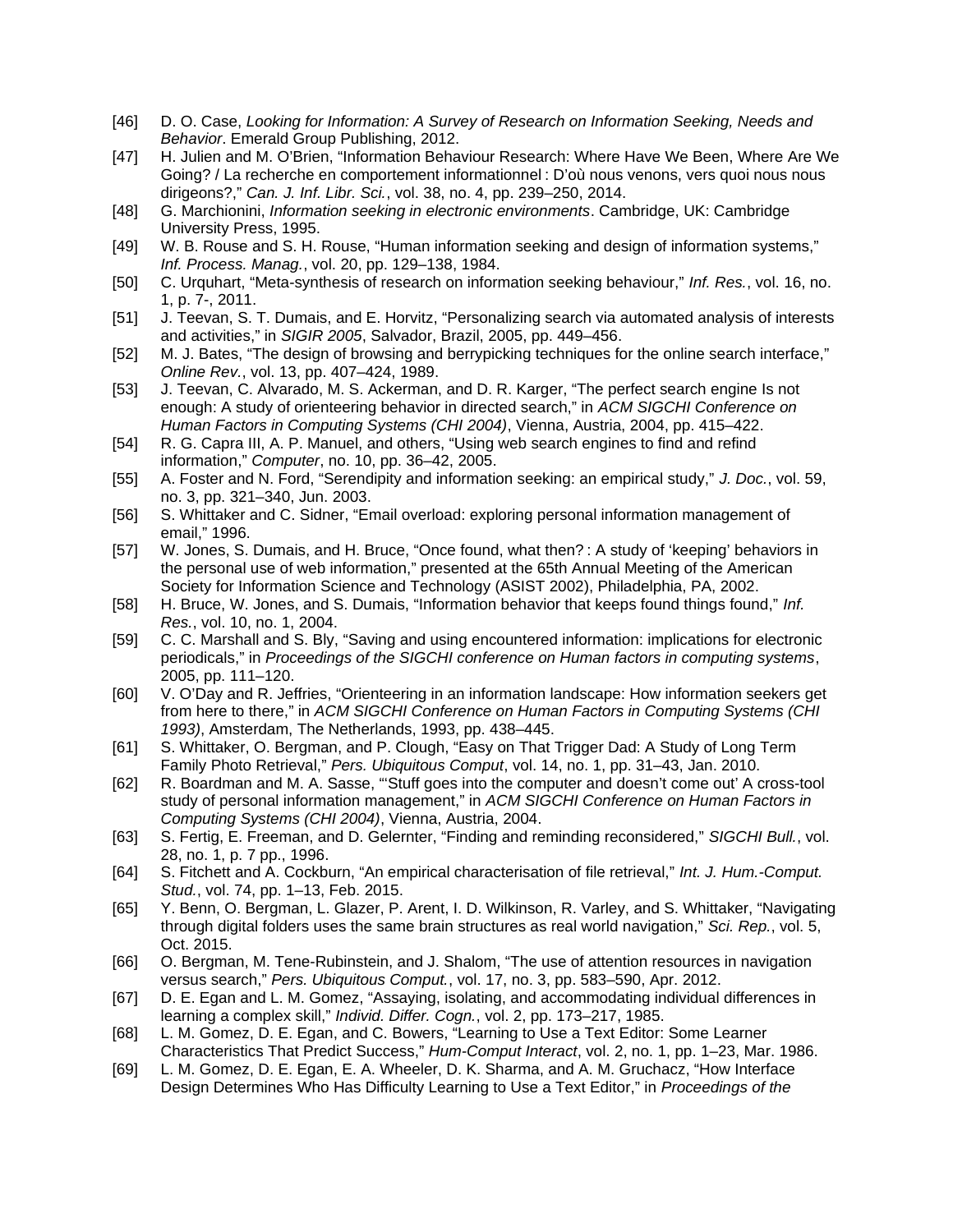*SIGCHI Conference on Human Factors in Computing Systems*, New York, NY, USA, 1983, pp. 176–181.

- [70] S. Whittaker, T. Matthews, J. Cerruti, H. Badenes, and J. Tang, "Am I Wasting My Time Organizing Email?: A Study of Email Refinding," in *Proceedings of the SIGCHI Conference on Human Factors in Computing Systems*, New York, NY, USA, 2011, pp. 3449–3458.
- [71] W. Jones, P. Klasnja, A. Civan, and M. Adcock, "The Personal Project Planner: Planning to Organize Personal Information," in *ACM SIGCHI Conference on Human Factors in Computing Systems (CHI 2008)*, Florence, Italy, 2008, pp. 681–684.
- [72] W. Jones, D. Hou, B. D. Sethanandha, S. Bi, and J. Gemmell, "Planz to Put Our Digital Information in Its Place," in *CHI '10 Extended Abstracts on Human Factors in Computing Systems*, New York, NY, USA, 2010, pp. 2803–2812.
- [73] E. Cutrell, S. Dumais, and J. Teevan, "Searching to eliminate personal information management," *Commun. ACM*, vol. 49, no. 1, pp. 58–64, 2006.
- [74] M. Lansdale, "Remembering about documents : memory for appearance, format, and location," *Ergonomics*, vol. 34, no. 8, pp. 1161–1178, 1991.
- [75] S. Fitchett, A. Cockburn, and C. Gutwin, "Improving Navigation-based File Retrieval," in *Proceedings of the SIGCHI Conference on Human Factors in Computing Systems*, New York, NY, USA, 2013, pp. 2329–2338.
- [76] D. Rundus, "Analysis of rehearsal processes in free recall," *J. Exp. Psychol.*, vol. 89, no. 63–77, 1971.
- [77] J. R. Anderson, *Language, memory, and thought.* Hillsdale, NJ: Erlbaum, 1976.
- [78] W. Jones and B. Ross, "Human cognition and personal information management," in *Handbook of applied cognition*, 2006.
- [79] W. Jones and J. R. Anderson, "Short vs. long term memory retrieval: A comparison of the effects of information load and relatedness," *J. Exp. Psychol. Gen.*, vol. 116, pp. 137–153, 1987.
- [80] S. Erdelez and K. Rioux, "Sharing information encountered for others on the Web," *New Rev. Inf. Behav. Res.*, vol. 1, pp. 219–233, 2000.
- [81] M. Czerwinski, E. Horvitz, and S. Wilhite, "A diary study of task switching and interruptions," in *Proceedings of the SIGCHI conference on Human factors in computing systems*, Vienna, Austria, 2004, pp. 175–182.
- [82] J. Ellis and L. Kvavilashvili, "Prospective memory in 2000: Past, present and future directions," *Appl. Cogn. Psychol.*, vol. 14, pp. 1–9, 2000.
- [83] B. O'Connail and D. Frohlich, "Timespace in the workplace: Dealing with interruptions," in *ACM SIGCHI Conference on Human Factors in Computing Systems, Extended Abstracts (CHI 1995)*, Denver, CO, 1995, pp. 262–263.
- [84] A. J. Sellen, G. Louie, J. E. Harris, and A. J. Wilkins, "What brings intentions to mind? An in situ study of prospective memory.," *Mem. Cognit.*, vol. 5, no. 4, p. 483–507., 1996.
- [85] S. Whittaker and J. Hirschberg, "The character, value and management of personal paper archives," *ACM Trans. Comput.-Hum. Interact.*, vol. 8, no. 2, pp. 150–170, 2001.
- [86] W. Jones and S. Dumais, "The spatial metaphor for user interfaces experimental tests of reference by location versus name," *ACM Trans. Off. Inf. Syst.*, vol. 4, no. 1, pp. 42–63, 1986.
- [87] R. Mander, G. Salomon, and Y. Y. Wong, "A 'pile' metaphor for supporting casual organization of information," in *CHI 92 : ACM SIGCHI Conference on Human Factors in Computing Systems*, Monterey, CA., 1992, pp. 627–634.
- [88] D. K. Barreau, "Context as a factor in personal information management systems," *J. Am. Soc. Inf. Sci.*, vol. 46, no. 5, pp. 327–339, 1995.
- [89] R. Capra, E. Vardell, and K. Brennan, "File Synchronization and Sharing: User Practices and Challenges," in *77th ASIS&T Annual Meeting, October 31- November 5, 2014. Seattle, WA, USA*, 2014.
- [90] J. Brinegar and R. Capra, "Managing music across multiple devices and computers," in *Proceedings of the 2011 iConference*, 2011, pp. 489–495.
- [91] A. R. Diekema and M. W. Olsen, "Teacher Personal information management (PIM) practices: Finding, keeping, and Re-Finding information," *J. Assoc. Inf. Sci. Technol.*, vol. 65, no. 11, pp. 2261–2277, Nov. 2014.
- [92] D. TAN, E. BERRY, M. CZERWINSKI, G. BELL, J. GEMMELL, S. HODGES, N. KAPUR, B. MEYERS, N. OLIVER, G. ROBERTSON, and K. WOOD, "Save Everything: Supporting Human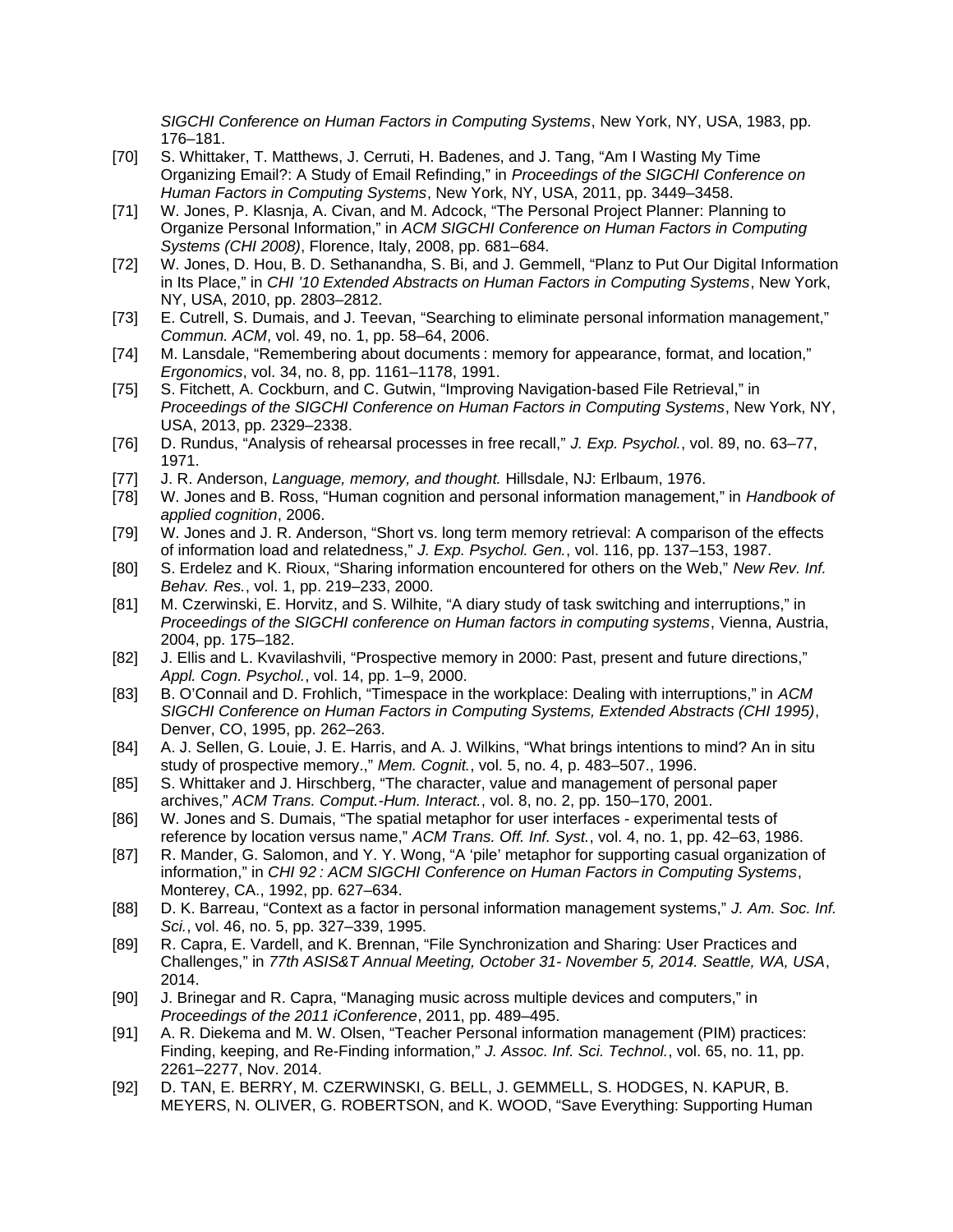Memory with a Personal Digital Lifetime Store," in *Personal Information Management*, Seattle, WA: University of Washington Press, 2007.

- [93] W. Jones, "Transforming Technologies to Manage Our Information: The Future of Personal Information Management, Part 2," *Synth. Lect. Inf. Concepts Retr. Serv.*, vol. 5, no. 4, pp. 1–179, Oct. 2013.
- [94] A. J. Sellen and S. Whittaker, "Beyond total capture: a constructive critique of lifelogging," *Commun ACM*, vol. 53, no. 5, pp. 70–77, 2010.
- [95] C. M. Seifert and A. L. Patalano, "Opportunism in memory: Preparing for chance encounters," *Curr. Dir. Psychol. Sci.*, vol. 10, no. 6, pp. 198–201, 2001.
- [96] T. Economist, "Death to folders!," *The Economist Technology Quarterly*, pp. 30–33, 2005.
- [97] M. Seltzer and N. Murphy, "Hierarchical File Systems Are Dead," in *Proceedings of the 12th Conference on Hot Topics in Operating Systems*, Berkeley, CA, USA, 2009, pp. 1–1.
- [98] W. Jones, *Transforming Technologies to Manage Our Information: The Future of Personal Information Management, Part 2*. San Rafael, Calif.: Morgan & Claypool Publishers, 2013.
- [99] P. Dourish, W. K. Edwards, A. LaMarca, J. Lamping, K. Petersen, M. Salisbury, D. B. Terry, and J. Thornton, "Extending document management systems with user-specific active properties," *ACM Trans. Inf. Syst.*, vol. 18, no. 2, pp. 140–170, 2000.
- [100] E. Cutrell, D. Robbins, S. Dumais, and R. Sarin, "Fast, Flexible Filtering with Phlat," in *Proceedings of the SIGCHI Conference on Human Factors in Computing Systems*, New York, NY, USA, 2006, pp. 261–270.
- [101] S. Bloehdorn, O. Görlitz, S. Schenk, M. Völkel, and others, "Tagfs-tag semantics for hierarchical file systems," in *Proceedings of the 6th International Conference on Knowledge Management (I-KNOW 06), Graz, Austria*, 2006, vol. 8.
- [102] K. Voit, K. Andrews, and W. Slany, "Tagging might not be slower than filing in folders," in *Proceedings of the 2012 ACM annual conference extended abstracts on Human Factors in Computing Systems Extended Abstracts*, New York, NY, USA, 2012, pp. 2063–2068.
- [103] P. Dourish, W. K. Edwards, A. LaMarca, and M. Salisbury, "Presto: an experimental architecture for fluid interactive document spaces," *ACM Trans. Comput.-Hum. Interact.*, vol. 6, no. 2, pp. 133– 161, 1999.
- [104] O. Bergman, N. Gradovitch, J. Bar-Ilan, and R. Beyth-Marom, "Folder versus tag preference in personal information management," *J. Am. Soc. Inf. Sci. Technol.*, p. n/a–n/a, 2013.
- [105] A. Civan, W. Jones, P. Klasnja, and H. Bruce, "Better to Organize Personal Information by Folders Or by Tags?: The Devil Is in the Details," in *68th Annual Meeting of the American Society for Information Science and Technology (ASIST 2008)*, Columbus, OH., 2008.
- [106] Q. Gao, "An empirical study of tagging for personal information organization: Performance, workload, memory, and consistency," *Int. J. Hum.-Comput. Interact.*, vol. 27, no. 9, pp. 821–863, 2011.
- [107] W. Jones, A. J. Phuwanartnurak, R. Gill, and H. Bruce, "Don't take my folders away! Organizing personal information to get things done," in *ACM SIGCHI Conference on Human Factors in Computing Systems (CHI 2005)*, Portland, OR, 2005, vol. 2005, pp. 1505–1508.
- [108] O. Bälter, "Strategies for organising email messages," in *Proceedings of the Twelfth Conference of the British Computer Society Human Computer Interaction Specialist Group - People and Computers XII*, Bristol, UK: Springer, 1997, pp. 21–38.
- [109] J. Gwizdka and M. Chignell, "Individual Differences," in *Personal Information Management:*, Seattle, WA: University of Washington Press, 2007.
- [110] W. E. Mackay, "More Than Just a Communication System: Diversity in the Use of Electronic Mail," in *Proceedings of the 1988 ACM Conference on Computer-supported Cooperative Work*, New York, NY, USA, 1988, pp. 344–353.
- [111] D. Abrams, R. Baecker, and M. Chignell, "Information archiving with bookmarks : personal web space construction and organization," in *ACM SIGCHI Conference on Human Factors in Computing Systems (CHI 1998)*, Los Angeles, CA, 1998, pp. 41–48.
- [112] R. Capra, J. Khanova, and S. Ramdeen, "Work and personal e-mail use by university employees: PIM practices across domain boundaries," *J. Am. Soc. Inf. Sci. Technol.*, vol. 64, no. 5, pp. 1029– 1044, 2013.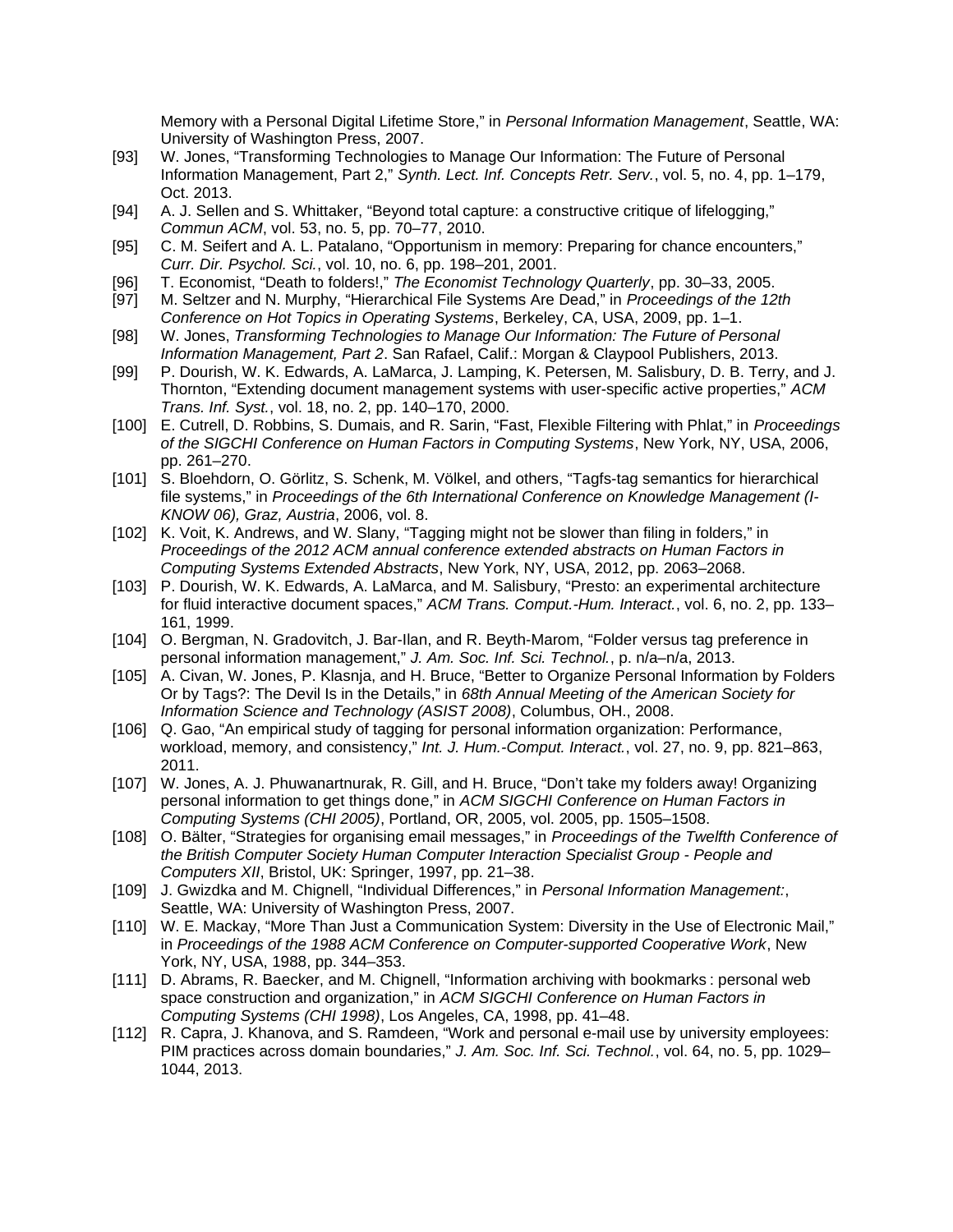- [113] P. Ravasio, S. G. Schär, and H. Krueger, "In pursuit of desktop evolution: User problems and practices with modern desktop systems," *ACM Trans Comput-Hum Interact*, vol. 11, no. 2, pp. 156–180, 2004.
- [114] B. V. Hanrahan, "Getting Lost in Email: How and Why Users Spend More Time in Email than Intended.," 2015.
- [115] B. V. Hanrahan, M. A. Pérez-Quiñones, and D. Martin, "Attending to Email," *Interact. Comput.*, p. iwu048, 2014.
- [116] W. Hanrahan and M. Pérez-Quiñones, "Lost in Email: Pulling Users Down a Path of Interaction," in *CHI 2015*, Seoul, Korea, 2015, p. in press.
- [117] C. C. Marshall, S. Bly, and F. Brun-Cottan, "The Long Term Fate of Our Digital Belongings: Toward a Service Model for Personal Archives," *Arch. Conf.*, vol. 2006, no. 1, pp. 25–30, Jan. 2006.
- [118] C. C. Marshall, F. McCown, and M. L. Nelson, "Evaluating personal archiving strategies for Internet-based information," in *Archiving Conference*, 2007, vol. 2007, pp. 151–156.
- [119] T. Samson, "Malware infects 30 percent of computers in U.S.," *InfoWorld*, 08-Aug-2012. [Online]. Available: http://www.infoworld.com/article/2618043/cyber-crime/malware-infects-30-percent-ofcomputers-in-u-s-.html. [Accessed: 06-Mar-2015].
- [120] M. S. Ackerman and L. Cranor, "Privacy critics: UI components to safeguard users' privacy," in *CHI '99 extended abstracts on Human factors in computing systems*, Pittsburgh, Pennsylvania, 1999, pp. 258–259.
- [121] L. Bauer, L. F. Cranor, R. W. Reeder, M. K. Reiter, and K. Vaniea, "Real life challenges in accesscontrol management," in *Proceedings of the 27th international conference on Human factors in computing systems*, Boston, MA, USA, 2009, pp. 899–908.
- [122] N. Bos, K. Karahalios, M. Musgrove-Ch\&\#225;vez, E. S. Poole, J. C. Thomas, and S. Yardi, "Research ethics in the facebook era: privacy, anonymity, and oversight," in *Proceedings of the 27th international conference extended abstracts on Human factors in computing systems*, Boston, MA, USA, 2009, pp. 2767–2770.
- [123] D. Boyd and E. Hargittai, "Facebook privacy settings: Who cares?," *First Monday*, vol. 15, no. 8, 2010.
- [124] S. Egelman, J. Tsai, L. F. Cranor, and A. Acquisti, "Timing is everything?: the effects of timing and placement of online privacy indicators," in *Proceedings of the 27th international conference on Human factors in computing systems*, Boston, MA, USA, 2009, pp. 319–328.
- [125] C. J. Hoofnagle, "Beyond Google and evil: How policy makers, journalists and consumers should talk differently about Google and privacy," *2009*, 2009. [Online]. Available: http://firstmonday.org/htbin/cgiwrap/bin/ojs/index.php/fm/article/view/2326/2156.
- [126] G. Iachello and J. Hong, "End-user privacy in human-computer interaction," *Found Trends Hum-Comput Interact*, vol. 1, no. 1, pp. 1–137, 2007.
- [127] C.-M. Karat, C. Brodie, and J. Karat, "Management of Personal Information Disclosure: The Interdependence of Privacy, Security and Trust," in *Personal Information Management.*, Seattle: University of Washington Press, 2007.
- [128] N. S. Al-Shakhouri and A. Mahmood, "Privacy in the digital world: Towards international legislation," *2009*, 2009. [Online]. Available:
	- http://firstmonday.org/htbin/cgiwrap/bin/ojs/index.php/fm/article/view/2146/2153.
- [129] A. D. Moore, *Privacy rights: Moral and legal foundations*. Penn State Press, 2010.
- [130] A. D. Moore, "Privacy, security, and government surveillance: WikiLeaks and the new accountability," *Public Aff. Q.*, pp. 141–156, 2011.
- [131] M. Tunick, "Privacy and Punishment," *Soc. Theory Pract.*, vol. 39, no. 4, pp. 643–668, 2013.
- [132] E. K. Choe, N. B. Lee, B. Lee, W. Pratt, and J. A. Kientz, "Understanding Quantified-selfers' Practices in Collecting and Exploring Personal Data," in *Proceedings of the SIGCHI Conference on Human Factors in Computing Systems*, New York, NY, USA, 2014, pp. 1143–1152.
- [133] C. Elsden and D. S. Kirk, "A Quantified Past: Remembering with Personal Informatics," in *Proceedings of the 2014 Companion Publication on Designing Interactive Systems*, New York, NY, USA, 2014, pp. 45–48.
- [134] J. E. Froehlich, M. Kay, J. E. Larsen, and E. Thomaz, "Disasters in Personal Informatics: The Unpublished Stories of Failure and Lessons Learned," in *Proceedings of the 2014 ACM*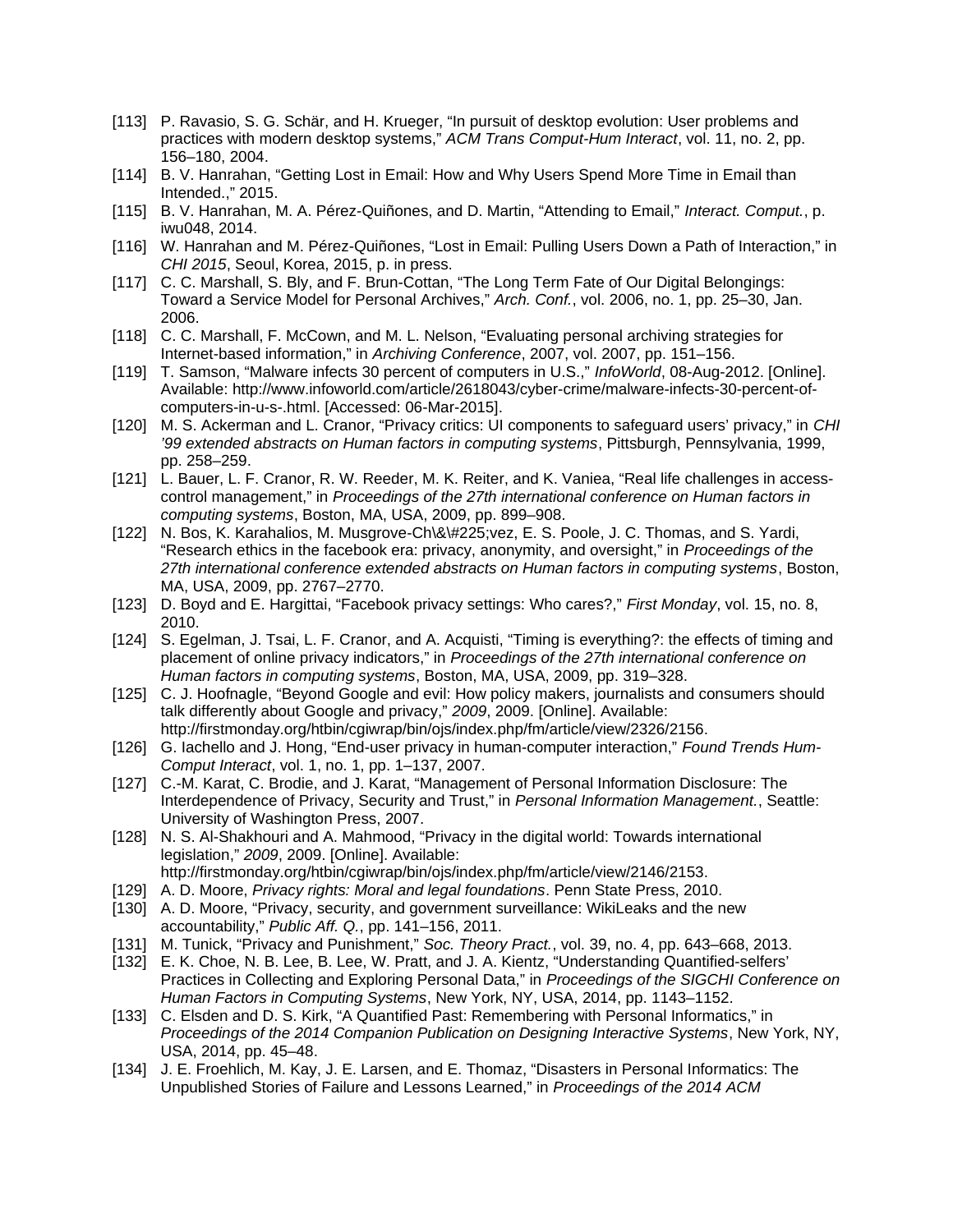*International Joint Conference on Pervasive and Ubiquitous Computing: Adjunct Publication*, New York, NY, USA, 2014, pp. 673–678.

- [135] C. Gurrin, A. F. Smeaton, and A. R. Doherty, "LifeLogging: Personal Big Data," *Found Trends Inf Retr*, vol. 8, no. 1, pp. 1–125, Jun. 2014.
- [136] J. Rooksby, M. Rost, A. Morrison, and M. C. Chalmers, "Personal Tracking As Lived Informatics," in *Proceedings of the 32Nd Annual ACM Conference on Human Factors in Computing Systems*, New York, NY, USA, 2014, pp. 1163–1172.
- [137] The Economist, "The quantified self: Counting every moment," *The Economist*, From the print edition: Technology Quarterly, Q1-2012.
- [138] I. Li, Y. Medynskiy, J. Froehlich, and J. Larsen, "Personal informatics in practice: improving quality of life through data," in *CHI'12 Extended Abstracts on Human Factors in Computing Systems*, 2012, pp. 2799–2802.
- [139] W. Jones, *Keeping Found Things Found: The Study and Practice of Personal Information Management*. San Francisco, CA: Morgan Kaufmann Publishers, 2007.
- [140] A. Rapp and F. Cena, "Self-monitoring and Technology: Challenges and Open Issues in Personal Informatics," in *Universal Access in Human-Computer Interaction. Design for All and Accessibility Practice*, Springer, 2014, pp. 613–622.
- [141] I. Li, A. Dey, and J. Forlizzi, "A Stage-based Model of Personal Informatics Systems," in *Proceedings of the SIGCHI Conference on Human Factors in Computing Systems*, New York, NY, USA, 2010, pp. 557–566.
- [142] I. Li, A. K. Dey, and J. Forlizzi, "Understanding my data, myself: supporting self-reflection with ubicomp technologies," in *Proceedings of the 13th international conference on Ubiquitous computing*, 2011, pp. 405–414.
- [143] P. J. Burns, C. Lueg, and S. Berkovsky, "Using personal informatics to motivate physical activity: could we be doing it wrong?," in *Chi 2012 workshop*, 2012, pp. 1–4.
- [144] V. Khovanskaya, E. P. Baumer, D. Cosley, S. Voida, and G. Gay, "Everybody knows what you're doing: a critical design approach to personal informatics," in *Proceedings of the SIGCHI Conference on Human Factors in Computing Systems*, 2013, pp. 3403–3412.
- [145] L. W. Barsalou, "Ad hoc categories," *Mem. Cognit.*, vol. 11, no. 3, pp. 211–227, 1983.
- [146] L. W. Barsalou, "Deriving categories to achieve goals," in *The psychology of learning and motivation: Advances in research and theory*, New York: Academic Press, 1991.
- [147] E. Hutchins, *Cognition in the wild*. Cambridge, MA: MIT Press, 1994.
- [148] D. Kirsh, "A few thoughts in cognitive overload," *Intellectica*, vol. 30, no. 1, pp. 19–51, 2000.
- [149] B. Dervin, "From the mind's eye of the user: The sense-making qualitative-quantitative methodology.," in *Qualitative research in information management*, Englewood, CO: Libraries Unlimited, 1992, pp. 61–84.
- [150] D. M. Russell, M. J. Stefik, P. Pirolli, and S. K. Card, "The cost structure of sensemaking," 1993.
- [151] J. H. Larkin and H. A. Simon, "Why a diagram is (sometimes) worth ten thousand words.," *Cogn. Sci.*, vol. 11, pp. 65–99, 1987.
- [152] K. Kotovsky, J. R. Hayes, and H. A. Simon, "Why are some problems hard? Evidence from Tower of Hanoi," *Cognit. Psychol.*, vol. 17, no. 2, pp. 248–294, 1985.
- [153] P. C.-H. Cheng, "Electrifying diagrams for learning: principles for complex representational systems," *Cogn. Sci.*, vol. 26, no. 6, pp. 685–736, 2002.
- [154] L. R. Novick, "Representational transfer in problem solving," *Psychol. Sci.*, vol. 1, no. 2, pp. 128– 132, 1990.
- [155] L. R. Novick, S. M. Hurley, and M. Francis, "Evidence for abstract, schematic knowledge of three spatial diagram representations," *Mem. Cognit.*, vol. 27, no. 2, pp. 288–308, 1999.
- [156] M. D. Mumford, R. A. Schultz, and J. R. Van Doorn, "Performance in planning: Processes, requirements and errors," *Rev. Gen. Psychol.*, vol. 5, no. 3, pp. 213–240, 2001.
- [157] T. Erickson, "From PIM to GIM: Personal Information Management in Group Contexts," *Commun ACM*, vol. 49, no. 1, pp. 74–75, Jan. 2006.
- [158] W. G. Lutters, M. S. Ackerman, and X. Zhou, "Group Information Management," in *Personal Information Management: Challenges and Opportunities.*, Seattle, WA: University of Washington Press, 2007.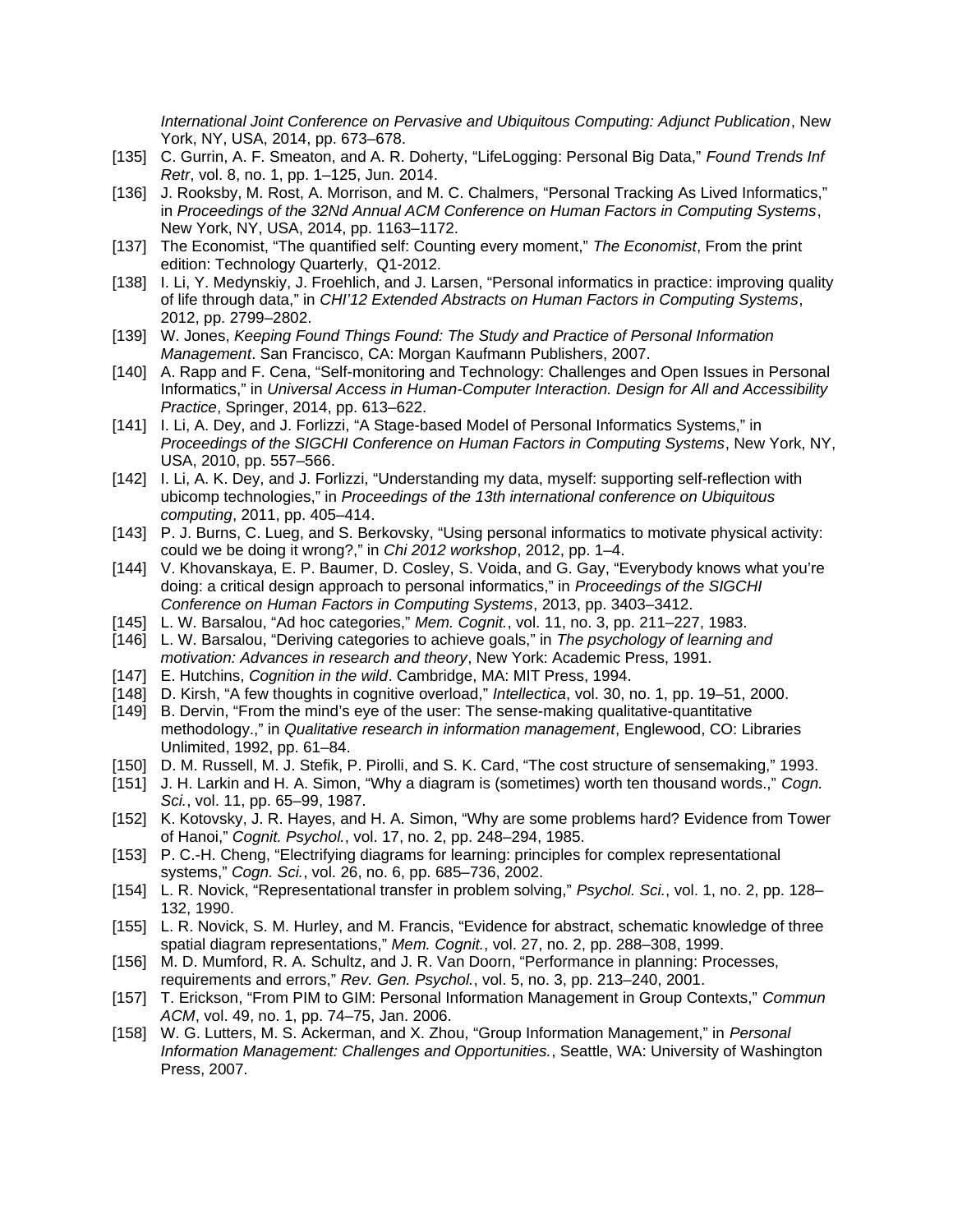- [159] K. Schmidt and C. Simonee, "Coordination mechanisms: Towards a conceptual foundation of CSCW systems design," *Comput. Support. Coop. Work CSCW*, vol. 5, no. 2–3, pp. 155–200, 1996.
- [160] W. Jones, *Building a Better World with our Information: The Future of Personal Information Management, Part 3*, vol. 3, 3 vols. San Rafael, Calif.: Morgan & Claypool Publishers, 2015.
- [161] B. J. Hicks, A. Dong, R. Palmer, and H. C. Mcalpine, "Organizing and managing personal electronic files: A mechanical engineer's perspective," *ACM Trans Inf Syst*, vol. 26, no. 4, pp. 1– 40, 2008.
- [162] L. M. Berlin, R. Jeffries, V. L. O'Day, A. Paepcke, and C. Wharton, "Where did you put it? : issues in the design and use of group memory," in *Conference on Human Factors and Computing Systems, INTERACT '93 AND CHI '93*, Amsterdam, 1993, pp. 23–30.
- [163] V. Wulf, "Storing and retrieving documents in a shared workspace: experiences from the political administration," in *Human-Computer Interaction INTERACT'97*, 1997, pp. 469–476.
- [164] G. Mark and W. Prinz, "What happened to our document in the shared workspace? The need for Groupware conventions," in *Human-Computer Interaction INTERACT'97*, 1997, pp. 413–420.
- [165] P. Dourish, J. Lamping, and T. Rodden, "Building bridges: customisation and mutual intelligibility in shared category management," in *Proceedings of the international ACM SIGGROUP conference on Supporting group work*, 1999, pp. 11–20.
- [166] O. Bergman, S. Whittaker, and N. Falk, "Shared files: The retrieval perspective," *J. Assoc. Inf. Sci. Technol.*, p. n/a–n/a, 2014.
- [167] W. Prinz and B. Zaman, "Proactive support for the organization of shared workspaces using activity patterns and content analysis," in *Proceedings of the 2005 international ACM SIGGROUP conference on Supporting group work*, 2005, pp. 246–255.
- [168] R. Capra, G. Marchionini, J. Velasco-Martin, and K. Muller, "Tools-at-hand and learning in multisession, collaborative search," in *Proceedings of the SIGCHI Conference on Human Factors in Computing Systems*, New York, NY, USA, 2010, pp. 951–960.
- [169] C. Marshall and J. C. Tang, "That Syncing Feeling: Early User Experiences with the Cloud," in *Proceedings of the Designing Interactive Systems Conference*, New York, NY, USA, 2012, pp. 544–553.
- [170] M. L. Johnson, S. M. Bellovin, R. W. Reeder, and S. E. Schechter, "Laissez-faire file sharing: access control designed for individuals at the endpoints," in *Proceedings of the 2009 workshop on New security paradigms workshop*, 2009, pp. 1–10.
- [171] O. Bergman, R. Beyth-Marom, and R. Nachmias, "The project fragmentation problem in personal information management," in *Proceedings of the SIGCHI conference on Human Factors in computing systems*, Montreal, Quebec, Canada, 2006, pp. 271–274.
- [172] W. Jones, H. Bruce, and A. Foxley, "Project Contexts to Situate Personal Information," in *SIGIR 2006*, Seattle, WA, 2006.
- [173] C. M. Naumer and K. E. Fisher, "Naturalistic Approaches for Understanding PIM," in *Personal Information Management*, Seattle: University of Washington Press, 2007.
- [174] D. Kelly and J. Teevan, "Understanding What Works:: Evaluating PIM Tools," in *Personal Information Management*, Seattle: University of Washington Press, 2007.
- [175] O. Bergman, R. Beyth-Marom, R. Nachmias, and S. Whittaker, "The User-Subjective Approach: A New Direction for PIM Systems Design," in *PIM 2008, the Third International Workshop on Personal Information Management*, Florence, Italy, 2008.
- [176] O. Bergman, S. Tucker, R. Beyth-Marom, E. Cutrell, and S. Whittaker, "It's not that important: demoting personal information of low subjective importance using GrayArea," in *Proceedings of the 27th international conference on Human factors in computing systems*, Boston, MA, USA, 2009, pp. 269–278.
- [177] O. Bergman, A. Komninos, D. Liarokapis, and J. Clarke, "You never call: Demoting unused contacts on mobile phones using DMTR," *Pers. Ubiquitous Comput.*, vol. 16, no. 6, pp. 757–766, 2012.
- [178] O. Bergman, O. Elyada, N. Dvir, Y. Vaitzman, and A. B. Ami, "Spotting the Latest Version of a File with Old'nGray," *Interact. Comput.*, p. iwu018, 2014.
- [179] E. Jones, H. Bruce, P. Klasnja, and W. Jones, "'I Give Up!' Five Factors that Contribute to the Abandonment of Information Management Strategies," presented at the 68th Annual Meeting of